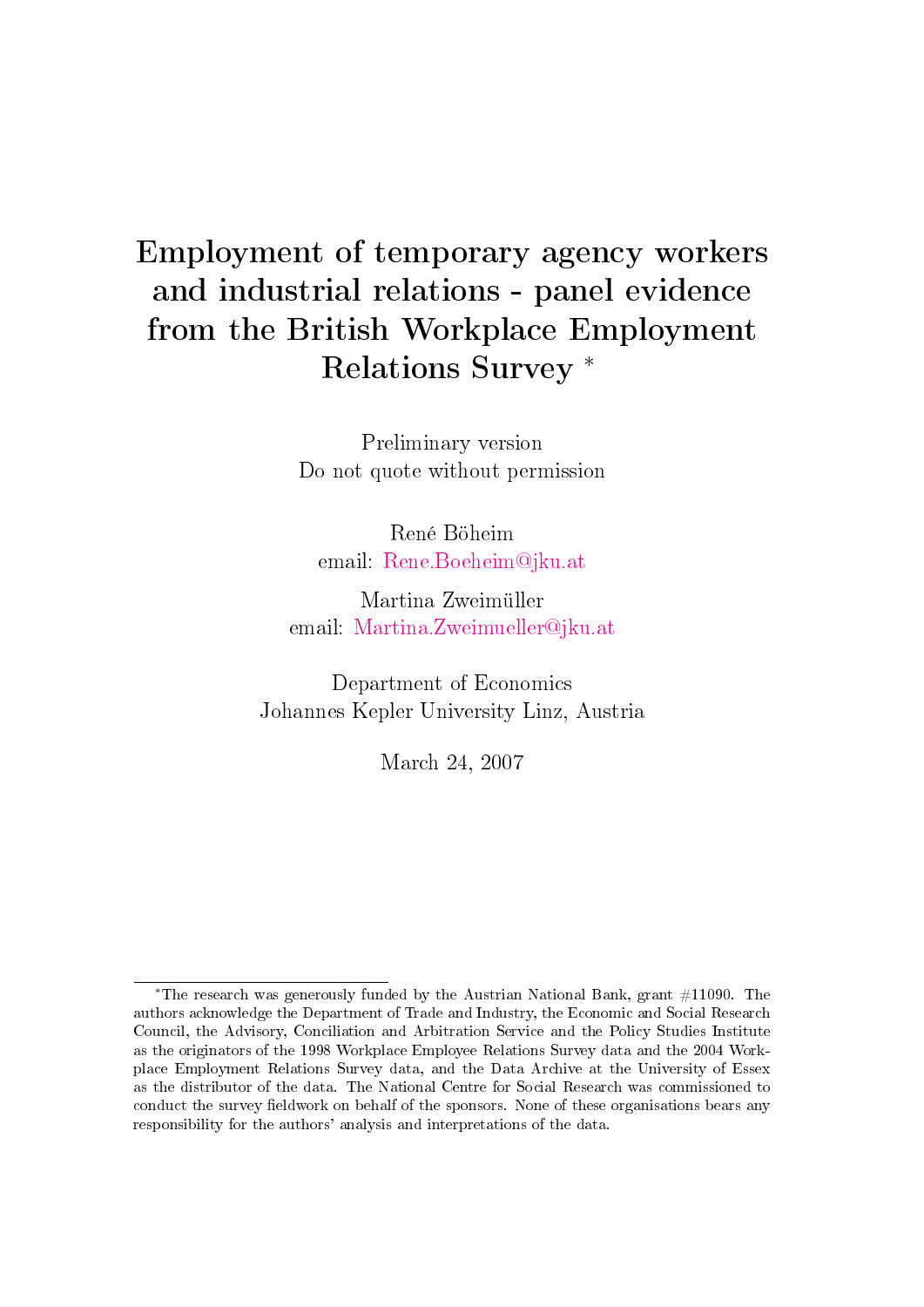#### Abstract

We use new British data from the Workplace Employment Relations Survey (WERS), where we observe firms at two different dates, 1998 and 2004. We focus on private sector firms and document the extent of nonstandard employment. These data allow a unique assessment of the reasons for the hire of temporary agency workers, and other forms of atypical employment, over time.

The use of agency work over time will depend on the reasons for hiring agency workers. If cost cutting is the main reason for the use of agency workers, then we do not expect a change in the use of agency workers over time; if however agency workers are employed to compensate for a temporary shortage of workers, we will expect the use of agency work in a particular firm to decrease over time. In the case of specialisation, (small) firms may initially decide to hire specialists only temporarily as demand dictates, but as the firm expands, it might be more efficient to employ the specialist directly.

Trade Unions are most critical of the use of agency workers (e.g. TUC, 2003). Trade unions' influence on the use of temporary agency work is not clear a priori. Cully et al. (1999) show that the main aspect of trade union consultation with management is over pay and workplace conditions. If the trade unions achieve an above-market wage for permanent workers in the firm, the management might be more likely to resort to agency workers to keep costs low. However, some 20 per cent of union representatives negotiate or are being consulted over recruitment decisions. Such involvement may lead to a lower likelihood of the hiring of temporary agency workers if such employment is, or is perceived as, to replace current workers.

For our sample of British workplaces in the private sector, we find that the number of firms employing agency workers has declined between 1998 and 2004. Our estimation results indicate that the reasons for the hire of agency workers are short-term adjustments to the work-force. The single most important factor to the hiring of temporary agency worker is the size of the establishment, with large workplaces being more likely to hire temps than small workplaces. In addition, the number of part-time workers in an establishment is associated with a lower probability of hiring temporary agency workers, while firms with more workers who are on fixed-term contracts are associated with a higher probability of using temporary agency workers. Our results also indicate that the provision of "family-friendly" working arrangements tends to decrease the use of agency workers, and we do find some evidence that trade union activity (work councils, collective disputes) is associated with the prevalence of hiring agency workers.

Keywords: temporary work agency, non-standard employment, WERS  $JEL$  classification: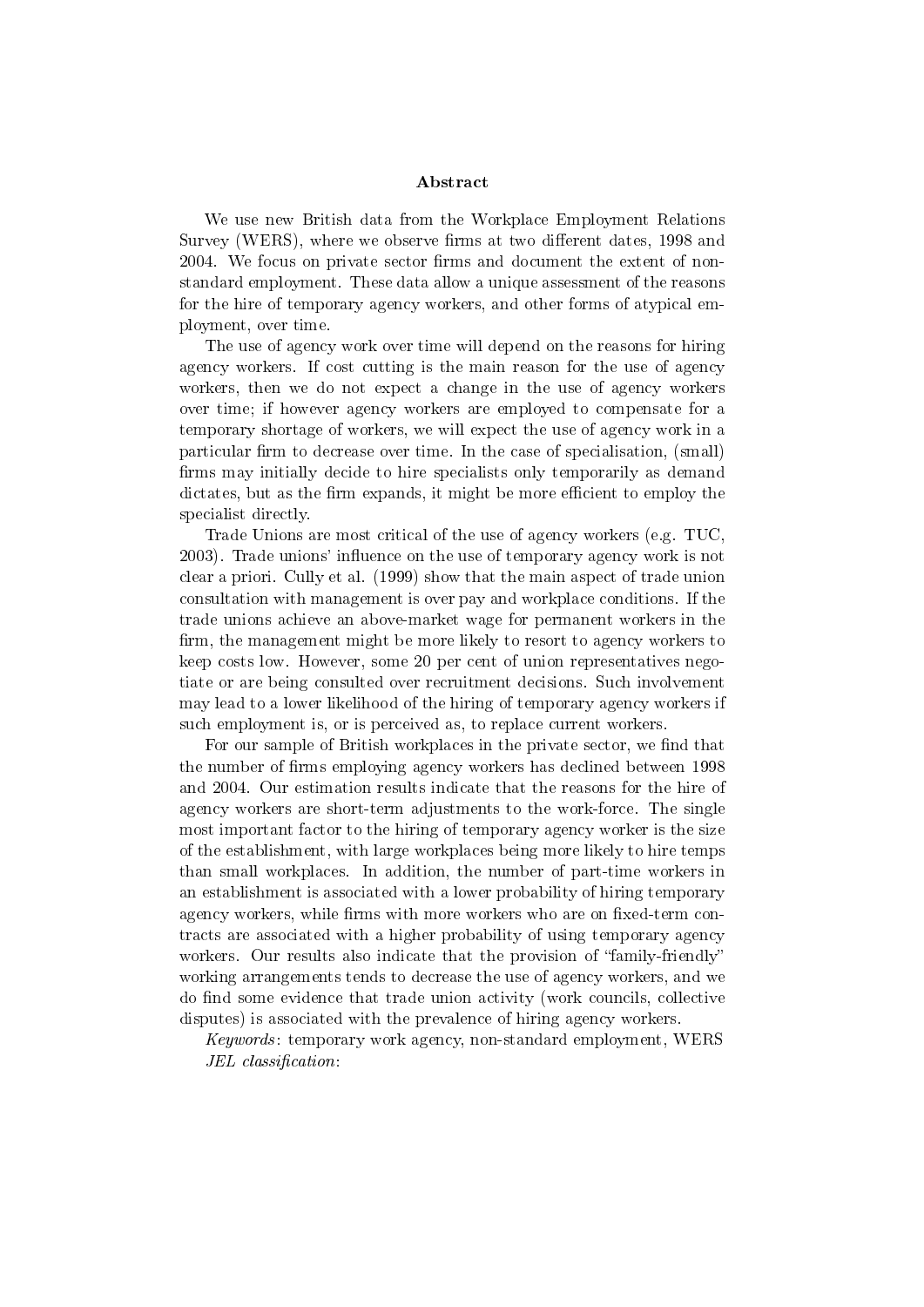### 1 Introduction

Most contributions concerning the consequences of atypical employment have focused on workers who work in non-standard employment contracts.[1](#page-2-0) Concerns relate to the workers' psychological well-being [\(Bardasi and Francesconi,](#page-48-0) [2004\)](#page-48-0) and their sub-sequent career prospects (e.g. Addison and Surfield, [2006;](#page-48-1) [Booth,](#page-48-2) [Francesconi and Frank,](#page-48-2) [2002\)](#page-48-2).

Why do firms use atypical jobs? Several studies have stressed the importance of cost reduction (e.g. [Abraham and Taylor,](#page-48-3) [1996;](#page-48-3) [Houseman,](#page-49-0) [2001\)](#page-49-0), the increase in flexibility [\(Autor,](#page-48-4) [2003;](#page-48-4) [Gramm and Schnell,](#page-49-1) [2001\)](#page-49-1), the response to shortage of (skilled) workers, and the role of management style (e.g., to reduce Trade Union power). Recently, [Heywood, Siebert and Wei](#page-49-2) [\(2006\)](#page-49-2), also using data from the Workplace Employment Relations Survey panel (WERS) [\(DTI,](#page-48-5) [2005\)](#page-48-5), argued that the demand for agency workers is also determined by the existence of familyfriendly work practices.

Apart from aggregate trends, which point to an increase in atypical employment over time, little is known about the development of atypical employment. We use new British data from the Workplace Employee Relations Survey panel (WERS)  $(DTI, 2005)$  $(DTI, 2005)$  $(DTI, 2005)$ , where we observe firms at two different dates, 1998 and 2004. We focus on private sector firms and document the extent of non-standard employment. These data allow a unique assessment of the reasons for the hire of temporary agency workers, and other forms of atypical employment, over time.

The use of agency work over time will depend on the reasons for hiring agency workers in the first place. If cost cutting is the main reason for the use of agency

<span id="page-2-0"></span> $1$ Atypical employment is a broad category of "non-standard" employment contracts and include short-term contracts, dependent self-employment. See [Storrie](#page-49-3) [\(2002\)](#page-49-3) for a detailed account.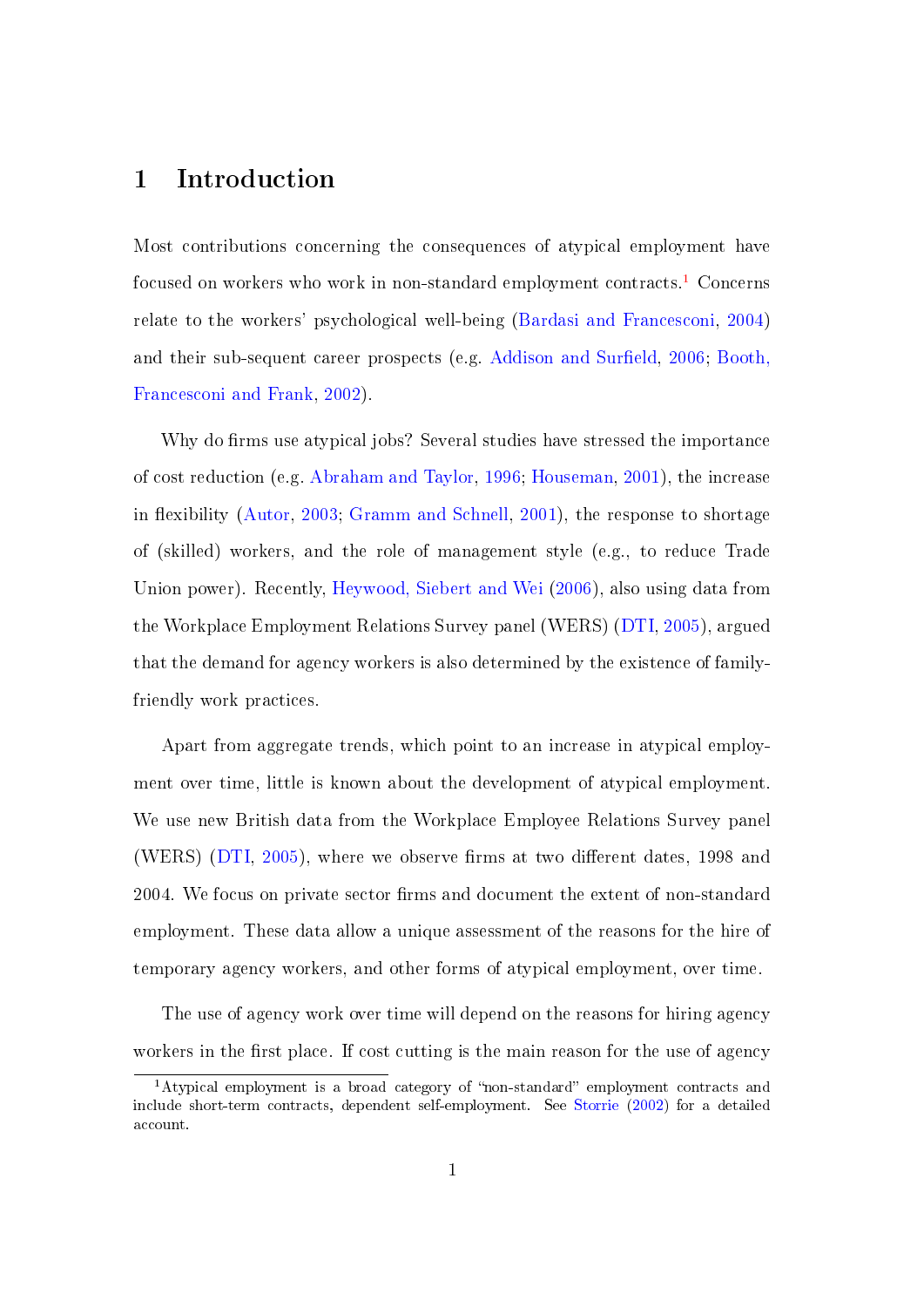workers, then we do not expect a change in the use of agency workers over time, all other factors constant. If however agency workers are employed to compensate for a temporary shortage of workers, we will expect the use of agency work in a particular firm to decrease over time. In the case of specialisation, (small) firms may initially decide to hire specialists only temporarily as demand dictates, but as the firm expands, it might be more efficient to employ the specialist directly.

Trade Unions are most critical of the use of agency workers [\(TUC,](#page-49-4) [2003\)](#page-49-4). Trade unions' influence on the use of temporary agency work is not clear a priori. [Cully, Woodland, O'Reilly and Dix](#page-48-6) [\(1999\)](#page-48-6) show that the main aspect of trade union consultation with management is over pay and workplace conditions. If the trade unions achieve an above-market wage for permanent workers in the firm, the management might be more likely to resort to agency workers to keep costs low. However, some 20 per cent of union representatives negotiate or are being consulted over recruitment decisions. Such involvement may lead to a lower likelihood of the hiring of temporary agency workers if such employment is, or is perceived as, to replace current workers.

If concerns about the increase of atypical employment over the past decade is warranted depends on the reasons for such a development. If the reason for temporarily contracting outside workers is mainly cost-cutting, then we will expect income differentials to grow over time. If, however, the use of outside workers is motivated by specialisation and the exploitation of economies of scale, then these concerns are probably less justified [\(Abraham and Taylor,](#page-48-3) [1996\)](#page-48-3). The benefits from using atypical employment may come at a cost, for example, the loss of firm-specific human capital if turnover in core staff increases, a decrease in productivity if production depends on continuous cooperation of workers, and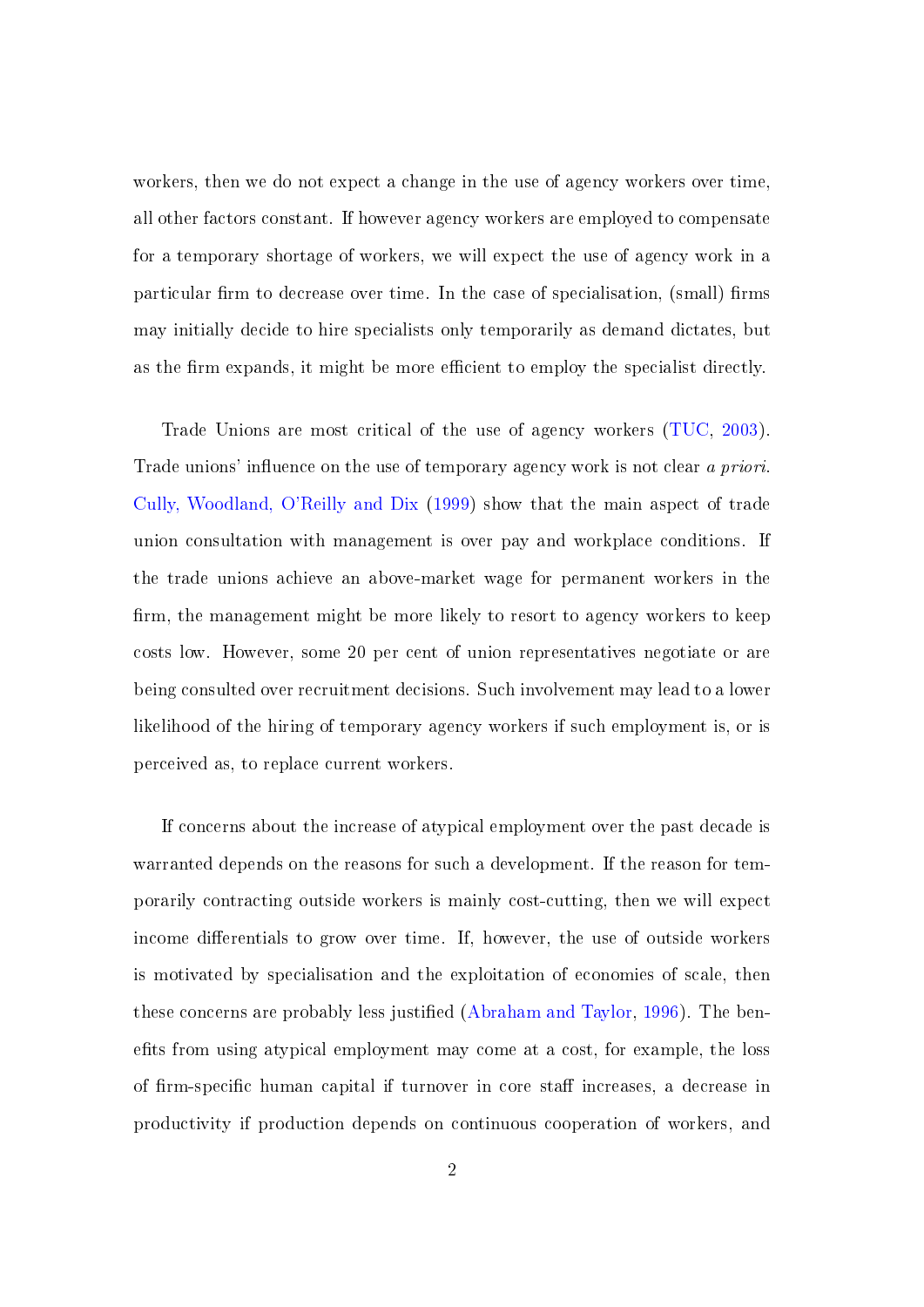possibly more antagonistic Trade Unions. Whether costs are greater or smaller than the benefits is ultimately an empirical issue which we address below.

For our sample of British workplaces in the private sector, we find that the number of firms employing temporary agency workers has declined between 1998 and 2004. Our estimation results indicate that the reasons for the hire of temporary agency workers are most likely short-term adjustments to the work-force. The single most important factor to the hiring of temporary agency worker is the size of the establishment, with large workplaces being more likely to hire temps than small workplaces. In addition, the number of part-time workers in an establishment is associated with a lower probability of hiring temporary agency workers, while firms with more workers who are on fixed-term contracts are associated with a higher probability of using temporary agency workers. Our results also indicate that the provision of "family-friendly" working arrangements tends to decrease the use of agency workers, and we do find some evidence that trade union activity is associated with the prevalence of hiring agency workers.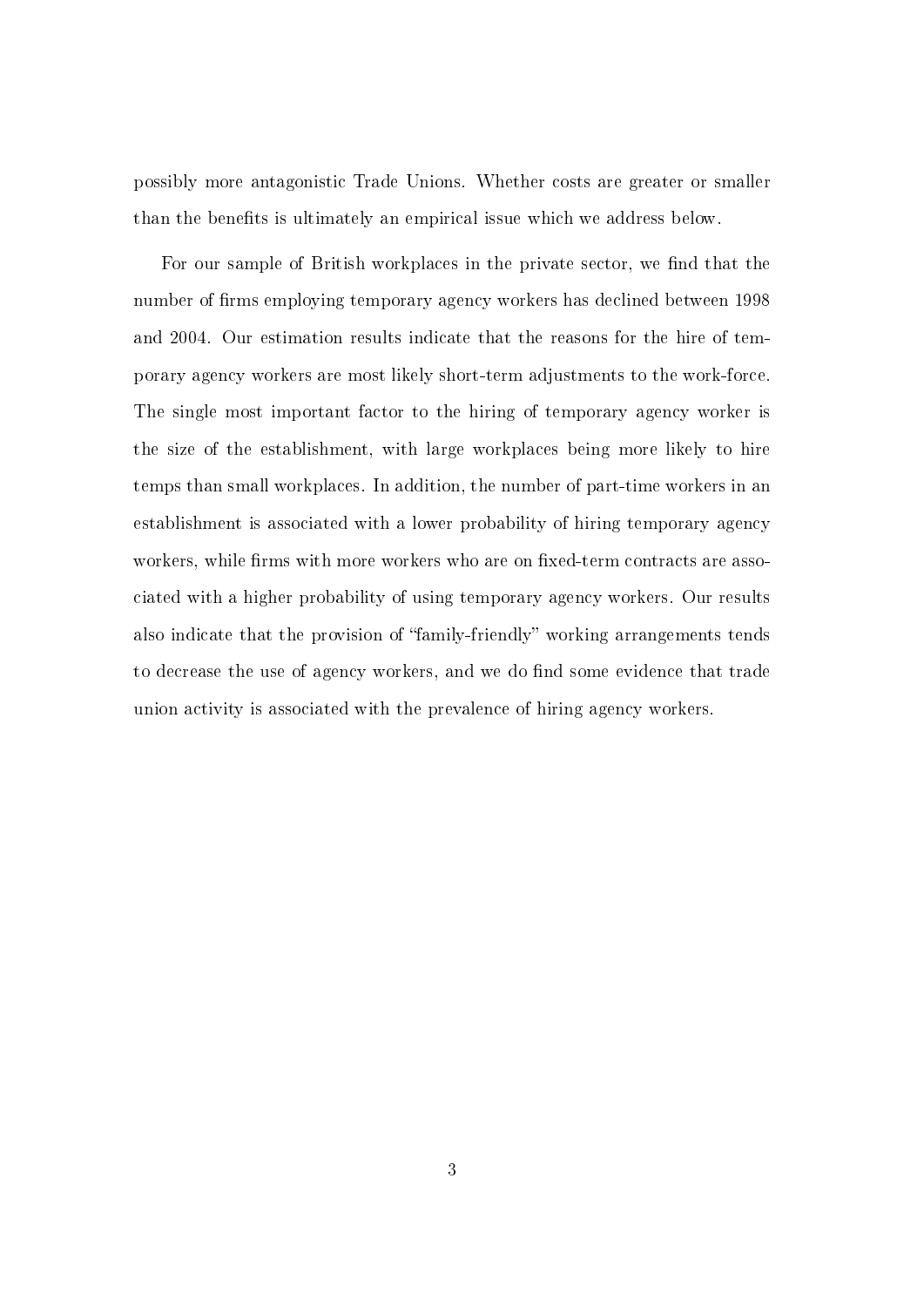### 2 Background

Temporary employment, i.e. fixed-term contract and temporary agency work has increased throughout Europe over the last decade. Table [1](#page-26-0) gives details over the development. While the overall employment in temporary jobs has increased throughout the 1990s, it seems to have levelled out in the first years of the 2000s. Britain is a country with relatively little use of temporary workers, these numbers indicate some 7 percent of the total labor force were employed in temporary jobs in 2001. Table [2](#page-27-0) documents the extent of employment in temporary work agencies (TWA) in Europe by the end of the last century.[2](#page-5-0) About 1 percent of Britain's labour force is employed in temporary working agencies compared to 1.2 percent in the European Union.

The development has prompted the European Commission to propose a directive to safeguard temporary agency workers' working conditions. On 20 March 2002, the Commission issued a proposal for a European Parliament and Council Directive on working conditions for temporary agency workers [\(European Com](#page-48-7)[mission,](#page-48-7) [2002\)](#page-48-7). The directive aims to improve the quality of temporary agency work by ensuring that temporary workers are not discriminated against. Temporary workers shall receive at least as favourable a treatment as a regular compa-rable worker in the firm where she or he is posted.<sup>[3](#page-5-1)</sup>

The concern about temporary work agencies comes from widespread evidence that workers in TWA face worse working conditions than comparable workers

<span id="page-5-0"></span><sup>&</sup>lt;sup>2</sup>[Storrie](#page-49-3) [\(2002\)](#page-49-3) gives a detailed account. See [ETUI](#page-48-8) [\(2000\)](#page-48-8) for a survey on the legal frameworks in EU member countries. See [Blank](#page-48-9) [\(1998\)](#page-48-9) for the USA.

<span id="page-5-1"></span><sup>3</sup>The relevant dimensions are the basic working and employment conditions, including duration of working time, rest and holiday periods, time of work, and seniority. Differences in treatment must be justified, however, different treatment is justifiable on pro rata grounds. Exemptions are possible for workers who have a permanent contract with a TWA and who continue to receive a wage in between postings. Temporary workers should not be charged any fee by the temporary agency for arranging for their recruitment by a user undertaking.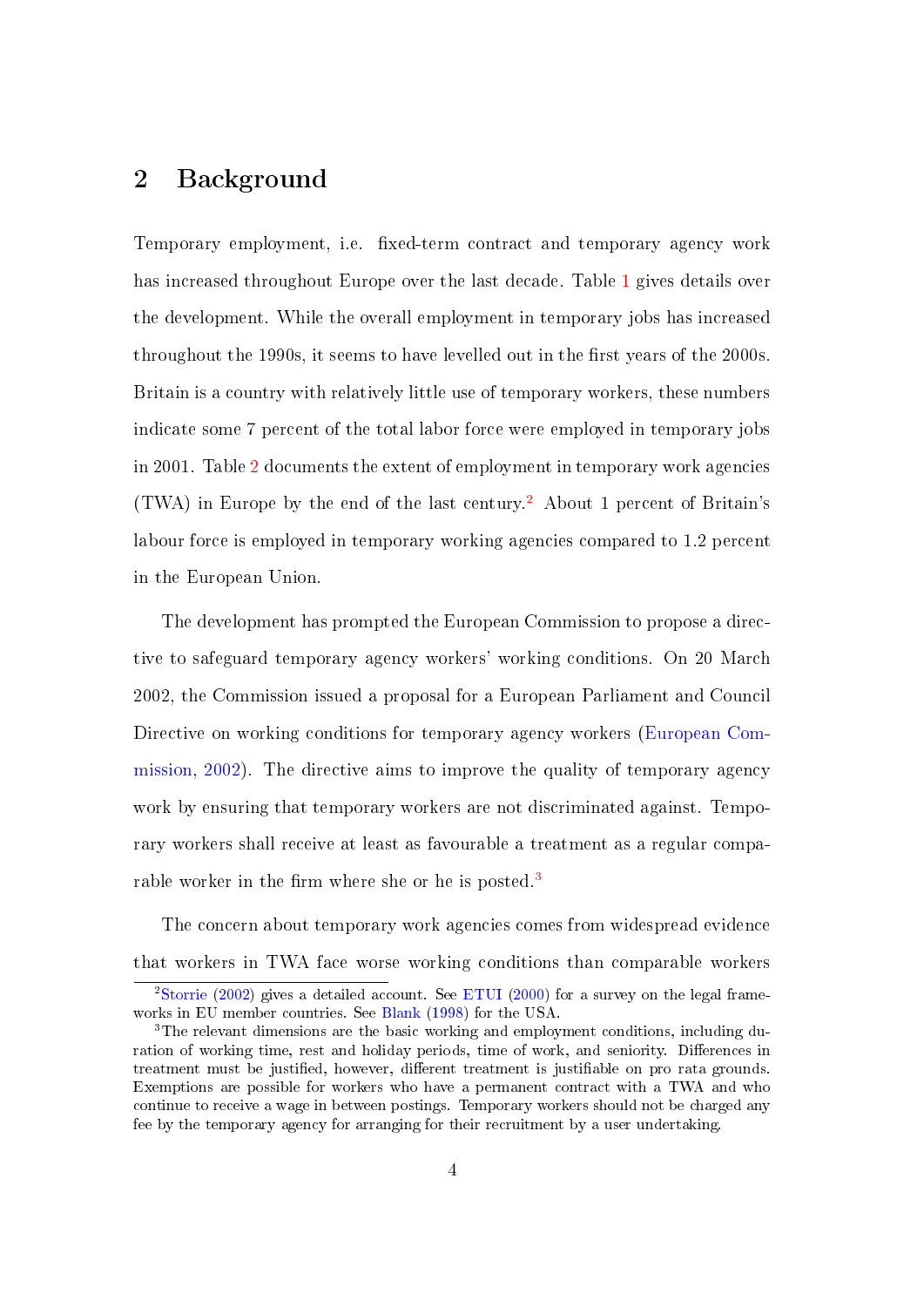in the placement firm. For example, [Forde and Slater](#page-48-10)  $(2005)$  report a penalty of about 11 percent for men and 6 percent for women in TWA in contrast to comparable workers in the UK. (See also [TUC](#page-49-4) [\(2003\)](#page-49-4).) Data from the 2004 spring Labour Force Survey show that almost 50 percent of men who work in temporary agencies could not find a permanent job, and about 20 percent chose to work for a temporary work agency. See Table [3.](#page-27-1) The reasons are more evenly distributed for female workers, with 36 percent stating that they could not find a permanent job and 38 percent stated that they did not want to have a permanent job.

The pay differential has been the main argument for the use of agency employment (e.g. [Abraham and Taylor,](#page-48-3) [1996;](#page-48-3) [Houseman,](#page-49-0) [2001\)](#page-49-0). Agency employment may be cheaper than standard employment, for example, in the case of a unionized firm where wages are above market wages. High wages may also result from efficiency wage considerations and a firm may choose to pay its core workers above-market efficiency wages. If a firm cannot compensate core and peripheral workers differently, that is a efficiency-wage compensation scheme for core workers and a market clearing wage for all other workers, it could be rational to contract workers from a temporary work agency. Such wage restrictions may result from equity considerations of internal wage differentials or because of Trade Union activity. In such a situation it is likely that the firm will continue to employ workers from a temporary work agency, as long as internal wage considerations do not allow for the in-house provision of the outsourced services.

Flexibility in responding to fluctuations in labour demand is another argument that has been brought forward to explain the rise of atypical employment [\(Autor,](#page-48-4) [2003;](#page-48-4) [Gramm and Schnell,](#page-49-1) [2001\)](#page-49-1). While the volatility of business cycles has not increased as much as agency employment, the number of workers may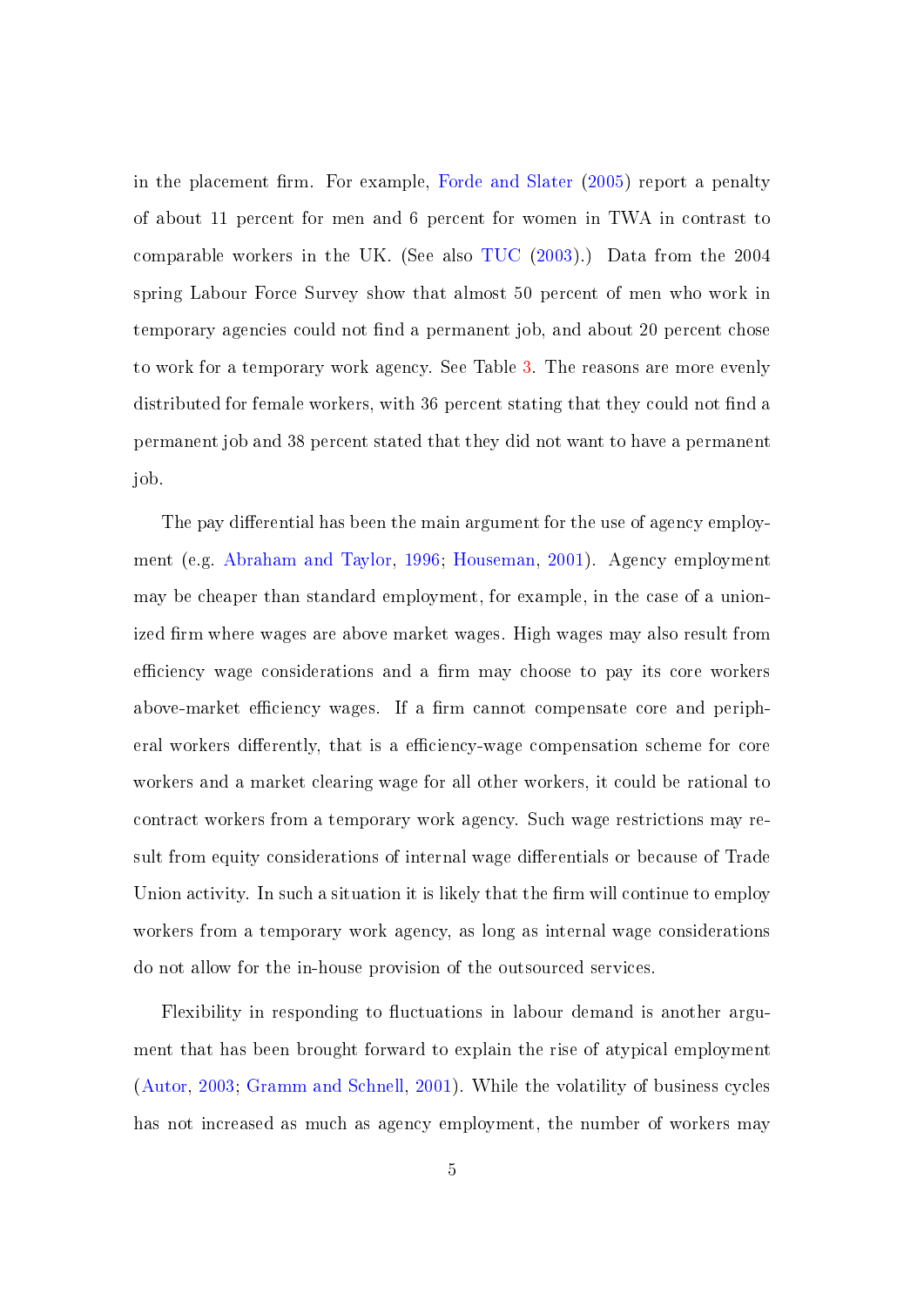fluctuate more because of a secular change in the working conditions offered by firms. For example, the number of workers will fluctuate more, if the workplace offers "family-friendly" working conditions, e.g. extended parental leave, leave for the care of family members, et cetera. For example, workplace nurseries are associated with a lower likelihood of hiring agency workers and leave days are associated with a higher likelihood of hiring agency workers [\(Heywood et al.,](#page-49-2) [2006\)](#page-49-2). In addition, the average age of the workforce might also increase turn-over, where a relatively young workforce will probably fluctuate due to family formation and a relatively old workforce will fluctuate because of retirement decisions.

Skill-biased technical change has been blamed for the recent rise in wage inequality. (See [Card and DiNardo](#page-48-11) [\(2002\)](#page-48-11) for a critical assessment.) If the supply of skilled workers is fixed in the short-term, a firm that faces a shortage of skilled workers may resort to temporary work agencies to satisfy its demand. Over time, with more skilled workers entering the market due to the higher returns to education, the temporarily hired workers are likely being replaced with permanent staff. The use of agency workers should therefore decrease over time.

[Neugart and Storrie](#page-49-5) [\(2002\)](#page-49-5) develop an equilibrium unemployment model of the labour market to analyse the macro-economics effects of temporary work agencies and suggest that because agencies improve job matching unemployment may be reduced. [Ichino, Mealli and Nannicini](#page-49-6) [\(2006\)](#page-49-6) stress that a firm may use temporary employment to screen for permanent workers. A firm has an incentive to use this channel if firing costs are high, or if there is concern about the reputation as an employer. Screening and selection through a temporary work agency is thought to avoid the appearance of a "hire-and-fire" employer. However, such a use of temporary employment is more likely to decrease than to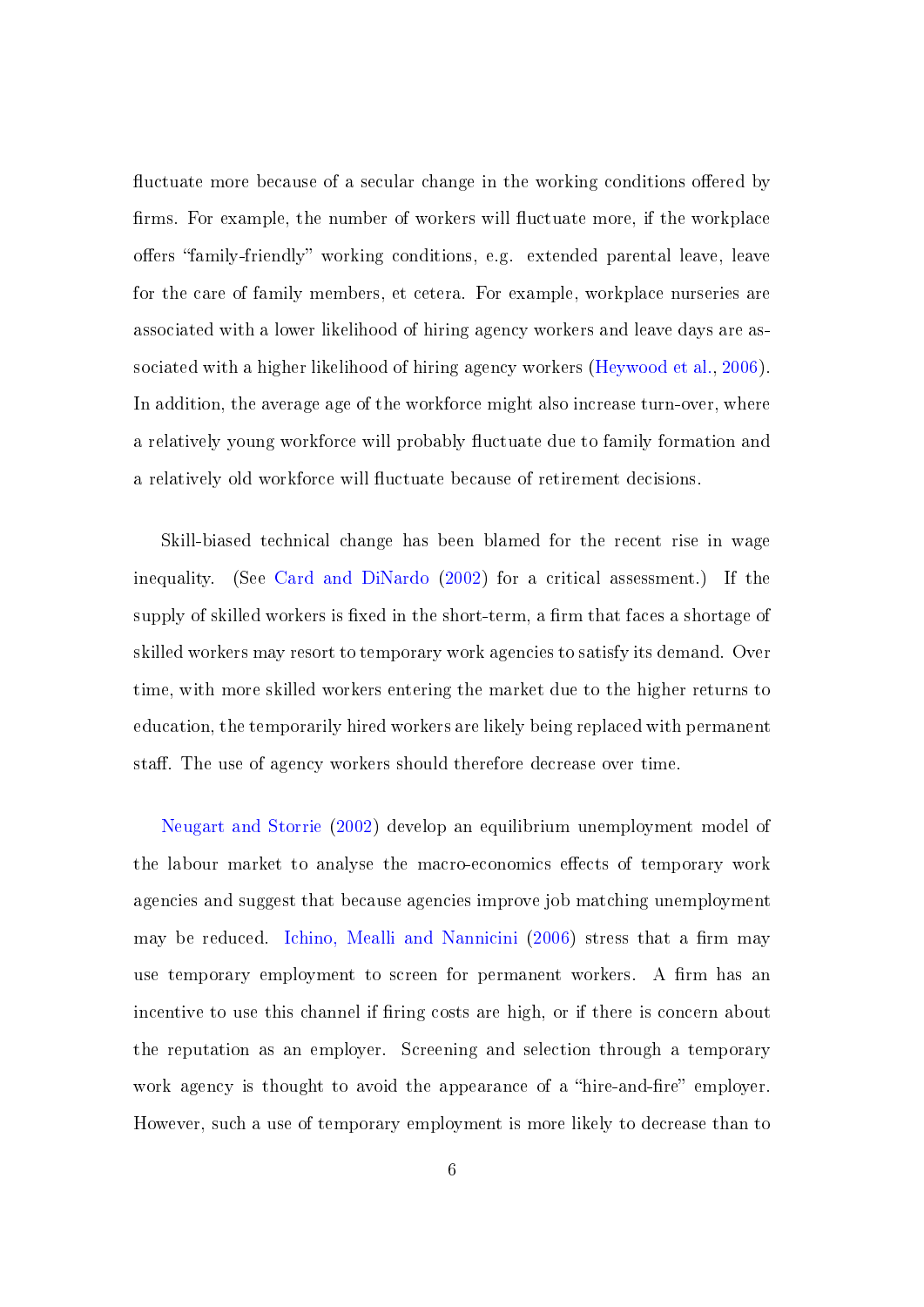increase the hiring of agency workers over time if the screening results in good employer-employee matches.

Agency workers may be hired as a response to soured Industrial Relations or as an attempt to curb Trade Union power. The most extreme example is probably the hiring of replacement workers, either temporarily or permanently (which is permitted in the US), during a strike, but the use of replacement workers does not often occur [\(Singh and Jain,](#page-49-7) [2001\)](#page-49-7). Trade unions may have an ambiguous relationship with the use of temporary agency work. Trade unions may increase wages and thus increase the likelihood of the employment of temporary agency workers. In an analysis for the UK, [Cully et al.](#page-48-6) [\(1999\)](#page-48-6) show that although the main aspect of trade union consultation with management is over pay and workplace conditions, some 20 per cent of union representatives negotiate or are being consulted over recruitment decisions. Such involvement may lead to a lower likelihood of the hiring of temporary agency workers if such employment is, or is perceived as, to replace current workers.

These reasons for hiring workers from temporary work agencies are closely linked to the industry and type of establishment that hires the workers. If labour costs are the reason for hiring temporary agency workers then we expect establishments with high wages to be more likely to hire outside workers than those who pay low wages. Specialisation will make small firms more likely to hire temporary agency workers as some services may not be provided economically within that establishment. For Britain, there does not appear to be a difference between small and large firms in the provision of family-friendly work practices [\(Cully](#page-48-6) [et al.,](#page-48-6)  $1999$ ), but large firms tend to hire younger workers than small firms.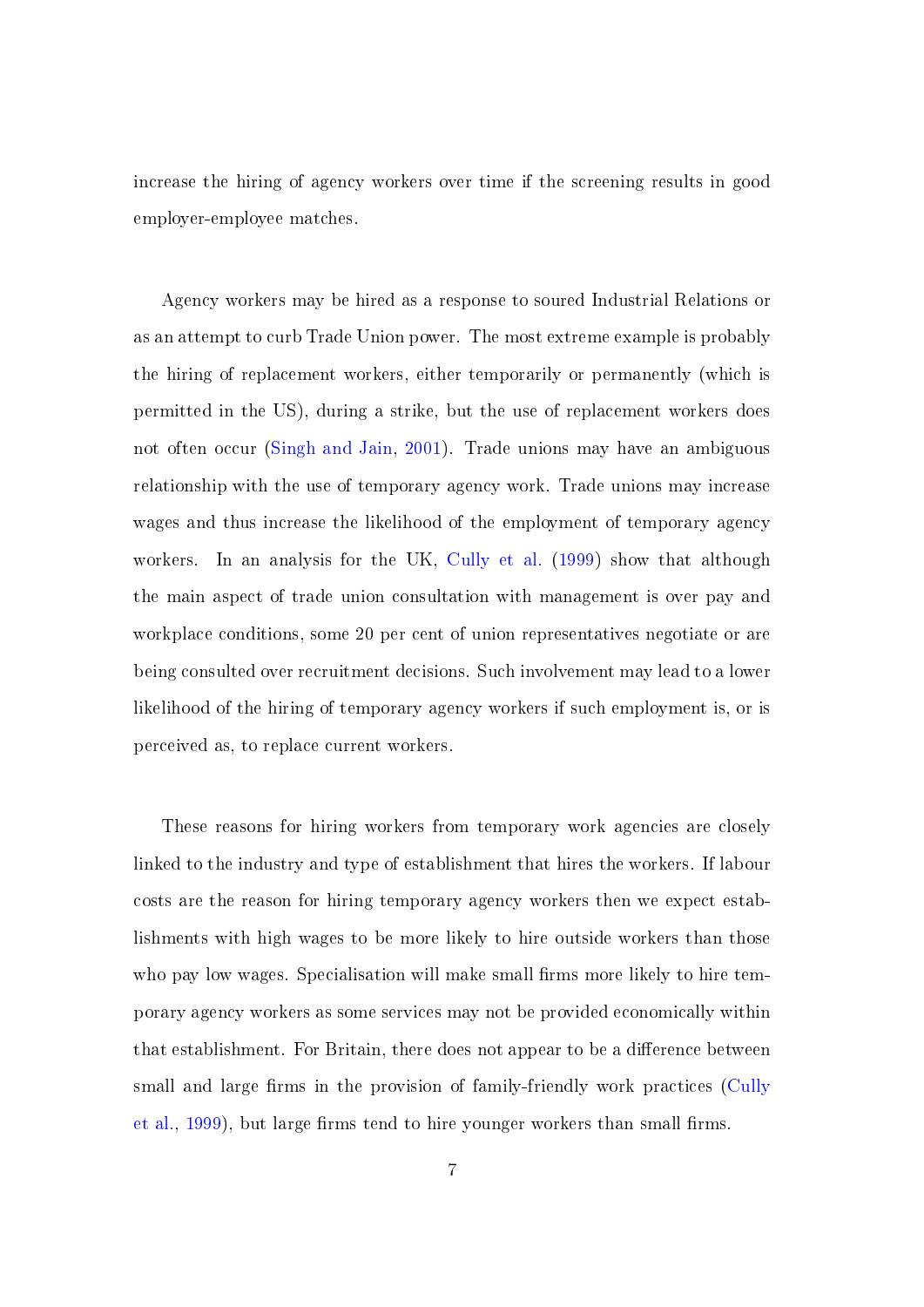Given a firm has decided to employ atypical workers, what development over time would we expect? If the motivation for the hire of atypical workers was cost-cutting, e.g. to replace expensive specialists, then we would expect to see little change over time, all other factors being equal.

However, if demand fluctuations are the cause for temporarily expanding the workforce, we might expect that atypical employment varies with the business cycle.

The benefits from hiring atypical workers may come at a cost, for example, the loss of firm-specific human capital if turnover in core staff increases, a decrease in productivity if production depends on continuous cooperation of workers, and possibly more antagonistic Trade Unions.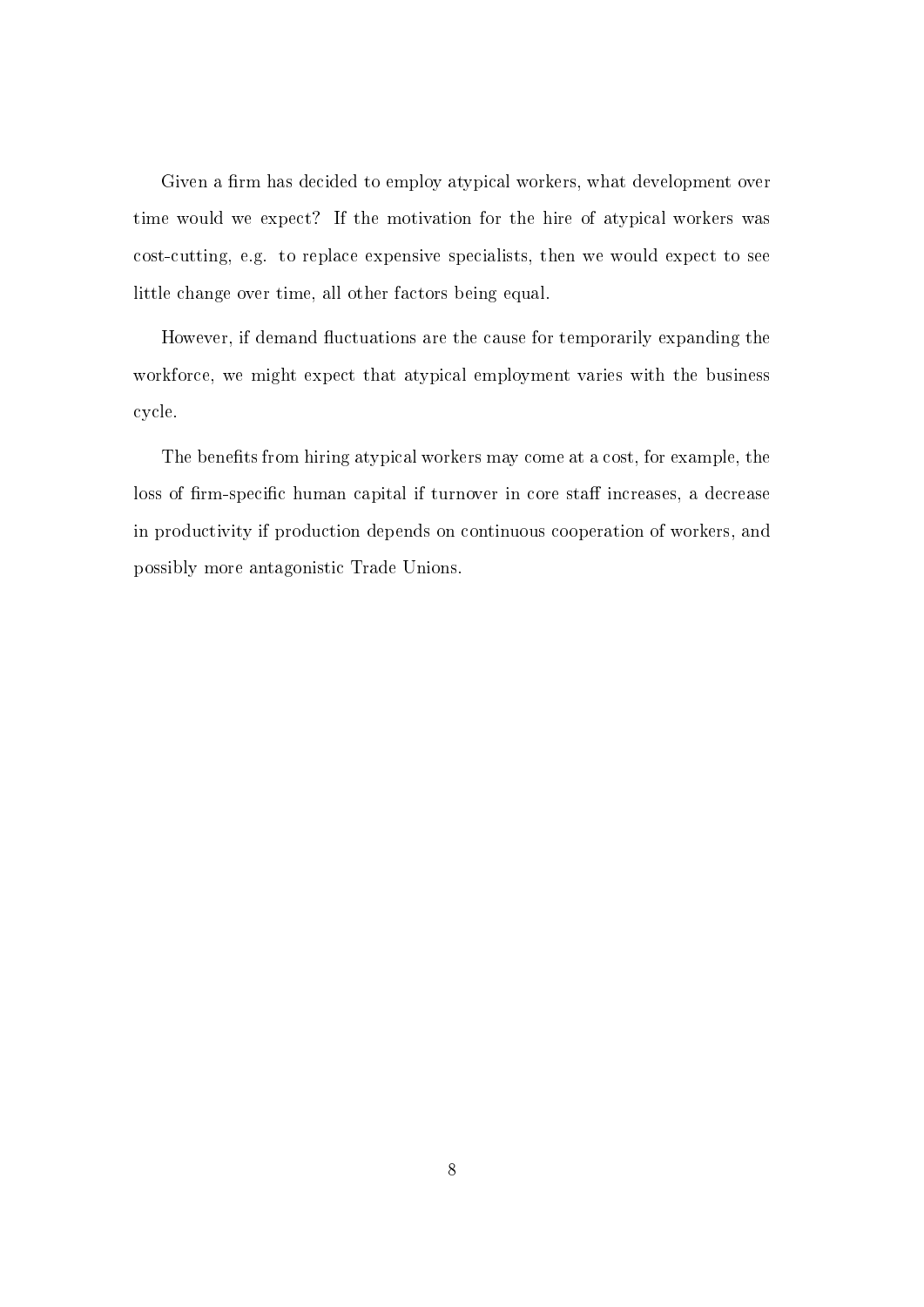#### 3 Data

We use British data from the Workplace Employment Relations Surveys (WERS) 1998 and 2004 [\(DTI,](#page-48-12) [1999,](#page-48-12) [2005\)](#page-48-5) to analyse the determinants of firms' use of temporary agency workers. WERS is a nationally representative survey of private and public sector firms. The 1998 survey sampled firms with ten or more employ-ees and the 200[4](#page-10-0) survey additionally covered firms with five to nine employees.<sup>4</sup> It provides data on employment relations and working life in Britain from three different perspectives, from the workplace managers, employee representatives and a random sample of up to 25 employees. We use cross-sectional data from the 1998 and 2004 survey of workplace managers and data from the 2004 panel survey. The panel is a random sub-sample of workplaces that have participated in the 1998 survey of workplace managers and were submitted to fewer questions in 2004 than those in the cross-sectional sample.

## 3.1 Atypical employment in Britain-descriptive evidence from WERS

The following descriptive statistics on workplaces' use of temporary agency workers was calculated using data from the WERS and are based on workplaces with 10 or more employees, to ensure comparability between the two cross-sections. Table [4](#page-28-0) provides an overview on the extent of the use of atypical work in British workplaces in 1998 and 2004. In both years, the extent of atypical work was greater in the public sector than in the private sector. The sub-contracting of services is the category of atypical work that has been used by most workplaces,

<span id="page-10-0"></span> $4$ We employ the post-stratification weights provided by WERS to ensure comparability between the 1998 and 2004 surveys.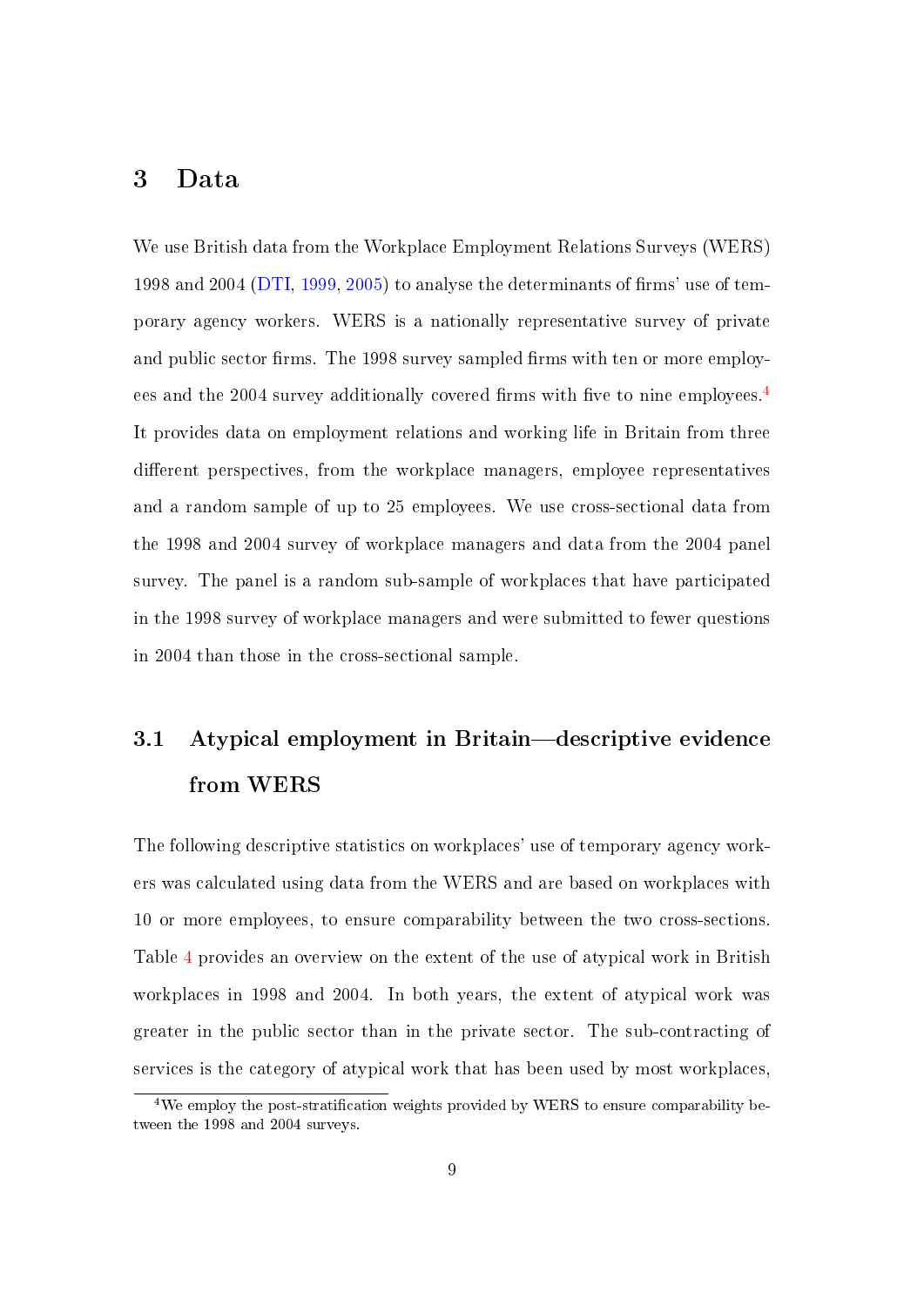between 85 percent and 91 percent of workplaces used sub-contracting. While sub-contracting was pervasive, the next largest category, homeworkers, have been employed by about 30 percent of private sector workplaces and about 40 percent of public sector workplaces. The most striking difference between the private and the public sector is in the use of fixed-term contract workers in about 25 percent in the private sector and about 60 percent of workplaces in the public sector.

Whereas freelance workers and zero-hours contracts are only moderately used, temporary agency workers are found in about 15 percent of private and in more than 20 percent of public sector workplaces. Over time, the percentage of public sector workplaces employing temporary agency workers has increased from 22 to 28 percent, whereas the percentage of private sector workplaces has slightly decreased from 17 to 14 percent. The overall use of temporary agency workers has decreased from 18 percent of workplaces in 1998 to 16 percent in 2004.

In 1998, agency workers were most likely to be employed by workplaces engaged in Electricity, gas and water, in Transport and communications, in Financial Services and in Other business services. Since then, workplaces in the Public administration, Education, Other community services, Manufacturing and Construction sectors have increased their use of agency workers, whereas a decrease can be observed in those sectors where workplaces were most likely to employ temporary agency workers in 1998.

The change in the type of industry of workplaces using temporary agency workers since 1998 has been accompanied by a change in occupations where agency workers were predominantly employed. In 1998, about 60 percent of workplaces using agency workers employed them as administrative and secretarial workers, 17 percent as professional workers and 17 percent in elementary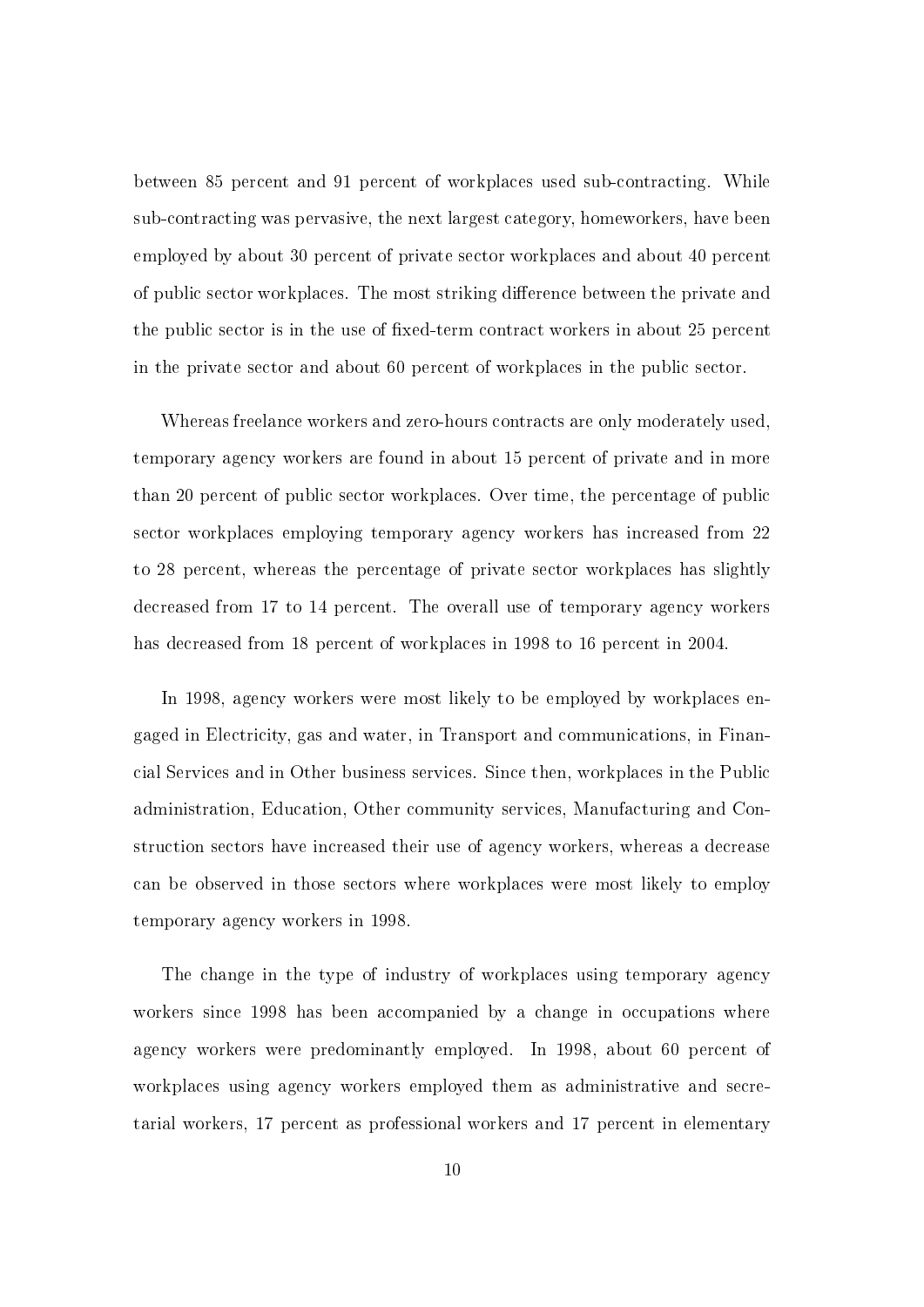occupations, whereas agency workers were least likely to be employed as managers and in sales and customer service occupations (both 2 percent). By 2004, the percentage of workplaces using agency workers in administrative and secretarial occupations has almost halved, but agency work has increased in occupations related to personal services, sales and customer services, and as process, plant and machine operatives. Moreover, in both years, temporary agency workers were frequently hired in the occupation that had the largest share in the workplace.

Workplaces where white-collar workers constitute the majority of the workforce decreased their use of temporary agency workers from 30 percent in 1998 to 22 percent in 2004. In contrast, the percentage of workplaces employing mainly blue-collar workers remained constant at 12 percent. Temporary agency workers are more likely to be used by workplaces with a majority of white-collar workers in both years.

As argued above, trade unions may have an ambiguous relationship with the use of temporary agency workers. On the one hand, workplaces that employ temporary agency workers may offer higher wages and more favourable working conditions to their core workforce, but on the other hand, they may replace part of their current workforce by agency workers. Descriptive evidence for 1998 and 2004 shows that in both years workplaces where managers confirm to have collective bargaining with trade unions have hired relatively more agency workers than those where pay has been set by management without consultation.

Table [3](#page-27-1) presents the managers' responses as to why workplaces use agency workers. In both years, the mostly cited reason was "short-term replacement" for staff absences or vacancies (60 percent) followed by "adjustment of staffing levels" to peaks in demand (37 percent). Additionally, managers stated that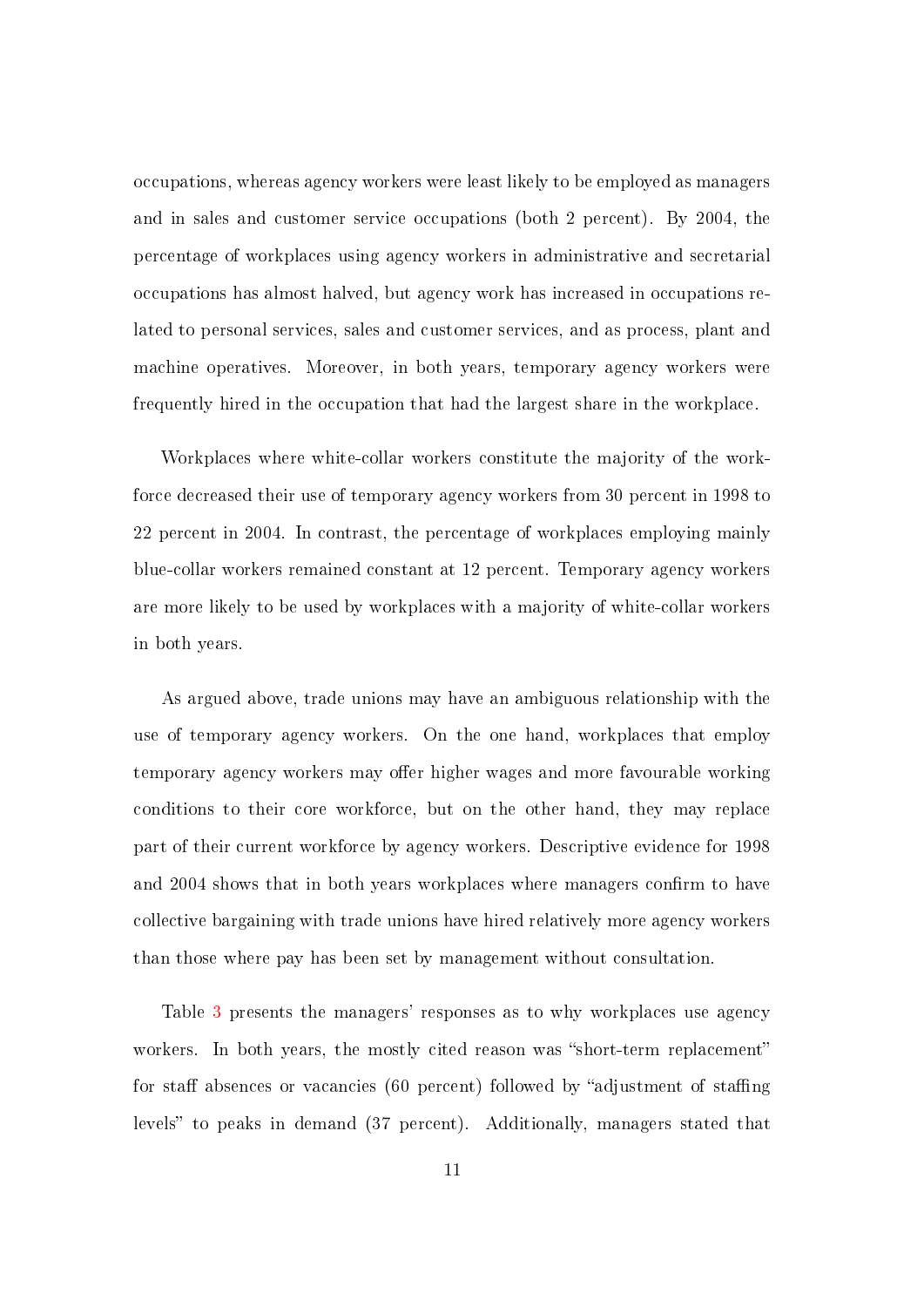workplaces used temporary agency workers to cover for long-term absences such as maternity or annual leave (16 percent). Some 20 percent of workplaces employed temporary agency workers because they were unable to fill vacancies and 10 percent satisfied their demand for specialist skills by using agency workers. In 1998, 12 percent of workplaces employed agency workers because of a freeze on permanent staff numbers, whereas in 2004 only 4 percent of workplaces mentioned this reason. Although cost reduction has not been explicitly cited as a reason for employing agency workers, a freeze on permanent staff numbers may be the consequence of a tight budget (high wages) or indicate that the workplace is currently restructuring.

Privatisation in the public sector and pressures to reduce permanent sta numbers in the public sector in the 1990s possibly lead many managers in the public sector to turn to agency workers. In addition, the National Health Services, among others, has created its own "in house" organisation for the supply of temporary cover [\(TUC,](#page-49-4) [2003\)](#page-49-4). We focus on the private sector in the detailed analyses below.

#### 3.2 Empirical strategy

The available data allow a detailed analysis of the firms that hire workers from temporary agencies. We focus on private sector workplaces and present evidence for the reasons discussed in the previous section. We estimate probit models for the 1998 and 2004 cross-sectional samples and compare the determinants of firms' use of temporary agency workers over time. In addition, we are also able to identify about 600 private sector establishments in the two waves of the panel sample. After excluding observations with missing values, the samples consist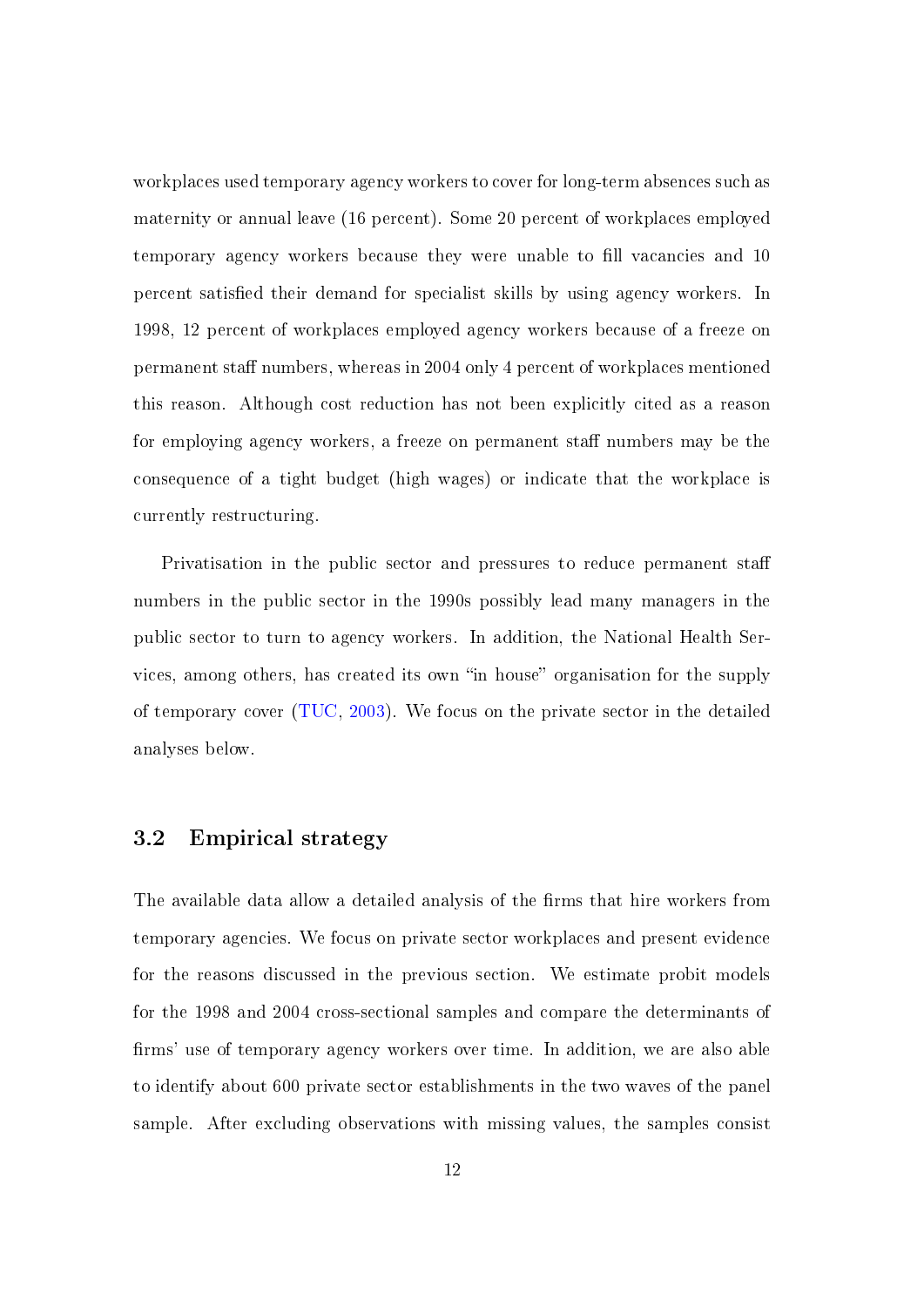of 1,144 observations in the 1998 cross-section, 1,200 observations in the 2004 cross-section and 524 observations in the panel sample.

As discussed above, firms may use temporary agency workers for various reasons, such as to increase flexibility, to reduce cost or to adjust staffing levels to peaks in demand. If a reduction in labour cost is an important reason for using agency workers we expect that high-wage firms are more likely to hire them than low-wage firms. We include variables that measure the percentage of high-wage and middle-wage workers in the workplace and expect a negative association between these variables and the likelihood of hiring agency workers.<sup>[5](#page-14-0)</sup>

Firms may also save labour cost by excluding some workers from non-wage benefits, such as occupational pension plans and health insurance [\(Houseman,](#page-49-0) [2001\)](#page-49-0). We include a variable in our regressions that details whether the managers and/or the largest occupational group are entitled to an employer pension scheme and private health insurance or not.

Trade union activity is included by investigating whether or not any trade union is recognised for collective bargaining reasons and whether there has been a collective dispute over pay or working conditions or any industrial action such as strikes, overtime bans, etc. in the last 12 months. Collective bargaining may lead to above-market wages and thus increase the likelihood of hiring agency workers. On the other hand, higher trade union activity within the workplace may indicate higher opposition to the use of flexible working arrangements in general, if trade unions fear that temporary agency workers may replace current workers or lead

<span id="page-14-0"></span> $5$ Note that the exact definition of these variables varies between the 1998 and 2004 crosssectional samples. In 1998, the variables are derived from annual earnings of full-time workers measured in six categories, whereas in 2004 the variables are derived from hourly earnings of full-time and part-time workers measured in four categories. We are confident that we control for most of this difference in measurement because we include the percentage of part-time workers in the workplace.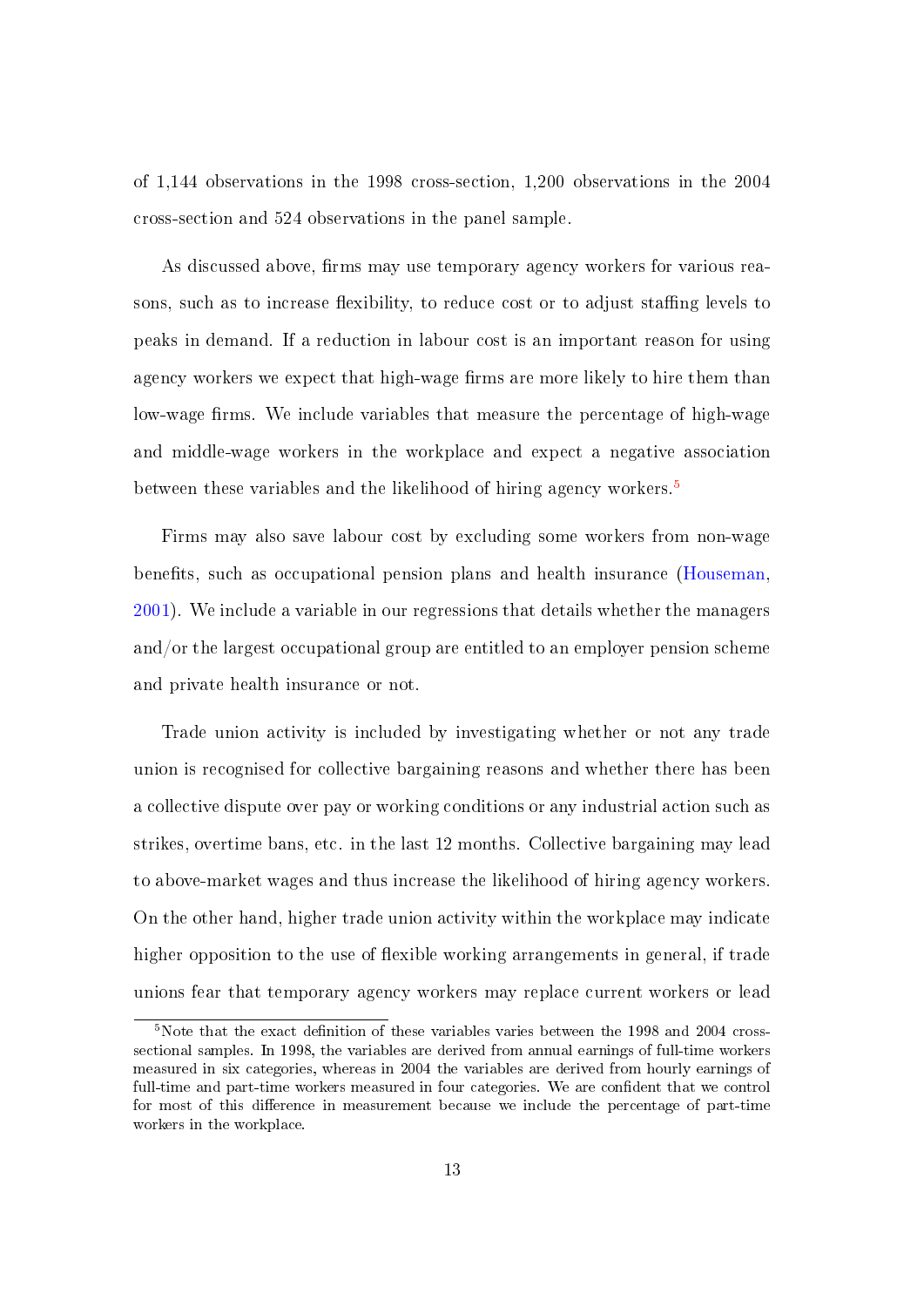to a deterioration of working conditions. The same arguments may be true for the existence of work or joint consultative councils which aim at discussing workand pay-related issues between managers and employees. Since work councils also exist in non-unionised firms we expect that this variable mainly captures the effect of employee involvement in non-unionised firms.

We include several variables to account for a firm's need of flexibility in responding to fluctuations in their workforce.

The provision of "family-friendly" working conditions, such as parental leave to look after children may increase the number of temporary absences and the firm's need of flexibility, thus should lead to a higher likelihood of using temporary agency workers [\(Heywood et al.,](#page-49-2) [2006\)](#page-49-2). In contrast, workplace nurseries and nancial help or subsidies for child care may help to decrease worker absence due to family reasons and should be associated with a lower likelihood of employing temps. Further variables measuring the "family-friendliness" of a workplace include whether workers may work from home in normal working hours, may reduce their working hours (e.g. from full-time to part-time) and whether the firm offers job sharing schemes or term-time only contracts.

The same ambiguity is expected for flexible working time arrangements, some of which may increase the firm's flexibility, while others may increase the firm's need of flexibility. We include variables that indicate whether workers regularly work more than 48 hours per week and whether the firm offers annualised working hours, zero-hour contracts, flexitime agreements<sup>[6](#page-15-0)</sup> or a 9 day fortnight/4.5 day week. The prevalence of shift working may indicate that a workplace has a production-line technology with high setup costs or provides services that are

<span id="page-15-0"></span><sup>6</sup>Flexitime means that the employee has an agreement to work a certain number of hours but no fixed start or finish time.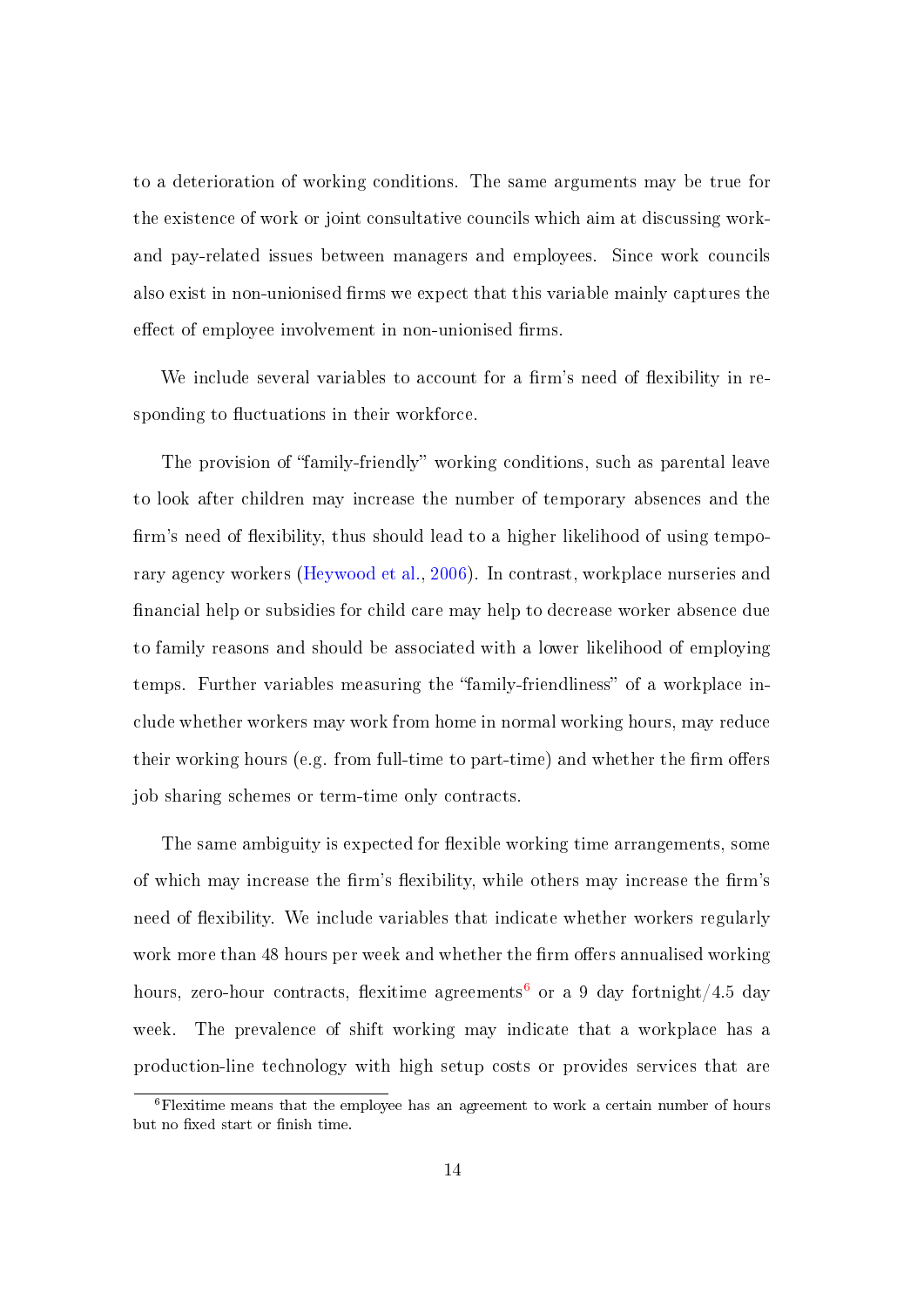available day and night such as hospitals or security firms. In both instances, worker absences may have worse consequences than for firms with normal business hours, thus firms where work is organised in shifts may rely more on temporary agency workers to replace for absences.

Furthermore, we expect that firms with a higher percentage of female workers and especially female-part time workers are more likely to hire agency workers because female workers have higher absence rates than male workers [\(Ichino and](#page-49-8) [Moretti,](#page-49-8) [2006\)](#page-49-8) due to their family responsibilities. Since female part-time work may be an indicator for the existence of children we expect a high percentage of female part-time workers to increase the likelihood of a firm's use of temporary agency workers.

Other types of atypical workers such as fixed-term contract employees, freelance workers or part-time workers may either be complementary to or substituted by temporary agency workers. Since certain factors may inhibit the substitution of the core workforce by temporary agency workers we include two variables measuring whether workers in the largest occupational group are easily substituted or not. If core workers need more than six months training to be able to do their job as well as experienced workers and if they work in formally designated teams we expect that firms are less likely to use agency workers.

Since firms respond that obtaining specialist skills is another reason for hiring temporary agency workers we include a variable that indicates whether the firm prefers internal applicants when filling vacancies. Since the skills of internal applicants are known within the firm, this variable may capture the importance of skills in the recruitment decision. Temporary agency workers and internal applicants have in common that they have already been screened either by the agency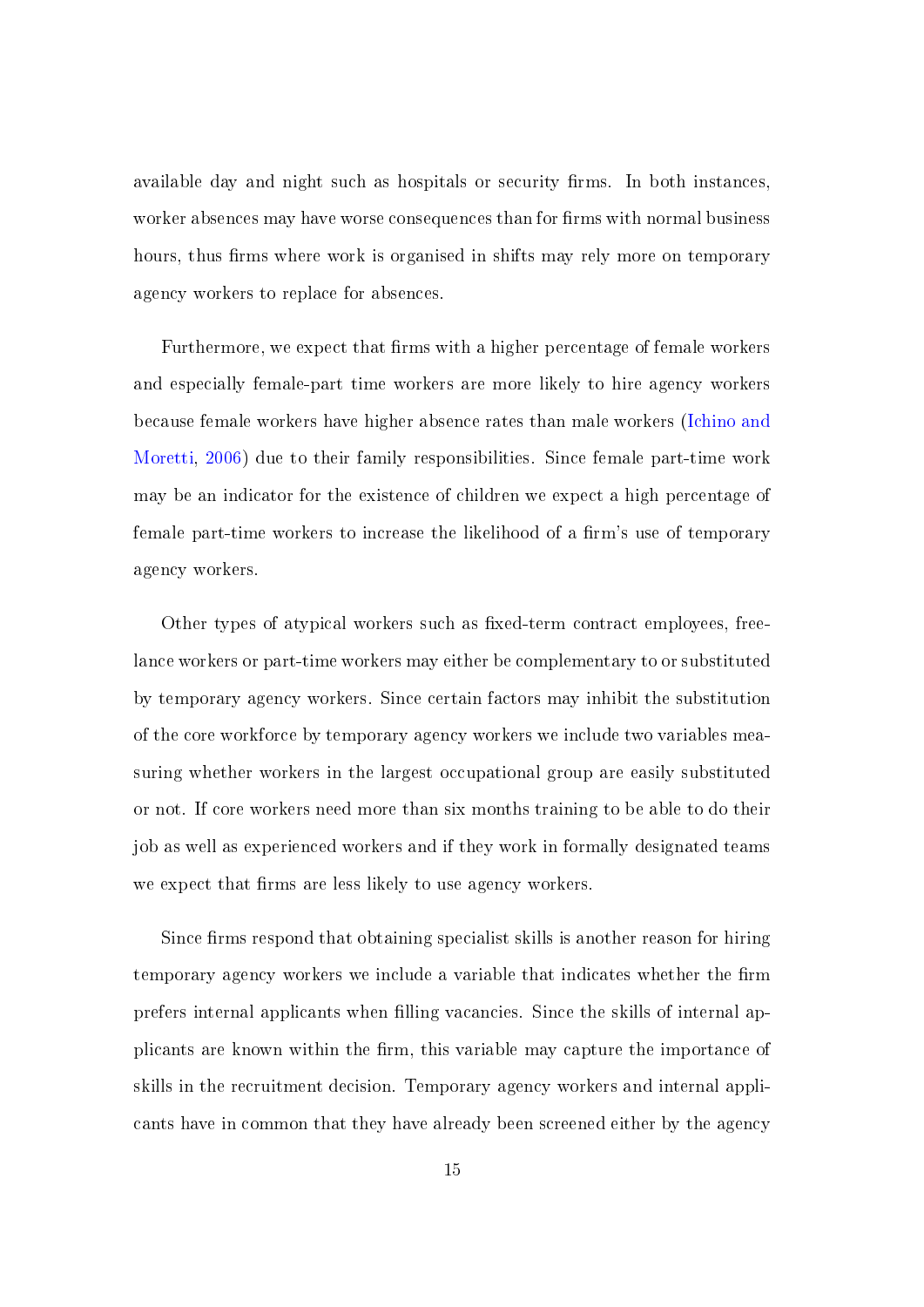or by the firm itself. Thus, we expect that firms preferring internal applicants are more likely to hire temporary agency workers. We use another two variables to control for the importance of specific versus general human capital, i.e. whether the firm conducts personality or attitude test and performance or competency tests when recruiting new workers.

Having a policy of guaranteed job security or no-compulsory redundancies for the current workforce may imply higher firing cost, which are expected to decrease a firm's response to an increase in demand [\(Bentolila and Saint-Paul,](#page-48-13)  $1992, 1994$  $1992, 1994$ . Since firms may be more reluctant to increase their permanent staff numbers in case of high firing cost, they are expected to have a higher likelihood of hiring agency workers.

Furthermore, we control for labour turnover, i.e. the percentage change in the number of workers since the last year, and the percentage of workers who have left the workplace since last year, either because they resigned voluntarily, were dismissed or were made redundant. Given labour turnover, a higher percentage of workers who have left the workplace may increase a firm's use of agency workers because permanent staff is being substituted by agency workers. Of course, the causality could be in the other direction where firms that use more agency workers offer less favourable working conditions and have therefore higher quit rates.

Apart from factors that changes a firm's need for flexibility, we expect that the current market situation determines whether a firm is using agency workers or not. Since higher competition results in more pressure to reduce costs, we expect firms having many competitors to employ relatively more temporary agency staff. We include variables measuring whether or not the firm has no competitors or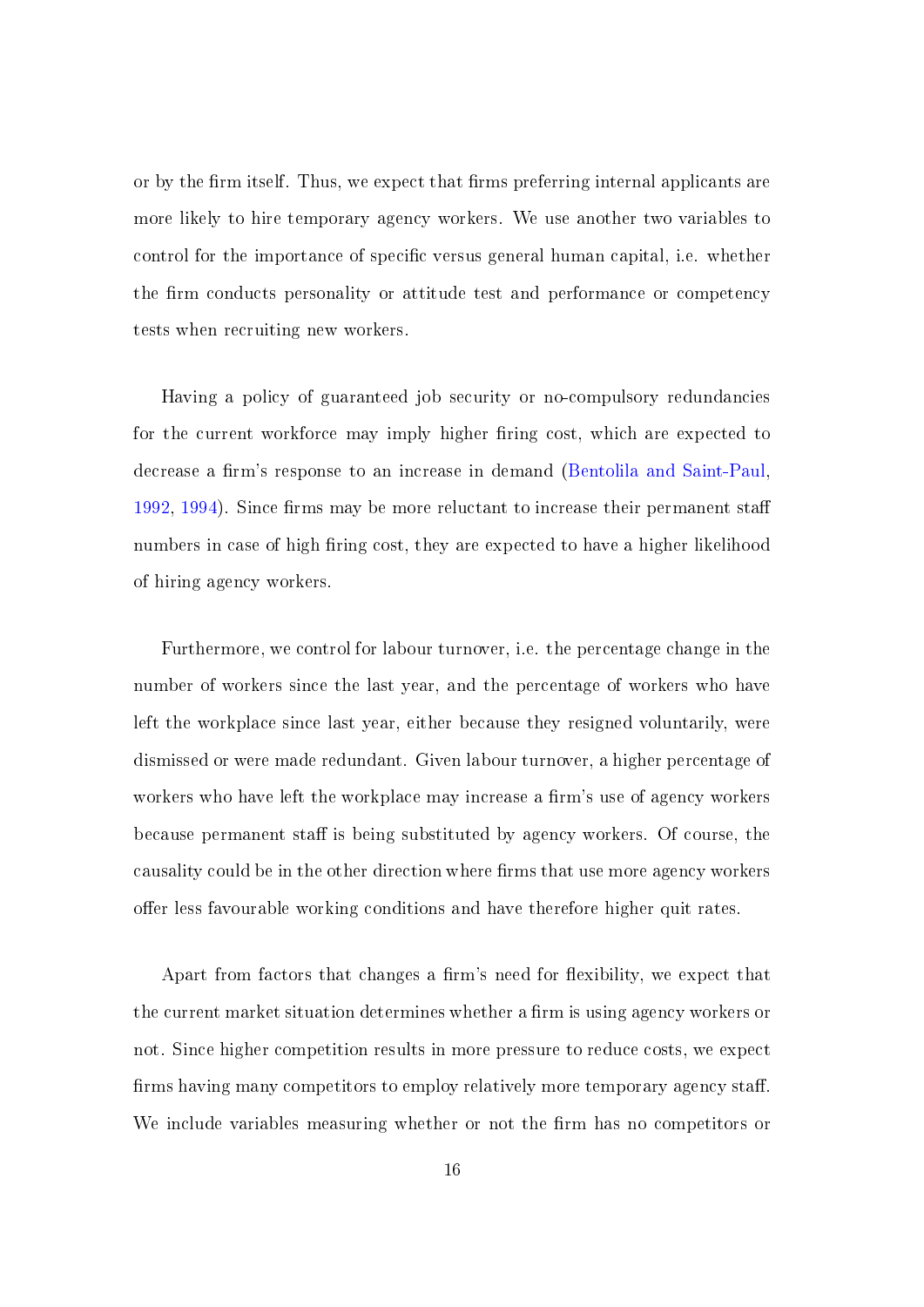dominates the market, it has five or less competitors, and whether or not it faces competition from more than five competitors (control group).

The introduction of a new product (service) is associated with more uncertainty about demand for this good (service) and may cause a more volatile demand. Since temporary agency workers can be used to adjust staffing levels to demand fluctuations, we expect firms that have launched a technologically new or signicantly improved product (service) in the two years prior to the interview to be more likely to hire agency workers than those firms that did not.

We also control for the industry in which the workplace operates, the size of the workplace, whether or not the workplace is under foreign ownership (51% or more), whether it is an single independent establishment or belongs to a larger organisation and whether or not it operates in the non-trading sector. The nontrading sector comprises all workplaces that either provide goods or services to other parts of a larger organisation or that are an administrative office of an organisation. To account for the skill distribution within the workplace we add controls for the occupational distribution, i.e. the percentage of workers in each of the nine SOC major groups.[7](#page-18-0)

<span id="page-18-0"></span><sup>7</sup>To account for a shortage in labour supply we will control for the regional unemployment rate and the average vacancy rate in a further version of this paper. Unfortunately, regional identifiers are part of the restricted data files of WERS 2004 and are not available until April 2007.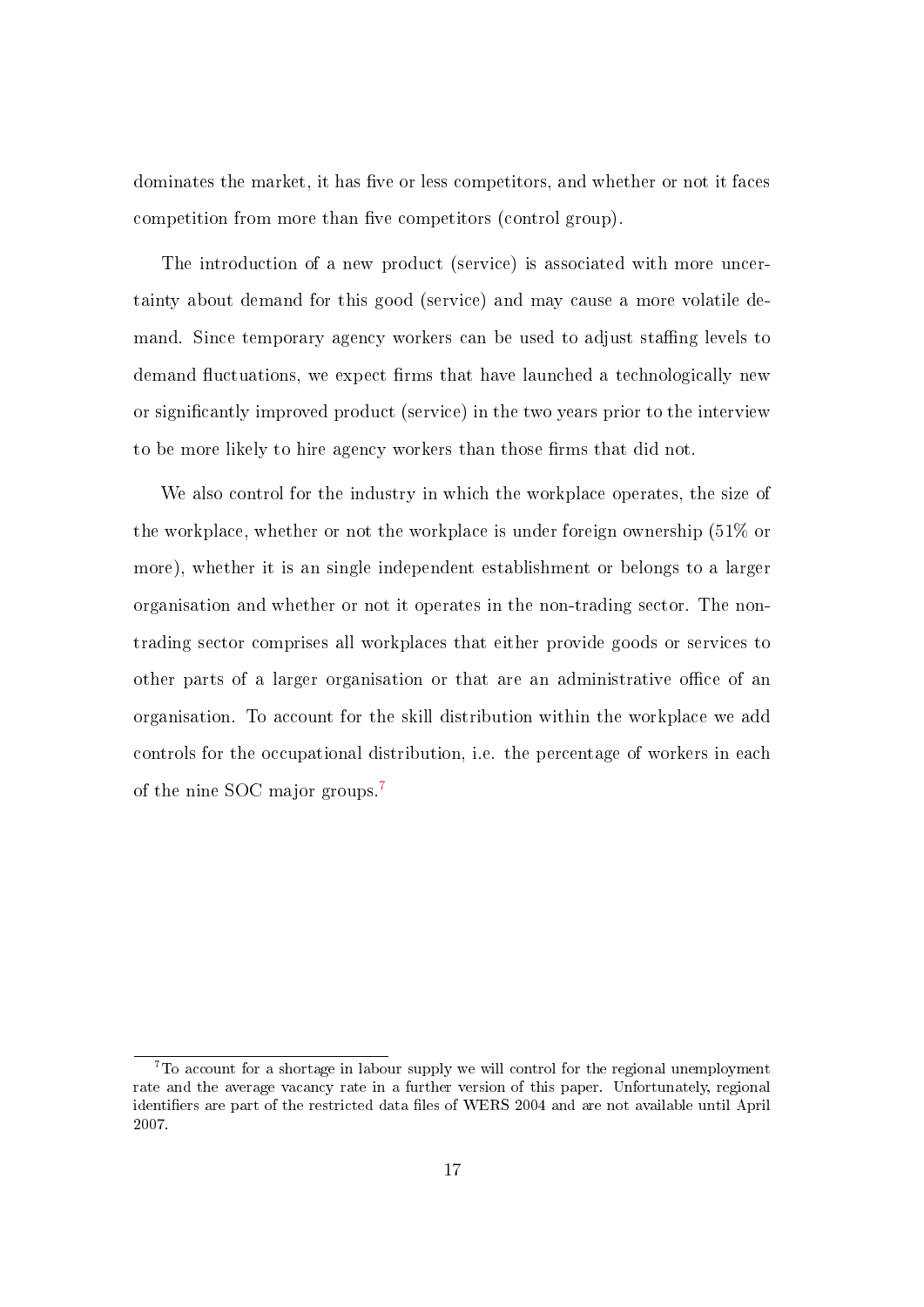## 4 Estimation results

We first present cross-sectional evidence for the probability of hiring any agency worker as more information is available for the cross-section sample of workplaces than for the panel sample. Table [8](#page-33-0) presents the marginal effects (and standard errors) from probit estimations of the use of temporary agency workers in the private sector for the 1998 cross-section.[8](#page-19-0)

#### 4.1 Cross-sectional estimates

We estimate four different models to demonstrate the robustness of our results. Our first model, Model  $(1)$ , focuses on the association between trade union activity and the likelihood of hiring agency workers, controlling for industry, workplace size, ownership, and the wage distribution. The second model uses a range of indicators for workplace flexibility, in addition to the size and industry controls, such as the number of part-time workers. Model (3) instead focuses on the market situation of the workplace by controlling for whether the workplace has no or many competitors or a new product. Our preferred model, Model (4), combines all four specifications.

All four models consistently estimate a large positive association, which is statistically significant at a p-value of less than 0.01, between the size of the workforce and the likelihood of hiring temporary agency workers. This result is not unexpected, as large firms may have more potential—or need—to hire agency workers than small firms. We also find that firms which are under foreign ownership have a higher probability of hiring temporary agency workers. Estab-

<span id="page-19-0"></span> ${}^{8}$ These regressions correct for the complex sampling scheme by using the stratification and weights variables provided with WERS.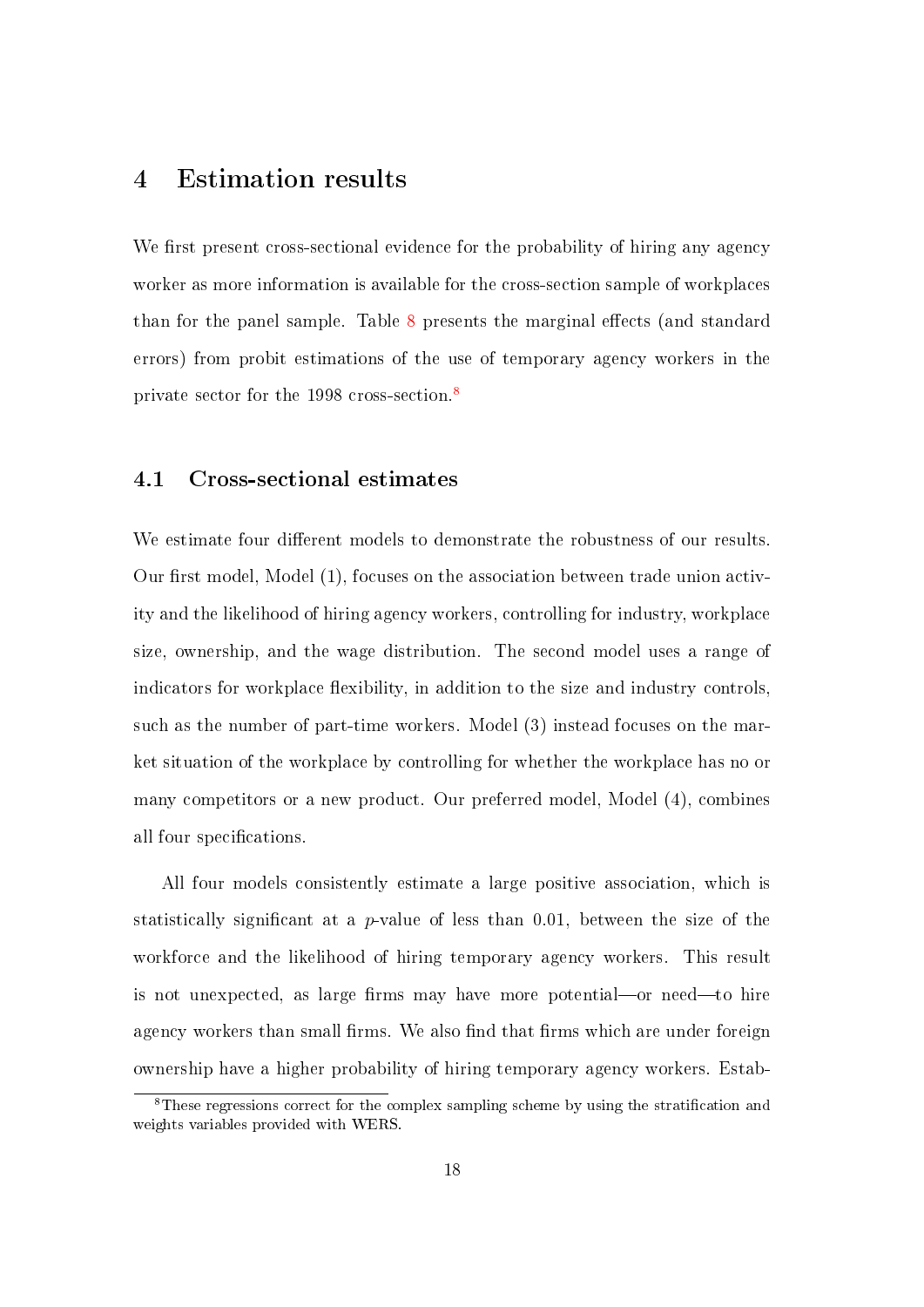lishments that are not part of a larger organisation have a lower probability of hiring temporary agency workers than those that belong to a group of establishments. This again underlines the association between size of an establishment and the likelihood of hiring temporary agency workers.

We do find some statistically significant evidence for an association between trade union activity and the likelihood of hiring temporary agency workers. Although collective bargaining, or the absence thereof is not estimated statistically significantly to be different from zero, firms that had a collective dispute over pay or conditions in the last 12 months are signicantly less likely to hire temps in both cross-sections, and the presence of work councils signicantly increases the likelihood of hiring temps at a  $p$ -value of less than 0.05.

Although we do not find any statistically significant association between the proportion of high-wage workers and the use of temps, firms that offer non-wage benefits are more likely to hire agency workers, thus save labour cost by excluding some workers from benefit payments.

We estimate that workplaces that provide "family-friendly" working conditions tend to hire less temporary agency workers, e.g the 1998 results show a negative association between the provision of child care subsidies and the likelihood of hiring temps. This result could indicate that "family-friendliness" pays off because unexpected worker absences are reduced.

Workplaces having more flexible working arrangements are more likely to hire agency workers. This is confirmed by the positive, and statistically significant marginal effect on the number of fixed-term employees, another form of nonstandard employment. Furthermore, firms that have changed their working time arrangements in the last 5 years are more likely to hire temps. In addition, we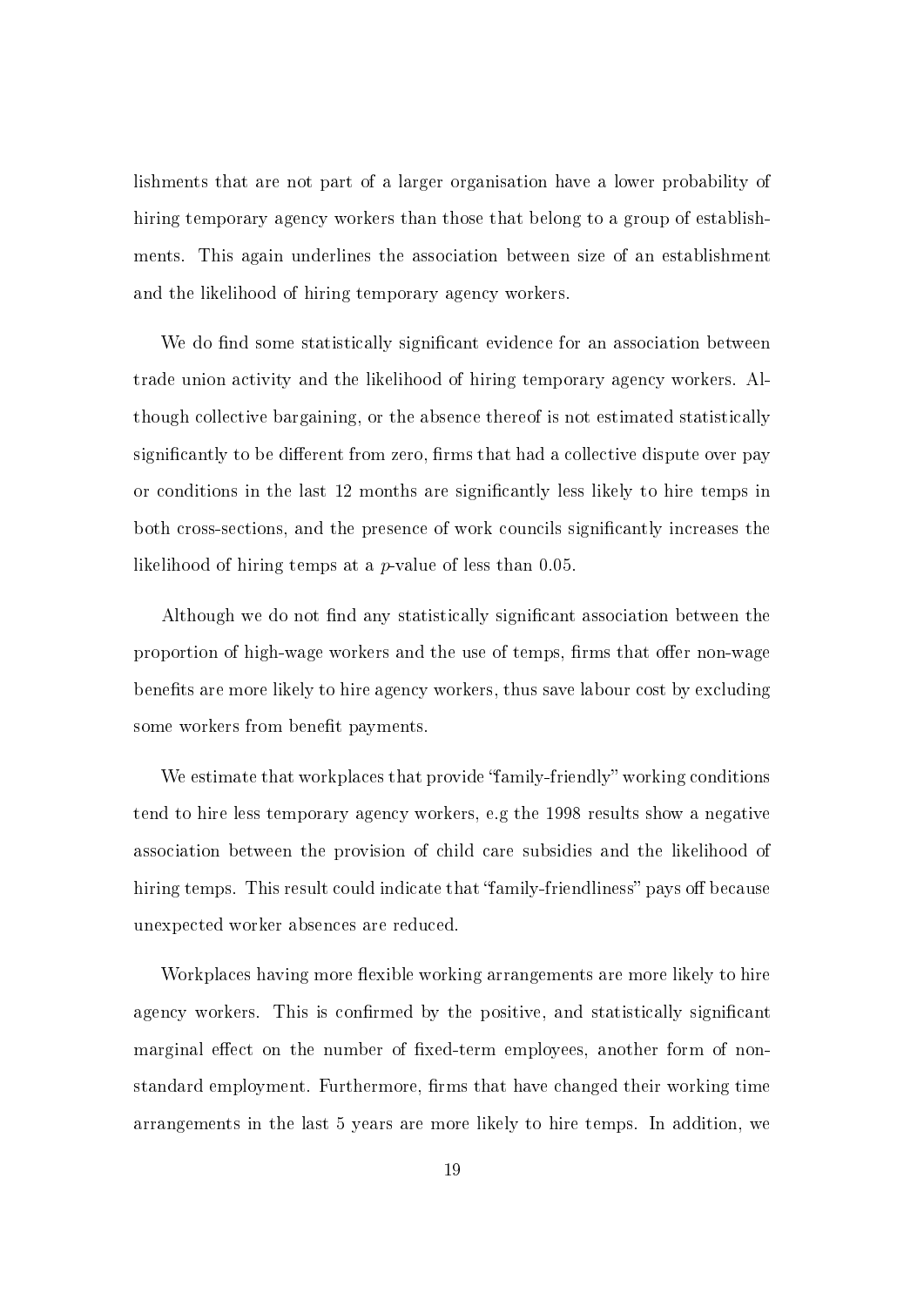estimate that the more part-time workers are in a workplace, the less likely the workplace is to hire agency workers. Although there is no statistically significant association between the number of women amongst the workers and the probability of hiring agency workers, there is some suggestion that the more women are working part-time, the more likely is the hiring of agency workers. This would be consistent with the view that female workers choose part-time employment to be able to combine work and family and, in consequence, are more likely to take leave to care for family members. These results again confirm that flexibility in staffing matters for the hiring of agency workers.

In firms, where firm-specific human capital is relatively more important than general human capital, the cost of training or of integrating agency workers into teams may lower the incentive to hire agency workers. This is confirmed by our data. We estimate that firms where training for the largest occupational group lasts for six months (or more) hire less agency workers than other workplaces. The negative association between the use of personality tests in recruitment and the hiring of agency workers also points to the relative importance of specific over general workers' skills.

We estimate that firms that have (some) market power in the goods (service) market are more likely to hire agency workers. In particular, Model (3) yields statistically significant marginal effects for workplaces with few competitors, and those who (successfully) launched a new product or service two years before the interview. (The statistical significance is increased (reduced) for few competitors (new product) in Model (4).)

Table [9](#page-38-0) presents the results from the 2004 cross-section. Differences to the 1998 sample are the negative association between the presence of freelance workers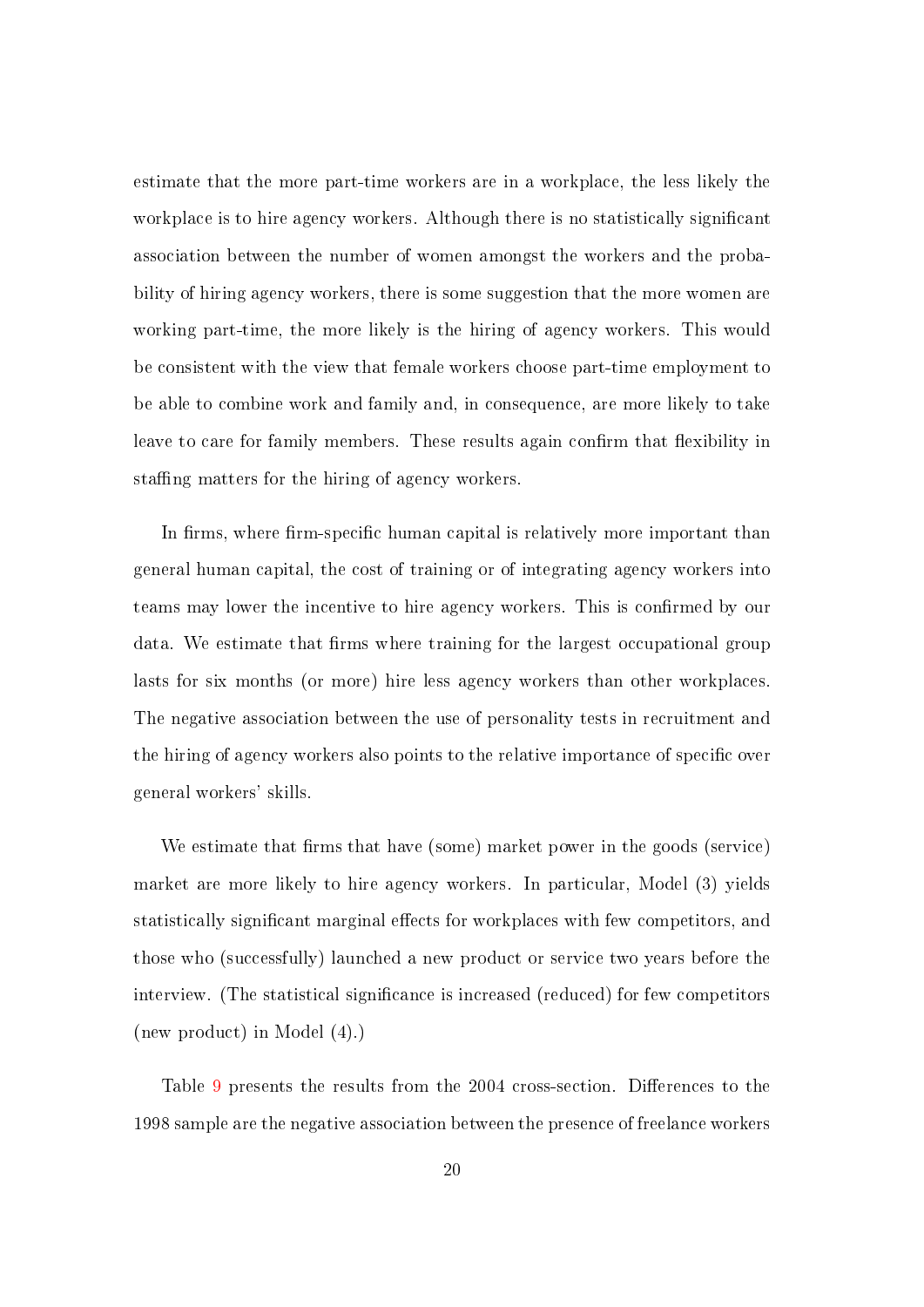and the likelihood of hiring agency workers, the positive effect of the possibility to reduce working hours and the negative effect of teamworking, job sharing schemes, workplace nurseries and the possibility of working from home in normal working hours. In addition, we estimate that market power, the variable detailing the number of competitors, is negatively associated with the probability of hiring.

#### 4.2 Panel estimates

Our main interest is the development of atypical employment within firms over time. Table [10](#page-43-0) details the changes in the use of agency work between 1998 and 2004. We see that the use of agency work is relatively volatile over time, almost 60 percent of firms that used agency workers in 1998 did not use such workers in 2004. In addition, only about 13 percent of firms that did not hire agency workers in 1998 did so in 2004.

The panel estimates are tabulated in Table [11.](#page-44-0) Because of small sample sizes we have decided to estimate a probit on the pooled data, rather than estimating a fixed-effects model (or on the likelihood of starting/stopping agency work).

The main results from the previous estimates appear also for this sample, although we yield fewer statistically significant (marginal) effects. We estimate that the size of the workplace, "family-friendly" and flexible working (time) arrangements, and the market structure influence the use of agency work. Large workplaces, those which are part of a larger organisation, where there are few part-time jobs, many fixed-term employees, and where there are few competitors are in particular more likely to hire agency workers than comparable workplaces. Firms offering child care subsidies are less likely to hire agency workers, and the presence of flexible working time arrangements seem to increase the use of temps.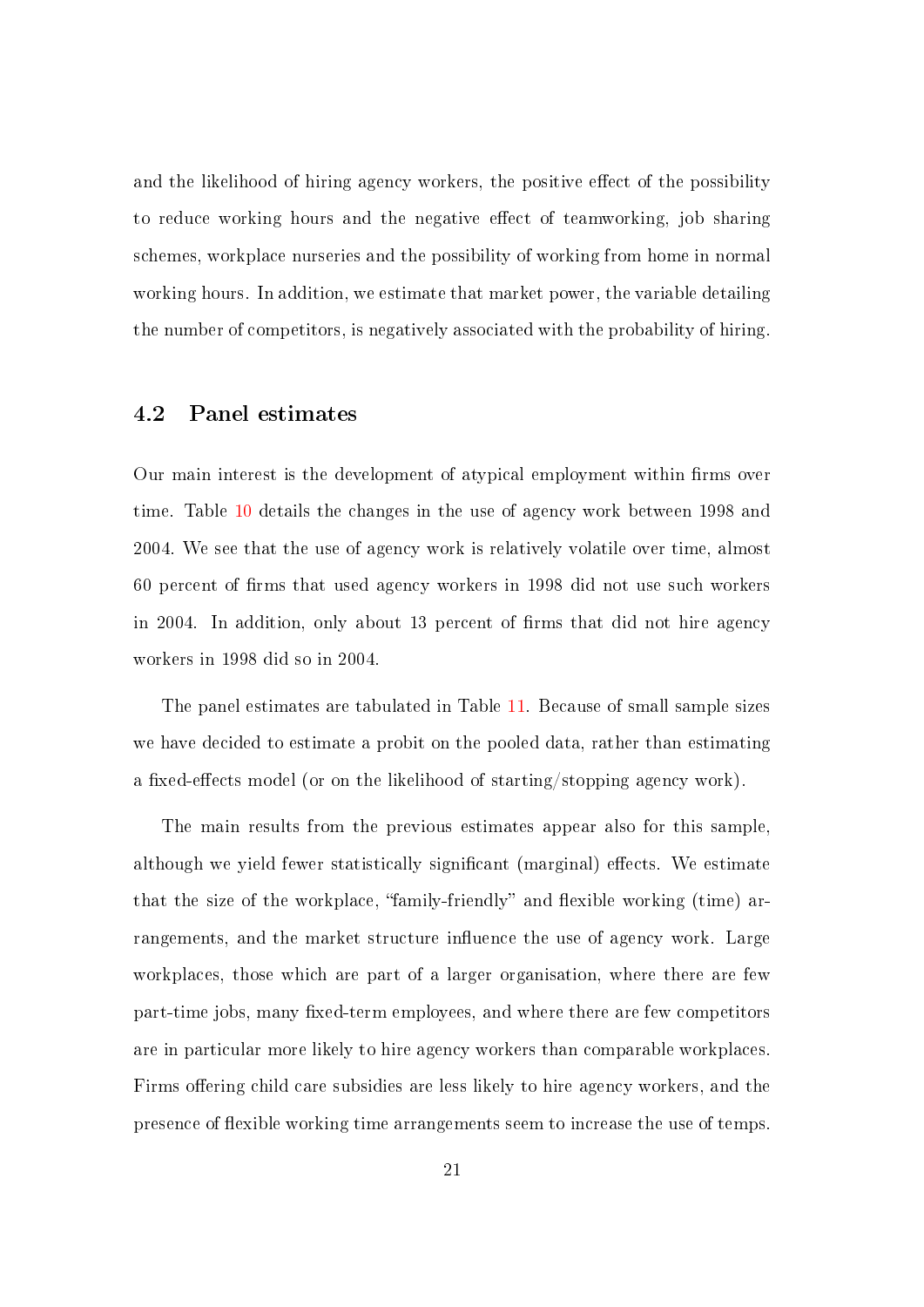We see no association between trade union activity, be it collective bargaining or the presence of work councils, with the hire of agency workers.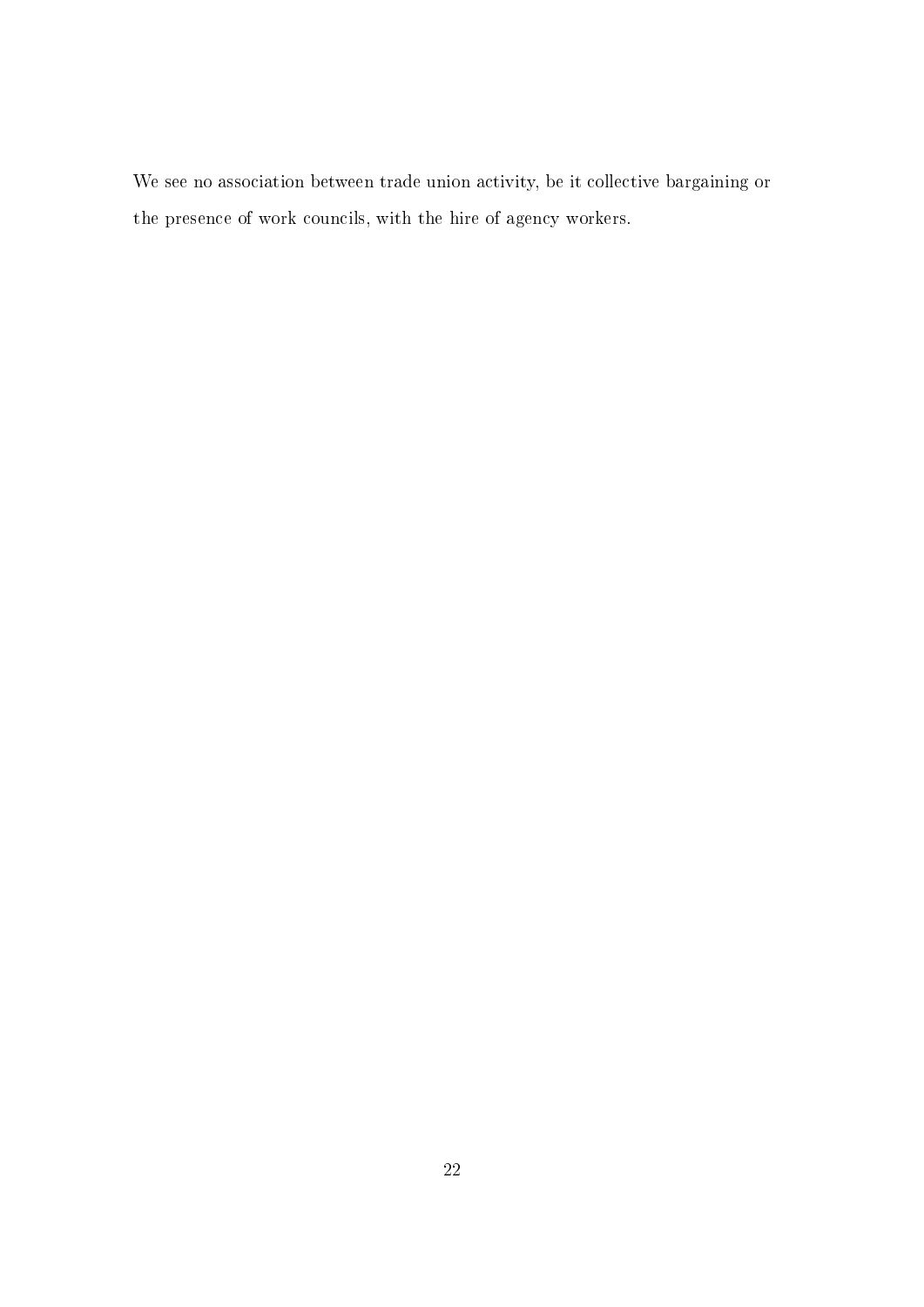### 5 Summary

We use new data from the Workplace Employment Relations Survey 2004 (WERS) which provides a cross-section on British firms. In addition, the data provide information on a sub-sample of establishments that were surveyed in 1998, thus allowing the analysis of the first two waves of an establishment panel. We focus on private sector firms and investigate the extent of non-standard employment in these establishments, in particular, the hiring of staff from temporary work agencies.

Our empirical analyses show that the use of temporary agency worker has decreased in the two cross-sectional samples and it has remained stable in the panel sub-sample. Managers' responses indicate that the main reasons for the hiring of temporary agency workers have remained fairly stable over time. Judging from the panel sub-sample, there is considerable volatility in the use of temporary agency workers as about 60% of establishments that used such workers in 1998 did not hire them in 2004. Some 13% of establishment that did not use such workers in 1998 did hire them in 2004.

Using regression analysis, we find that short-term adjustment to the workforce is the main reason for using temporary agency workers. Our results from the panel sample indicate that the size of the establishment has a strong positive effect on the use of temporary agency workers. Furthermore, workplaces with less parttime and more fixed-term employees hire more agency workers. In the 1998 crosssectional sample we find some evidence that firms that pay non-wage benefits and firms having work councils are more likely to use agency workers, whereas increased trade union activity within the firm in form of collective disputes is negatively associated with the probability of hiring agency workers. Results from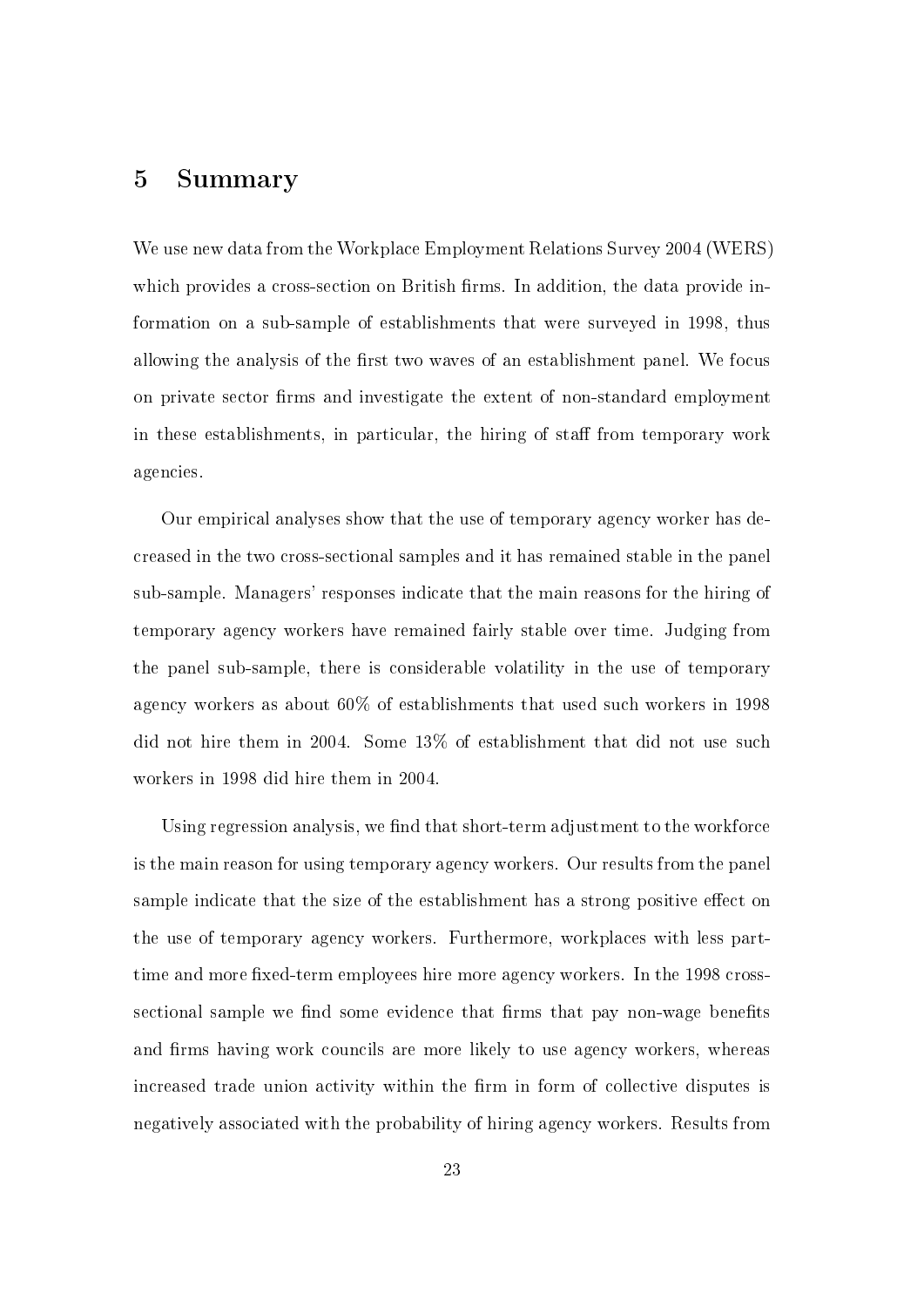both cross-sectional and the panel sample indicate that the provision of "familyfriendly" working arrangements tends to decrease the use of agency workers.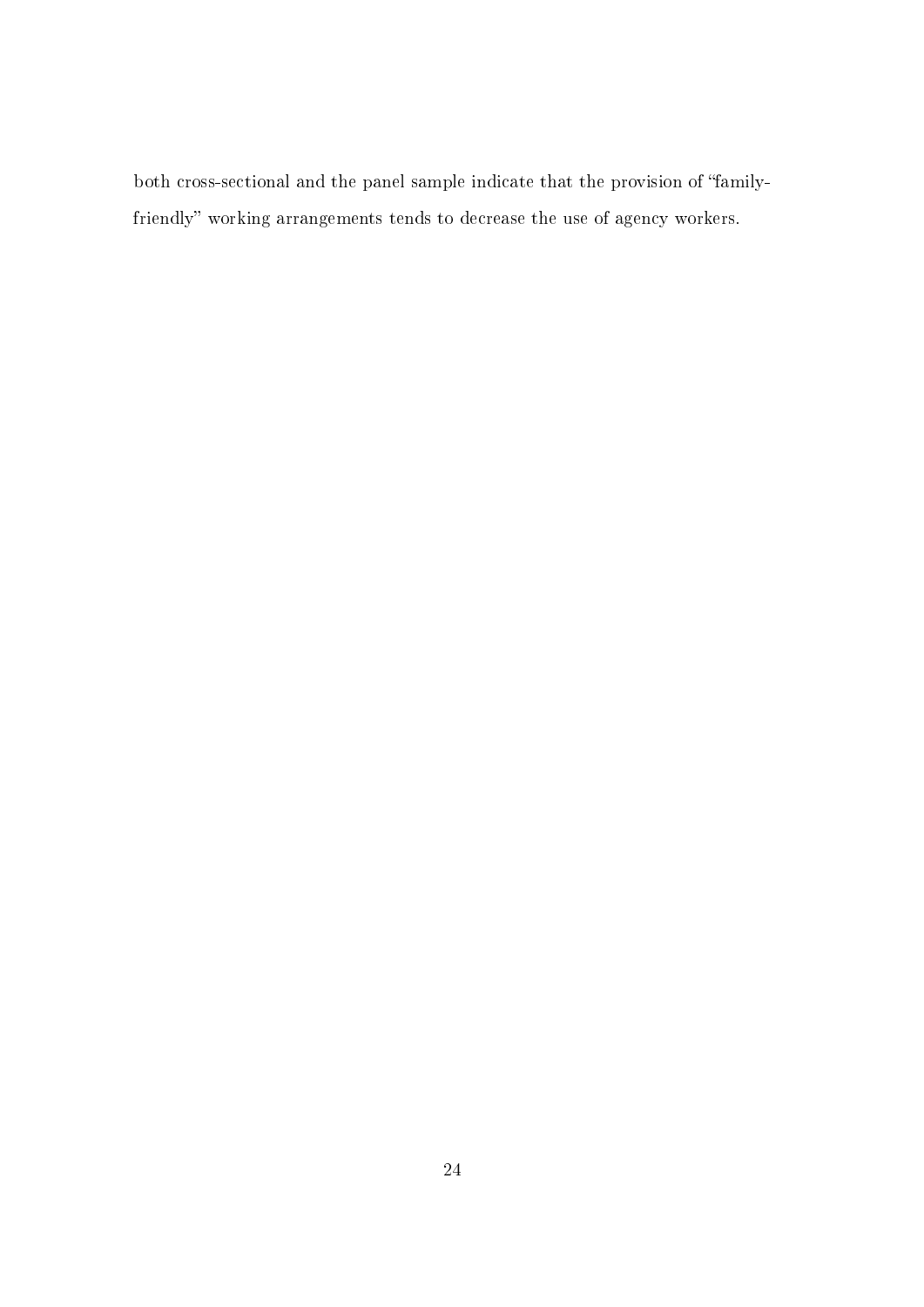## Tables

<span id="page-26-0"></span>

|             | 1990*    | 1998  | 2001     |
|-------------|----------|-------|----------|
| Spain       | 30.30    | 33.10 | 31.70    |
| Finland     | 18.20    | 17.40 | 16.40    |
| Portugal    | 16.10    | 17.50 | 20.60    |
| Greece      | 15.00    | 12.10 | 12.60    |
| Denmark     | 10.60    | 9.90  | 9.20     |
| France      | 10.40    | 14.00 | 14.90    |
| Germany     | 10.20    | 12.40 | 12.40    |
| Ireland     | 8.50     | 7.30  | 3.70     |
| Sweden      | 8.30     | 11.90 | 13.50    |
| Austria     | 8.00     | 7.90  | 8.10     |
| Netherlands | 7.60     | 12.50 | 14.30    |
| Italy       | 7.10     | 8.60  | 9.80     |
| Belgium     | 5.30     | 8.20  | 9.00     |
| UK          | $5.00\,$ | 7.50  | 6.80     |
| Luxembourg  | $3.30\,$ | 4.90  | $5.80\,$ |
| EU15        | $9.20\,$ | 13.10 | 13.40    |

Table 1: Temporary employment in Europe, percent of total labour force.

Note: <sup>∗</sup>Value for Germany is for 1991. Source: EU Commission, 2002.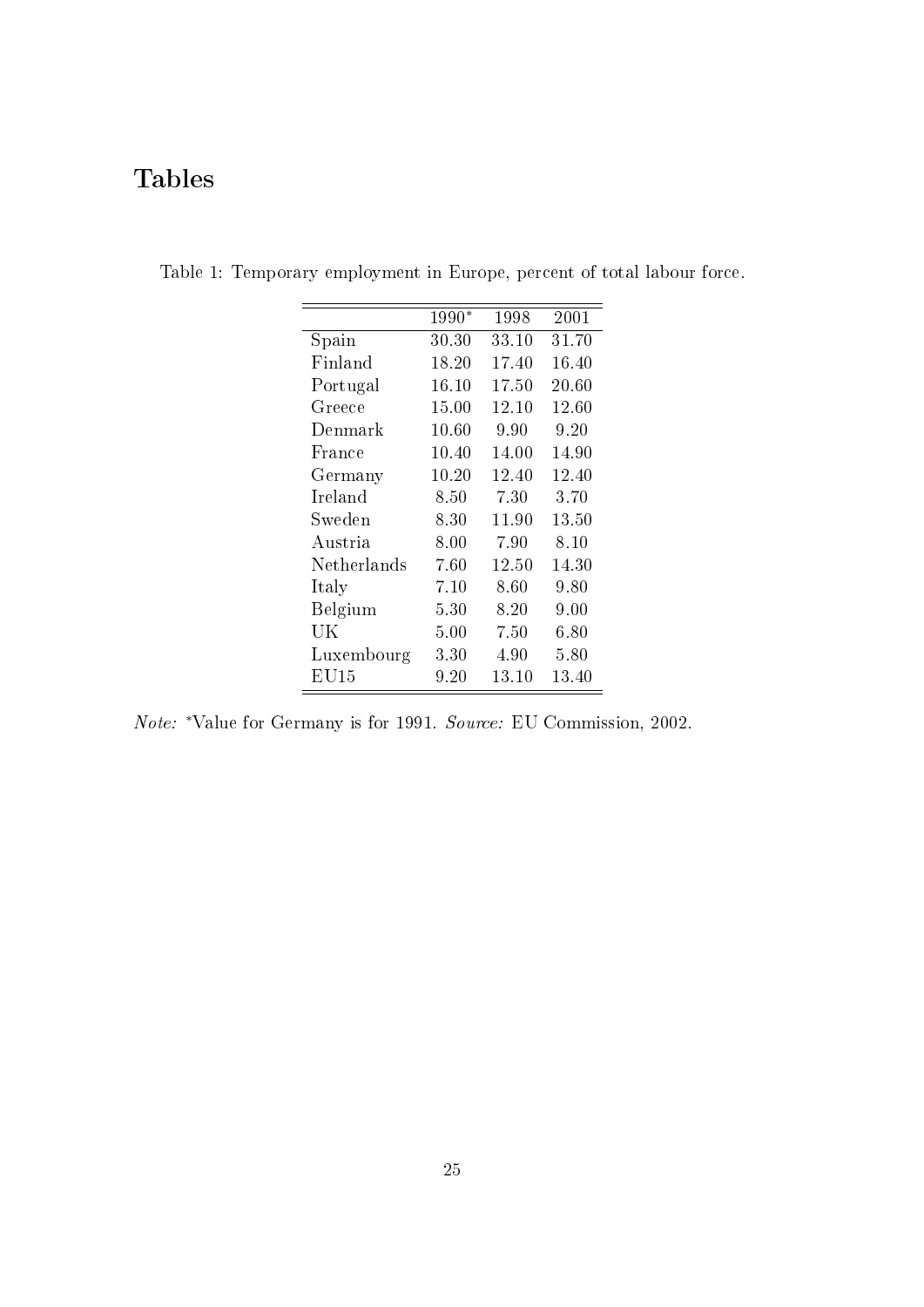|             | 1999*   | 2000**  |
|-------------|---------|---------|
| Netherlands | 4.0     | 2.5     |
| Luxembourg  | 3.5     |         |
| France      | $2.7\,$ | 3.3     |
| Belgium     | $1.6\,$ | $2.6\,$ |
| Portugal    | $1.0\,$ | $0.4\,$ |
| UK          | 0.9     | $2.3\,$ |
| Spain       | 0.8     | 2.4     |
| Sweden      | $0.8\,$ | $0.5\,$ |
| Austria     | 0.7     | 1.7     |
| Denmark     | 0.7     | 0.9     |
| Germany     | $0.7\,$ | 0.6     |
| Finland     | $0.6\,$ | $0.3\,$ |
| Ireland     | $0.6\,$ | 5.5     |
| Italy       | 0.2     | 5.0     |
| Greece      |         | 4.4     |
| ΕU          | $1.2\,$ | 2.3     |

<span id="page-27-0"></span>Table 2: Temporary agency work in Europe, percent of total labour force.

Note: Source: [Storrie](#page-49-3) [\(2002\)](#page-49-3).<sup>∗</sup>European Foundation for the Improvement of Living and Working Conditions (various sources).∗∗Estimates from the Third Euro-pean Survey on Working Conditions [\(Paoli and Merllié,](#page-49-9) [2001\)](#page-49-9). The 1999 figures should be interpreted with caution since they are based on national reports. The 2000 figures may provide an upper limit.

<span id="page-27-1"></span>

|                              |       | Men Women |
|------------------------------|-------|-----------|
| Could not find permanent job | 48.28 | 35.96     |
| Did not want permanent job   | 20.26 | 37.72     |
| Contract includes training   | 2.16  | 2.19      |
| Some other reason            | 29.31 | 24.12     |
| All                          | 100   | 100       |
|                              | 232   | 998       |

Table 3: Reasons for temporary agency work, employees (per cent of temporary agency workers.

Source: Labour Force Survey, Spring 2004 [\(ONS,](#page-49-10) [2004\)](#page-49-10).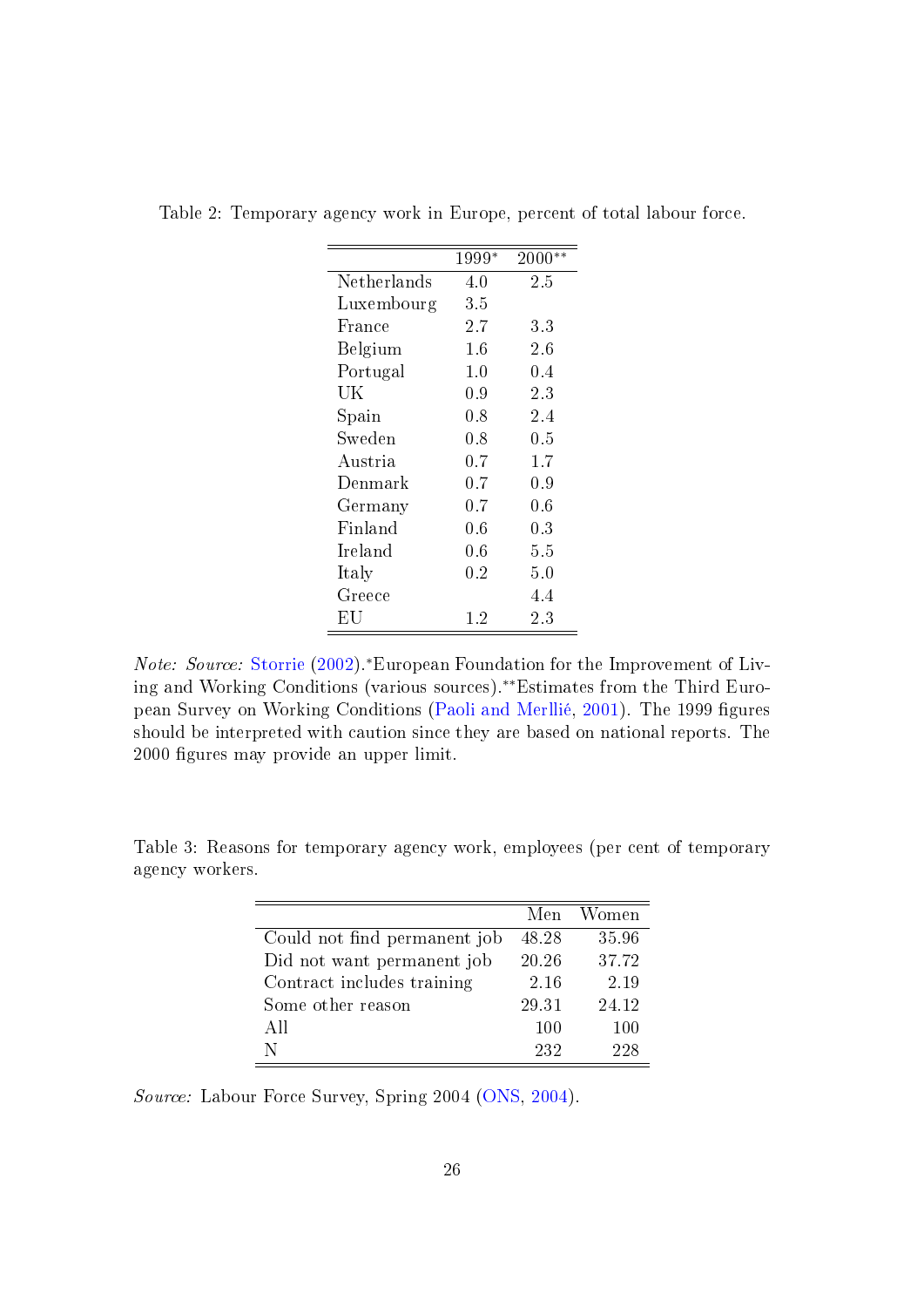<span id="page-28-0"></span>

|                                   | 1998    |         | 2004    |        |
|-----------------------------------|---------|---------|---------|--------|
|                                   | Private | Public  | Private | Public |
| Cross-sectional sample            |         |         |         |        |
| Sub-contract one or more services | 85.3    | 91.1    | 86.0    | 87.2   |
| Homeworkers                       | 29.5    | 37.3    | 34.3    | 41.8   |
| Fixed-term contract employees     | 24.9    | 57.9    | 23.1    | 59.7   |
| Temporary agency workers          | 17.3    | 22.1    | 14.1    | 27.7   |
| Freelance workers                 | 13.3    | 5.0     | 11.1    | 8.4    |
| Zero-hour contract employees      | 4.5     | 2.8     | 4.8     | 4.5    |
| Ν                                 | 1496    | 669     | 1455    | 537    |
|                                   |         |         |         |        |
| Panel sample                      |         |         |         |        |
| Sub-contract one or more services | 90.2    | 91.4    | 93.0    | 96.4   |
| Homeworkers                       | 32.8    | 33.3    | 54.8    | 55.0   |
| Fixed-term contract employees     | 31.6    | 62.0    | 23.6    | 63.5   |
| Temporary agency workers          | 20.1    | 19.7    | 20.1    | 35.5   |
| Freelance workers                 | 12.4    | 3.1     | 14.1    | 9.6    |
| Zero-hour contract employees      | 4.0     | $1.6\,$ | 5.2     | 3.8    |
| N                                 | 581     | 337     | 620     | 298    |

Table 4: Atypical employment in the private and public sector, % of workplaces in 1998 and 2004.

Note: Data from WERS 1998 and 2004. Workplaces with 10 or more employees. Weighted estimates using the stratification and workplace weight variables provided by WERS.

Table 5: Reasons for use of temporary agency workers (management responses), % of workplaces in 1998 and 2004.

| <i>Cross-sectional sample</i>                | 1998 | 2004 |
|----------------------------------------------|------|------|
| Short-term cover for staff absence/vacancies | 60.6 | 57.7 |
| Matching staff to peaks in demand            | 36.8 | 37.2 |
| Unable to fill vacancies                     | 18.2 | 23.8 |
| Cover for maternity leave or annual leave    | 15.0 | 16.9 |
| Freeze on permanent staff numbers            | 12.1 | 4.2  |
| Obtain specialist skills                     | 12.4 | 9.0  |
|                                              | 820  | 800  |

Note: Data from WERS 1998 and 2004. Workplaces with 10 or more employees. Weighted estimates using the stratification and workplace weight variables provided by WERS.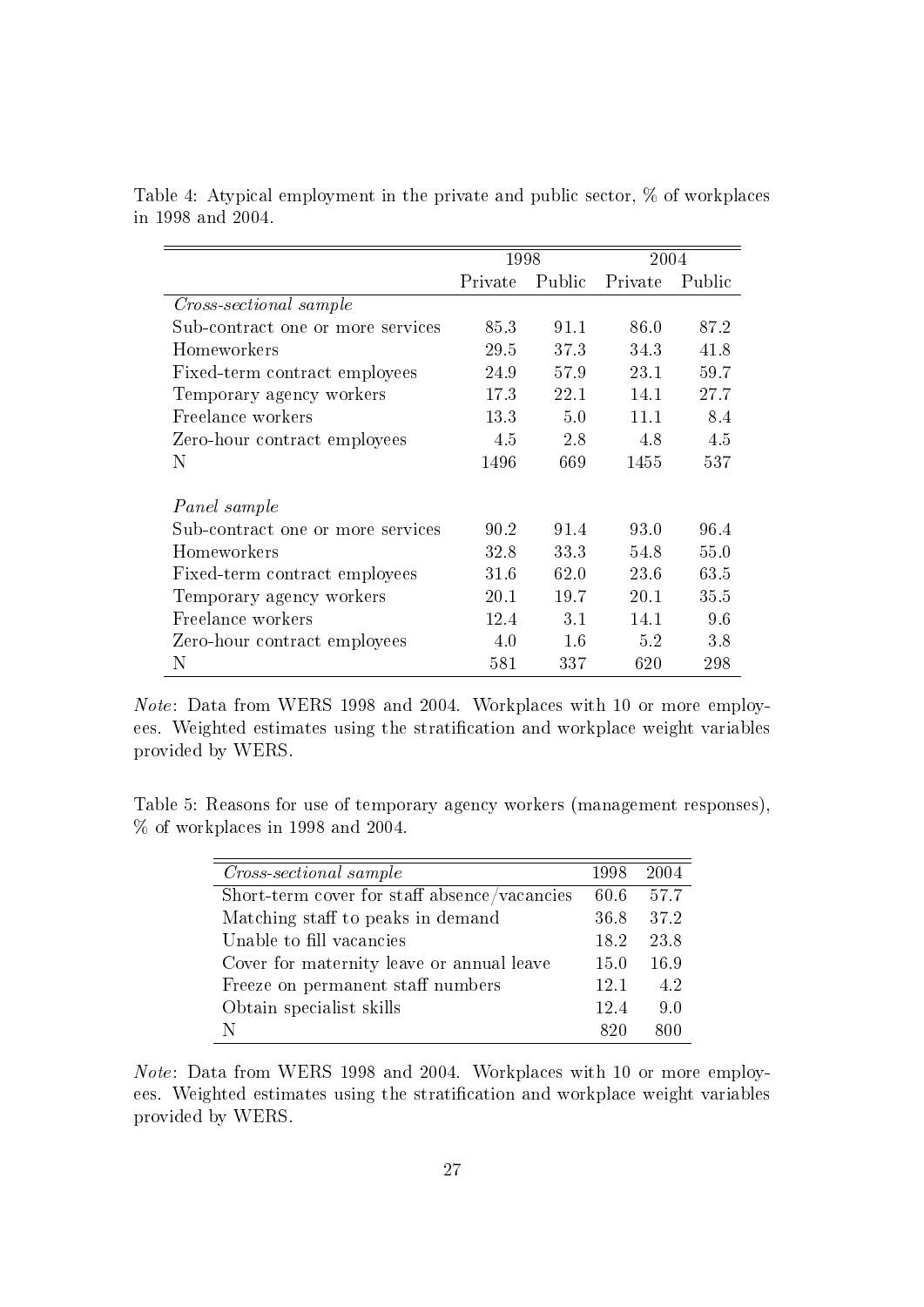|                                               | 1998  |             |       | 2004      |
|-----------------------------------------------|-------|-------------|-------|-----------|
|                                               | Mean  | <b>SD</b>   | Mean  | <b>SD</b> |
| Temporary agency workers (prop.)              | 0.172 |             | 0.131 |           |
| <i>Employment condtions</i>                   |       |             |       |           |
| Employment (ln)                               | 3.258 | 0.026       | 3.205 | 0.017     |
| Wage distribution                             |       |             |       |           |
| High-wage workers (prop.)                     | 0.064 | 0.009       | 0.111 | 0.007     |
| Middle-wage workers (prop.)                   | 0.712 | 0.018       | 0.696 | 0.013     |
| Low-wage workers (prop.)                      | 0.224 | 0.018       | 0.194 | 0.012     |
| Pension and health benefits (managers or log) | 1.193 |             | 1.126 |           |
| Part-time employees (prop.)                   | 0.276 | 0.017       | 0.305 | 0.011     |
| Female employees (prop.)                      | 0.475 | 0.017       | 0.487 | 0.012     |
| Female part-time employees (prop.)            | 0.216 | 0.015       | 0.239 | 0.010     |
| Employees left since last year (prop.)        | 0.281 | 0.017       | 0.229 | 0.010     |
| Change in employment since last year (prop.)  | 0.073 | 0.025       | 0.090 | 0.018     |
| Personality test                              | 0.212 |             | 0.209 |           |
| Performance test                              | 0.463 |             | 0.429 |           |
| Internal applicants preferred                 | 0.277 |             | 0.251 |           |
| Sector, industry, occupation                  |       |             |       |           |
| Non-trading sector                            | 0.140 |             | 0.031 |           |
| Industry                                      |       |             |       |           |
| Manufacturing                                 | 0.195 |             | 0.142 |           |
| Electricity, gas, water                       | 0.002 |             | 0.002 |           |
| Construction                                  | 0.067 |             | 0.054 |           |
| Wholesale and retail                          | 0.244 |             | 0.260 |           |
| Hotels and restaurants                        | 0.083 |             | 0.114 |           |
| Transport and communication                   | 0.058 |             | 0.049 |           |
| Financial services                            | 0.044 |             | 0.053 |           |
| Other business services                       | 0.136 |             | 0.155 |           |
| Education                                     | 0.032 |             | 0.012 |           |
| Health                                        | 0.097 |             | 0.110 |           |
| Other community services                      | 0.041 |             | 0.050 |           |
| Occupational distribution                     |       |             |       |           |
| Managers, administrators (prop.)              | 0.124 | 0.008       | 0.131 | 0.004     |
| Professional (prop.)                          | 0.077 | 0.008       | 0.055 | $0.005\,$ |
| Associate professional, technical (prop.)     | 0.043 | 0.006       | 0.063 | 0.006     |
| Administrative, secretarial (prop.)           | 0.154 | 0.010       | 0.130 | $0.007\,$ |
| Skilled trades (prop.)                        | 0.166 | 0.016       | 0.089 | 0.007     |
| Caring, leisure, personal service (prop.)     | 0.059 | 0.008       | 0.078 | 0.007     |
| Sales, customer service (prop.)               | 0.167 | 0.016       | 0.209 | 0.012     |
| Process, plant, machine operatives (prop.)    | 0.095 | 0.012       | 0.108 | 0.009     |
| Elementary occupations (prop.)                | 0.114 | $\,0.012\,$ | 0.138 | 0.008     |
| Flexibility                                   |       |             |       |           |
| Parental leave                                | 0.259 |             | 0.371 |           |
| Working at or from home                       | 0.100 |             | 0.229 |           |
| Term-time only contracts                      | 0.078 |             | 0.121 |           |
| Reduce hours (full-time to part-time)         | 0.365 |             | 0.671 |           |
| Job sharing schemes                           | 0.144 |             | 0.236 |           |
| Workplace nursery                             | 0.013 |             | 0.022 |           |

Table 6: Summary statistics - 1998 and 2004 Cross-section.

Continued on next page.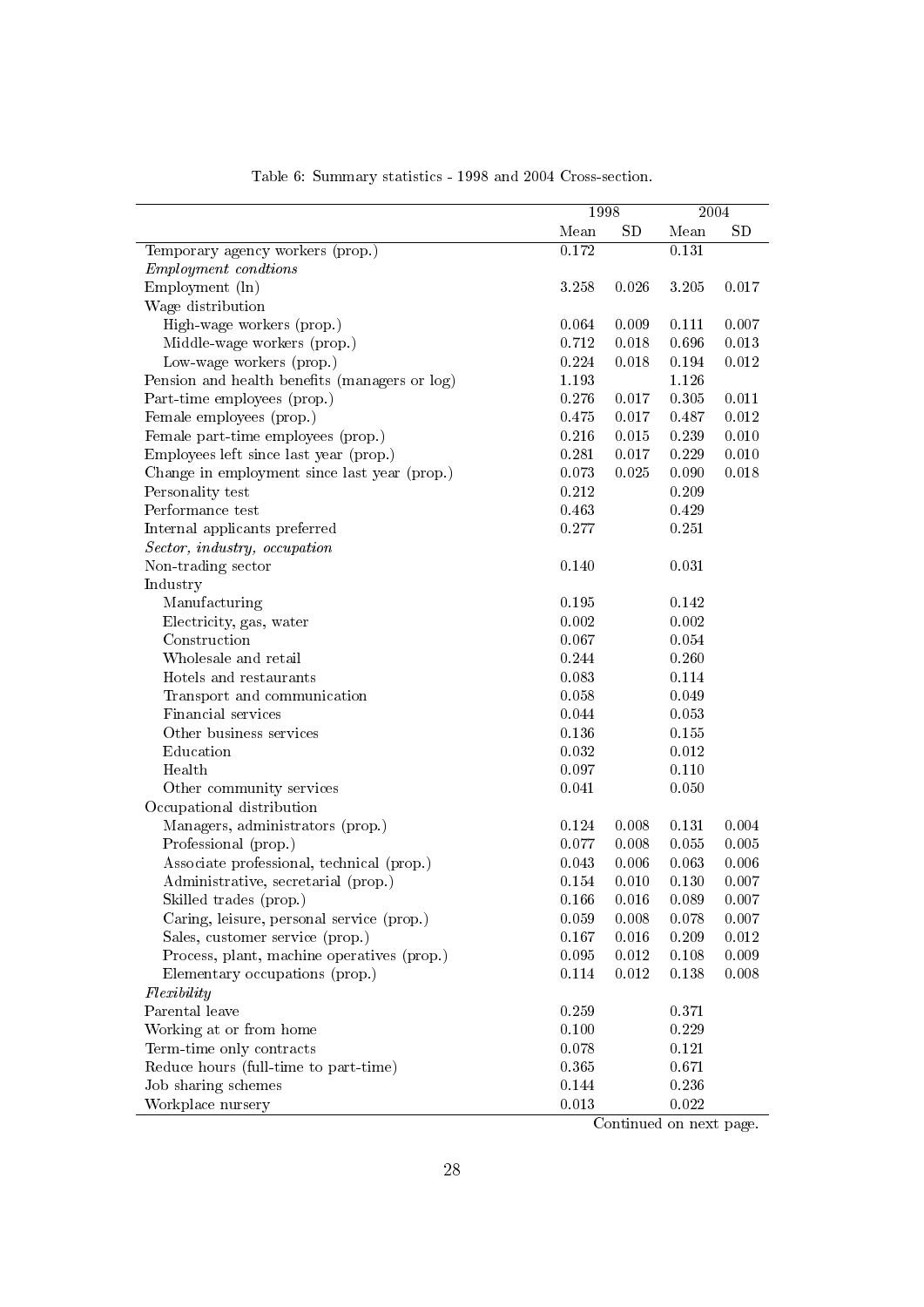|                                                             | 1998  |            | 2004  |           |
|-------------------------------------------------------------|-------|------------|-------|-----------|
|                                                             | Mean  | ${\rm SD}$ | Mean  | <b>SD</b> |
| Child care subsidy                                          | 0.033 |            | 0.040 |           |
| Annualised hours                                            | 0.022 |            | 0.039 |           |
| Regularly working more than 48 hours                        | 0.114 |            | 0.424 |           |
| Flexitime                                                   | 0.144 |            | 0.330 |           |
| Shift working                                               | 0.269 |            | 0.313 |           |
| Zero-hour contracts                                         | 0.041 |            | 0.047 |           |
| 9 day fortnight/4.5 day week                                | 0.023 |            | 0.147 |           |
| Changed working time arrangements in last 5 years           | 0.344 |            | 0.256 |           |
| Fixed-term contract employees                               | 0.240 |            | 0.222 |           |
| Freelance workers                                           | 0.142 |            | 0.102 |           |
| Teamworking (members of log)                                | 0.712 |            | 0.685 |           |
| Training $>6$ months (members of log)                       | 0.171 |            | 0.153 |           |
| Policy of guaranteed job security                           | 0.074 |            | 0.096 |           |
| Industrial relations                                        |       |            |       |           |
| Collective bargaining                                       | 0.167 |            | 0.102 |           |
| Work council                                                | 0.178 |            | 0.110 |           |
| Collective dispute over pay or conditions in last 12 months | 0.051 |            | 0.039 |           |
| Industrial action in last 12 months                         | 0.009 |            | 0.013 |           |
| Industrial organisation                                     |       |            |       |           |
| Competition:                                                |       |            |       |           |
| Monopolist (no competitors)                                 | 0.026 |            | 0.046 |           |
| Oligopolist $(6$ competitors)                               | 0.253 |            | 0.357 |           |
| Many competitors                                            | 0.581 |            | 0.567 |           |
| New product/service in last 2 years                         | 0.514 |            | 0.320 |           |
| Single independent establishment                            | 0.442 |            | 0.390 |           |
| Foreign owned/controlled                                    | 0.073 |            | 0.113 |           |
| N                                                           | 1144  |            | 1200  |           |

|  | Table $6$ — continued from previous page. |  |  |
|--|-------------------------------------------|--|--|
|  |                                           |  |  |

 $Note: Data from WERS 1998 and 2004. Weighted estimates using the stratification and work$ place weight variables provided by WERS.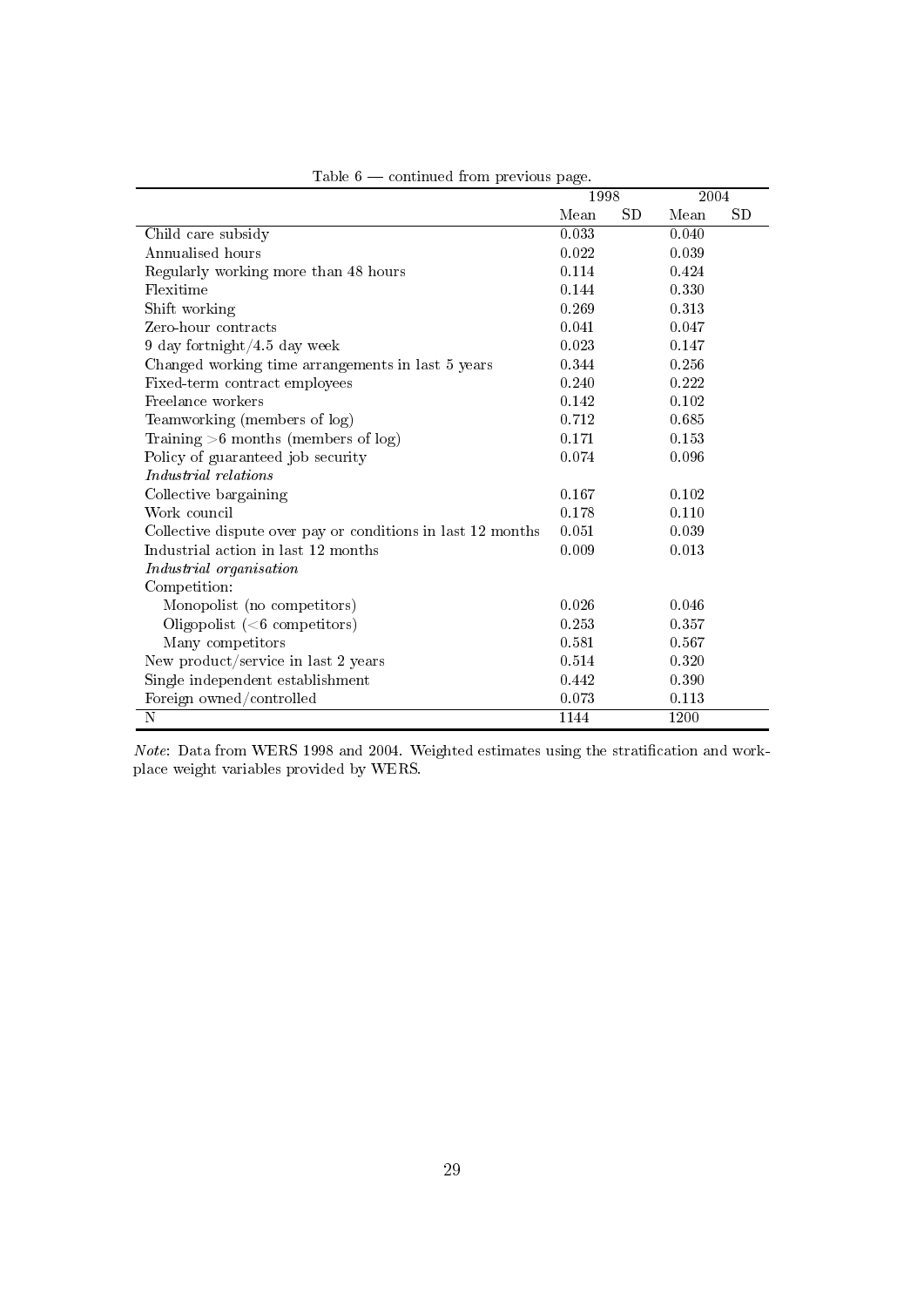|                                            |           | 1998      |           | 2004      |
|--------------------------------------------|-----------|-----------|-----------|-----------|
|                                            | Mean      | <b>SD</b> | Mean      | <b>SD</b> |
| Temporary agency workers (prop.)           | 0.203     |           | 0.188     |           |
| <i>Employment conditions</i>               |           |           |           |           |
| Employment (ln)                            | 3.385     | 0.059     | 3.472     | 0.069     |
| Part-time employees (prop.)                | 0.272     | 0.026     | $0.295\,$ | 0.027     |
| Female employees (prop.)                   | 0.484     | 0.023     | 0.478     | 0.023     |
| Female part-time employees (prop.)         | 0.207     | 0.020     | 0.223     | 0.022     |
| Performance test                           | 0.423     |           | 0.549     |           |
| Internal applicants preferred              | 0.267     |           | 0.233     |           |
| Sector, industry, occupation               |           |           |           |           |
| Non-trading sector                         | 0.206     |           | 0.206     |           |
| Industry                                   |           |           |           |           |
| Manufacturing                              | 0.158     |           | 0.159     |           |
| Electricity, gas, water                    | 0.002     |           | 0.003     |           |
| Construction                               | 0.049     |           | 0.048     |           |
| Wholesale and retail                       | 0.222     |           | 0.219     |           |
| Hotels and restaurants                     | 0.135     |           | 0.140     |           |
| Transport and communication                | 0.036     |           | 0.041     |           |
| Financial services                         | $0.055\,$ |           | 0.053     |           |
| Other business services                    | 0.168     |           | 0.164     |           |
| Education                                  | 0.026     |           | 0.025     |           |
| Health                                     | 0.111     |           | 0.111     |           |
| Other community services                   | 0.038     |           | 0.036     |           |
| Occupational distribution                  |           |           |           |           |
| Managers, administrators (prop.)           | 0.129     | 0.009     | 0.122     | 0.008     |
| Professional (prop.)                       | 0.100     | 0.016     | 0.088     | 0.017     |
| Associate professional, technical (prop.)  | 0.039     | 0.005     | 0.062     | 0.011     |
| Administrative, secretarial (prop.)        | 0.187     | 0.021     | 0.177     | 0.022     |
| Skilled trades (prop.)                     | 0.095     | 0.014     | 0.093     | 0.014     |
| Caring, leisure, personal service (prop.)  | 0.075     | 0.017     | 0.148     | 0.024     |
| Sales, customer service (prop.)            | 0.179     | 0.028     | 0.148     | 0.024     |
| Process, plant, machine operatives (prop.) | 0.105     | 0.021     | 0.098     | 0.018     |
| Elementary occupations (prop.)             | 0.091     | 0.010     | 0.063     | 0.009     |
| Flexibility                                |           |           |           |           |
| Parental leave                             | 0.287     |           | 0.706     |           |
| Working at or from home                    | 0.127     |           | 0.241     |           |
| Term-time only contracts                   | 0.072     |           | 0.179     |           |
| Reduce hours (full-time to part-time)      | 0.385     |           | 0.583     |           |
| Job sharing schemes                        | 0.176     |           | 0.297     |           |
| Workplace nursery                          | 0.011     |           | 0.027     |           |
| Child care subsidy                         | 0.031     |           | 0.079     |           |
| Annualised hours                           | 0.043     |           | 0.081     |           |
| Regularly working more than 48 hours       | 0.110     |           | 0.269     |           |
| Flexitime                                  | 0.136     |           | $0.205\,$ |           |
| Shift working                              | 0.250     |           | 0.347     |           |
| Zero-hour contracts                        | 0.043     |           | 0.041     |           |
| $9$ day fortnight/4.5 day week             | 0.011     |           | 0.063     |           |
| Fixed-term contract employees              | 0.310     |           | 0.221     |           |

Table 7: Summary statistics - 2004 Panel.

Continued on next page.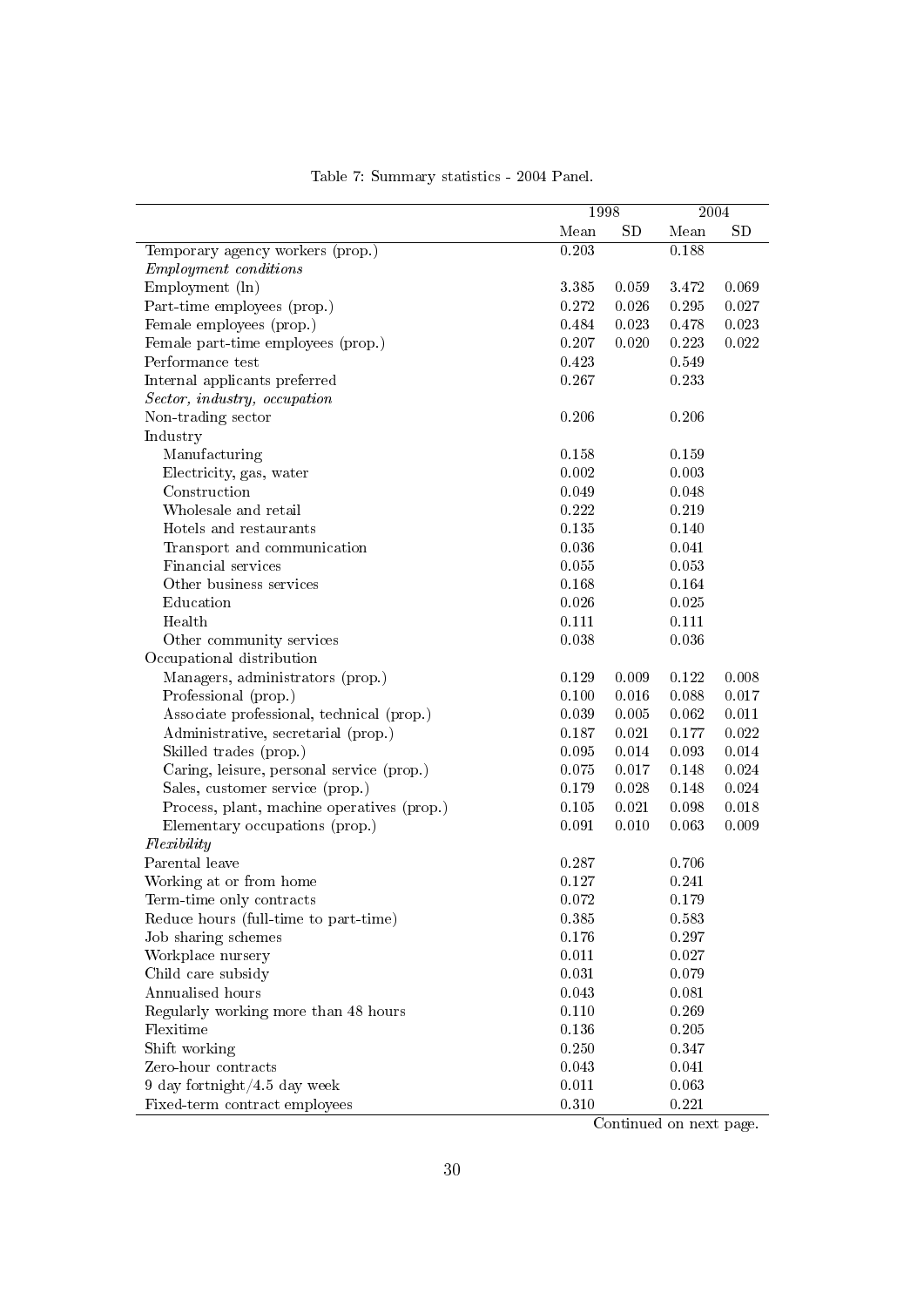|                                   | 1998  |     | 2004  |           |
|-----------------------------------|-------|-----|-------|-----------|
|                                   | Mean  | SD. | Mean  | <b>SD</b> |
| Freelance workers                 | 0.121 |     | 0.138 |           |
| Teamworking (members of log)      | 0.694 |     | 0.692 |           |
| Policy of guaranteed job security | 0.087 |     | 0.107 |           |
| Industrial relations              |       |     |       |           |
| Collective bargaining             | 0.142 |     | 0.213 |           |
| Work council                      | 0.185 |     | 0.188 |           |
| Industrial organisation           |       |     |       |           |
| Competition:                      |       |     |       |           |
| Monopolist (no competitors)       | 0.020 |     | 0.056 |           |
| Oligopolist $(6$ competitors)     | 0.251 |     | 0.275 |           |
| Many competitors                  | 0.524 |     | 0.669 |           |
| Single independent establishment  | 0.402 |     | 0.356 |           |
| Foreign owned/controlled          | 0.093 |     | 0.127 |           |
| N                                 | 526   |     | 526   |           |

|  |  | Table $7$ — continued from previous page. |  |
|--|--|-------------------------------------------|--|
|  |  |                                           |  |

Note: Data from WERS 1998 and 2004. Weighted estimates using the stratification and workplace weight variables provided by WERS.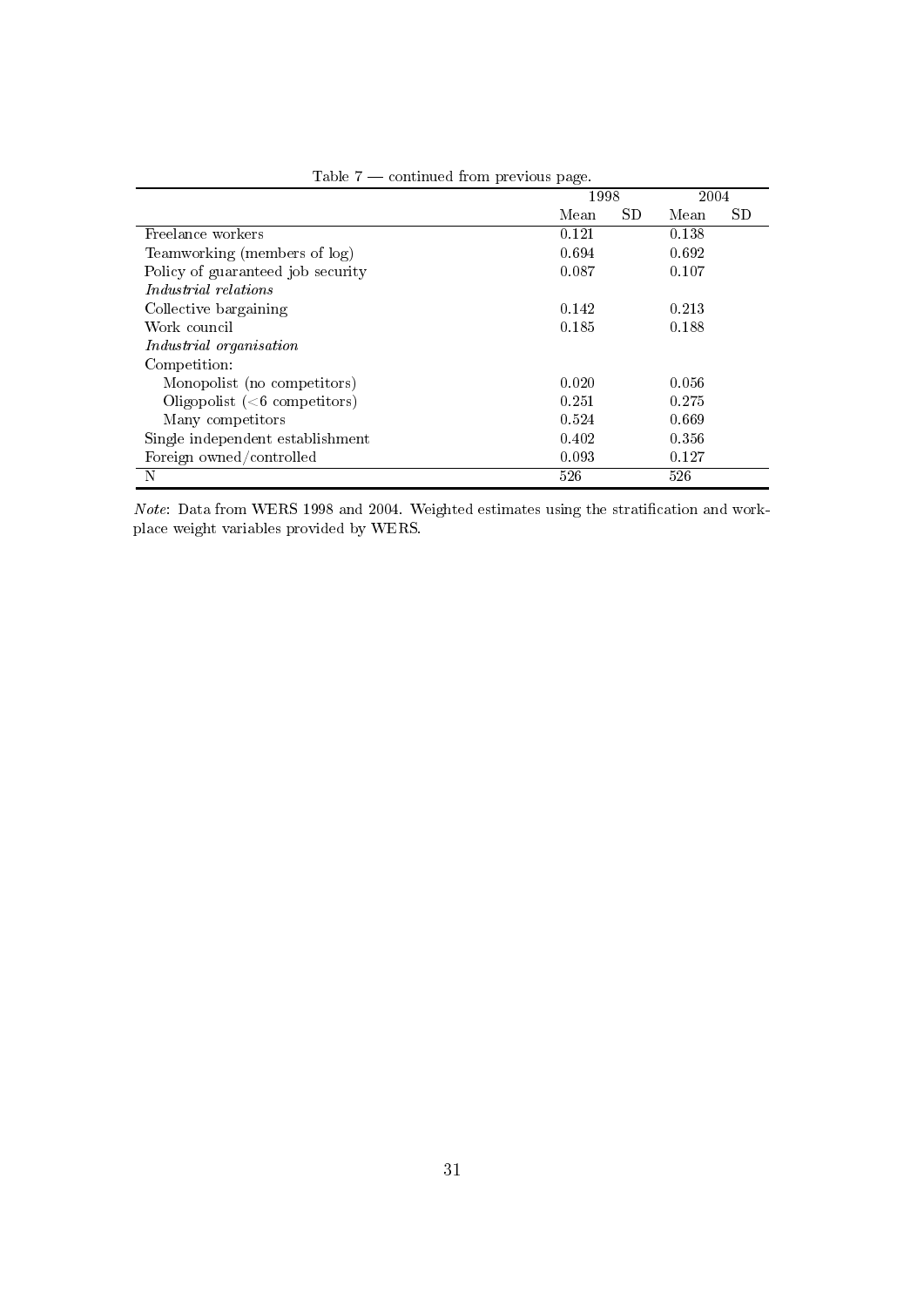|                                                                | Marg. effect<br>$\widetilde{\Xi}$ | Marg. effect<br>$\widetilde{\text{}}(5)$<br>$\widehat{\mathfrak{S}}$ | Marg. effect<br>$\widetilde{\mathrm{(SB)}}$<br>$\widehat{\odot}$ | Marg. effect<br>$\widetilde{\mathrm{(SB)}}$<br>$\left( 4\right)$ |
|----------------------------------------------------------------|-----------------------------------|----------------------------------------------------------------------|------------------------------------------------------------------|------------------------------------------------------------------|
| Employment (ln)                                                | $0.0714**$                        | $0.0889**$                                                           | $0.0904**$                                                       | $0.0619**$                                                       |
|                                                                | (0.0115)                          | (0.0183)                                                             | (0.0121)                                                         | (0.0149)                                                         |
| Single independent establishment                               | $-0.0306$                         | $-0.0524*$                                                           | $-0.0645**$                                                      | $-0.0284$                                                        |
|                                                                | (0.0220)                          | (0.0227)                                                             | (0.0250)                                                         | (0.0189)                                                         |
| Foreign owned/controlled                                       | $0.1265 +$                        | $0.1410*$                                                            | $0.1475 +$                                                       | $0.0961 +$                                                       |
|                                                                | (0.0675)                          | (0.0702)                                                             | (0.0781)                                                         | (0.0529)                                                         |
| Competition:                                                   |                                   |                                                                      | Many competitors omitted                                         |                                                                  |
| Monopolist (no competitors)                                    |                                   |                                                                      | 0.0602                                                           | 0.0320                                                           |
|                                                                |                                   |                                                                      | (0.0736)                                                         | (0.0508)                                                         |
| Oligopolist (<6 competitors)                                   |                                   |                                                                      | $0.0610 +$                                                       | $0.0654*$                                                        |
|                                                                |                                   |                                                                      | (0.0330)                                                         | (0.0323)                                                         |
| New product/service in last 2 years                            |                                   |                                                                      | $0.0572*$                                                        | 0.0241                                                           |
|                                                                |                                   |                                                                      | (0.0277)                                                         | (0.0194)                                                         |
| Wage distribution:                                             |                                   |                                                                      | Prop. low-wage workers omitted                                   |                                                                  |
| High-wage workers (prop.)                                      | 0.0353                            |                                                                      |                                                                  | 0.0486                                                           |
|                                                                | (0.1003)                          |                                                                      |                                                                  | (0.0850)                                                         |
| Middle-wage workers (prop.)                                    | 0.0112                            |                                                                      |                                                                  | $-0.0240$                                                        |
|                                                                | (0.0464)                          |                                                                      |                                                                  | (0.0440)                                                         |
| Pension and health benefits (managers or log)                  | $0.0351*$                         |                                                                      |                                                                  | $0.0429**$                                                       |
|                                                                | (0.0169)                          |                                                                      |                                                                  | (0.0162)                                                         |
| Collective bargaining                                          | 0.0654                            |                                                                      |                                                                  | 0.0664                                                           |
|                                                                | (0.0483)                          |                                                                      |                                                                  | (0.0414)                                                         |
| Work council                                                   | $0.0873*$                         |                                                                      |                                                                  | $0.0774*$                                                        |
|                                                                | (0.0396)                          |                                                                      |                                                                  | (0.0359)                                                         |
| Collective dispute over pay or conditions in last 12<br>months | $0.0623**$                        |                                                                      |                                                                  | $0.0392*$                                                        |
|                                                                | (0.0161)                          |                                                                      |                                                                  | (0.0189)                                                         |
| in last 12 months<br>Industrial action                         | $-0.0521*$                        |                                                                      |                                                                  | $-0.0547**$                                                      |
|                                                                |                                   |                                                                      |                                                                  | Continued on next page.                                          |

<span id="page-33-0"></span>Table 8: Probit estimations of firm's use of temporary agency workers - 1998 Cross-section. Table 8: Probit estimations of rm's use of temporary agency workers - 1998 Cross-section.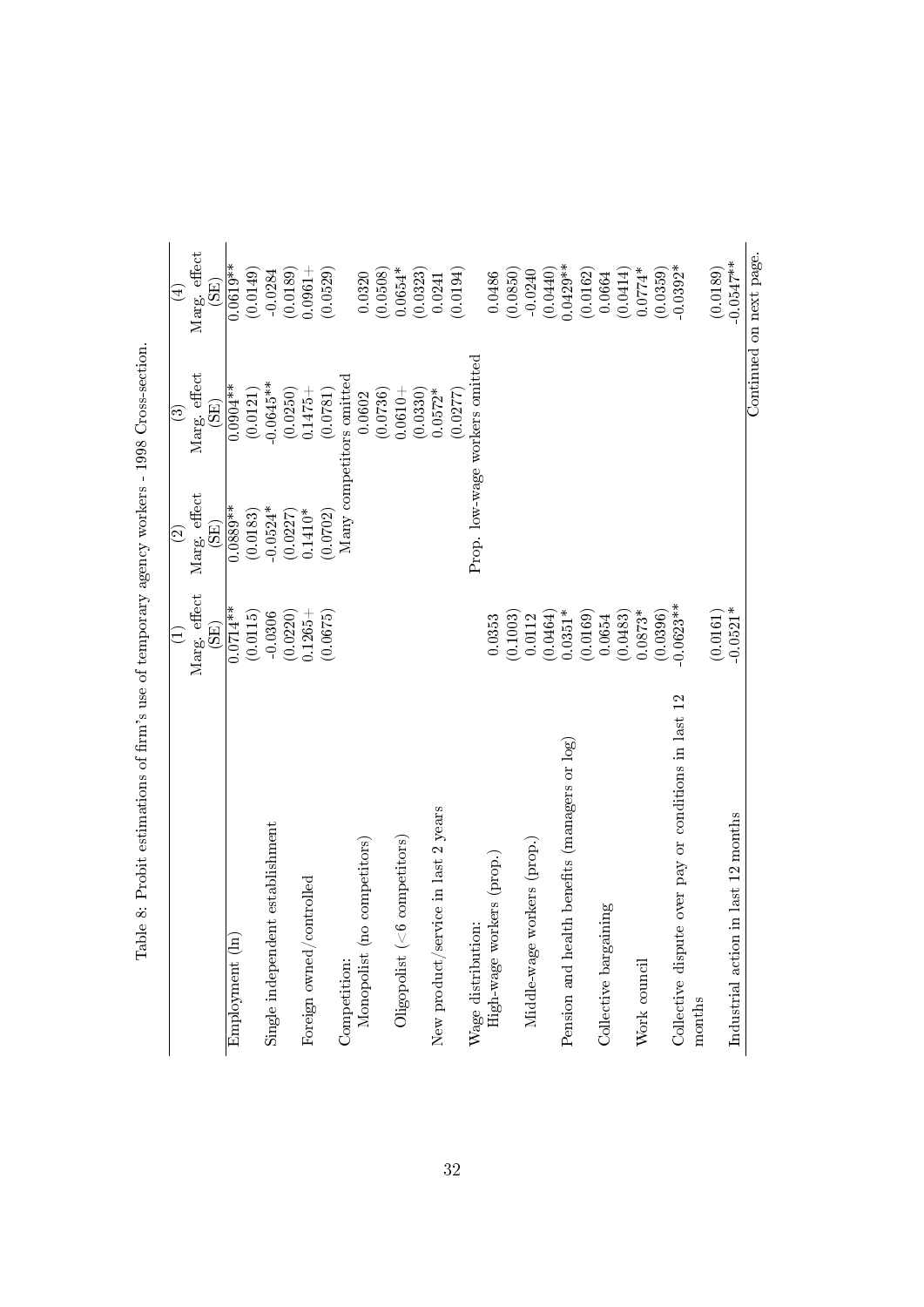| Marg. effect<br>(0.0251)<br>$\widehat{\Xi}$<br>E<br>Change in employment since last year (prop.)<br>Employees left since last year (prop.)<br>employees (prop.)<br>Part-time employees (prop.)<br>Female employees (prop.)<br>Female part-time | Marg. effect<br>$-0.4871*$<br>(0.2040)<br>(0.0646)<br>(0.2089)<br>(0.0382)<br>$-0.0464$<br>$0.3454 +$<br>$-0.0135$<br>(0.0331)<br>0.0324<br>$\widetilde{\mathrm{GB}}$<br>$\widehat{\infty}$ | Marg. effect<br>$\widetilde{\mathrm{(SB)}}$<br>ව | Marg. effect<br>$-0.4399*$<br>(0.0194)<br>(0.1872)<br>$-0.0176$<br>(0.1962)<br>(0.0581)<br>0.2904<br>0.0465<br>$\widetilde{\mathrm{EB}})$<br>$\bigoplus$ |
|------------------------------------------------------------------------------------------------------------------------------------------------------------------------------------------------------------------------------------------------|---------------------------------------------------------------------------------------------------------------------------------------------------------------------------------------------|--------------------------------------------------|----------------------------------------------------------------------------------------------------------------------------------------------------------|
|                                                                                                                                                                                                                                                |                                                                                                                                                                                             |                                                  |                                                                                                                                                          |
|                                                                                                                                                                                                                                                |                                                                                                                                                                                             |                                                  |                                                                                                                                                          |
|                                                                                                                                                                                                                                                |                                                                                                                                                                                             |                                                  |                                                                                                                                                          |
|                                                                                                                                                                                                                                                |                                                                                                                                                                                             |                                                  |                                                                                                                                                          |
|                                                                                                                                                                                                                                                |                                                                                                                                                                                             |                                                  |                                                                                                                                                          |
|                                                                                                                                                                                                                                                |                                                                                                                                                                                             |                                                  |                                                                                                                                                          |
|                                                                                                                                                                                                                                                |                                                                                                                                                                                             |                                                  |                                                                                                                                                          |
|                                                                                                                                                                                                                                                |                                                                                                                                                                                             |                                                  |                                                                                                                                                          |
|                                                                                                                                                                                                                                                |                                                                                                                                                                                             |                                                  |                                                                                                                                                          |
|                                                                                                                                                                                                                                                |                                                                                                                                                                                             |                                                  |                                                                                                                                                          |
|                                                                                                                                                                                                                                                |                                                                                                                                                                                             |                                                  | (0.0291)                                                                                                                                                 |
|                                                                                                                                                                                                                                                |                                                                                                                                                                                             |                                                  | $-0.0147$                                                                                                                                                |
|                                                                                                                                                                                                                                                |                                                                                                                                                                                             |                                                  | (0.0332)                                                                                                                                                 |
| Parental leave                                                                                                                                                                                                                                 | $-0.0165$                                                                                                                                                                                   |                                                  | $-0.0106$                                                                                                                                                |
|                                                                                                                                                                                                                                                | (0.0236)                                                                                                                                                                                    |                                                  | (0.0211)                                                                                                                                                 |
| Working at or from home                                                                                                                                                                                                                        | $0.1254 +$                                                                                                                                                                                  |                                                  | $0.1015 +$                                                                                                                                               |
|                                                                                                                                                                                                                                                | (0.0696)                                                                                                                                                                                    |                                                  | (0.0613)                                                                                                                                                 |
| Term-time only contracts                                                                                                                                                                                                                       | 0.0083                                                                                                                                                                                      |                                                  | 0.0143                                                                                                                                                   |
|                                                                                                                                                                                                                                                | (0.0404)                                                                                                                                                                                    |                                                  | (0.0371)                                                                                                                                                 |
| Reduce hours (full-time to part-time)                                                                                                                                                                                                          | $-0.0218$                                                                                                                                                                                   |                                                  | $-0.0187$                                                                                                                                                |
|                                                                                                                                                                                                                                                | (0.0246)                                                                                                                                                                                    |                                                  | (0.0223)                                                                                                                                                 |
| Job sharing schemes                                                                                                                                                                                                                            | 0.0177                                                                                                                                                                                      |                                                  | $-0.0039$                                                                                                                                                |
|                                                                                                                                                                                                                                                | (0.0353)                                                                                                                                                                                    |                                                  | (0.0265)                                                                                                                                                 |
| Workplace nursery                                                                                                                                                                                                                              | 0.0159                                                                                                                                                                                      |                                                  | $-0.0007$                                                                                                                                                |
|                                                                                                                                                                                                                                                | (0.0648)                                                                                                                                                                                    |                                                  | (0.0462)                                                                                                                                                 |
| Child care subsidy                                                                                                                                                                                                                             | $0.0620**$                                                                                                                                                                                  |                                                  | $-0.0505*$                                                                                                                                               |
|                                                                                                                                                                                                                                                | (0.0222)                                                                                                                                                                                    |                                                  | (0.0200)                                                                                                                                                 |
| Annualised hours                                                                                                                                                                                                                               | 0.0113                                                                                                                                                                                      |                                                  | 0.0164                                                                                                                                                   |
|                                                                                                                                                                                                                                                | (0.0511)                                                                                                                                                                                    |                                                  | (0.0494)                                                                                                                                                 |
| Regularly working more than 48 hours                                                                                                                                                                                                           | 0.0176                                                                                                                                                                                      |                                                  | 0.0387                                                                                                                                                   |
|                                                                                                                                                                                                                                                | (0.0331)                                                                                                                                                                                    |                                                  | (0.0332)                                                                                                                                                 |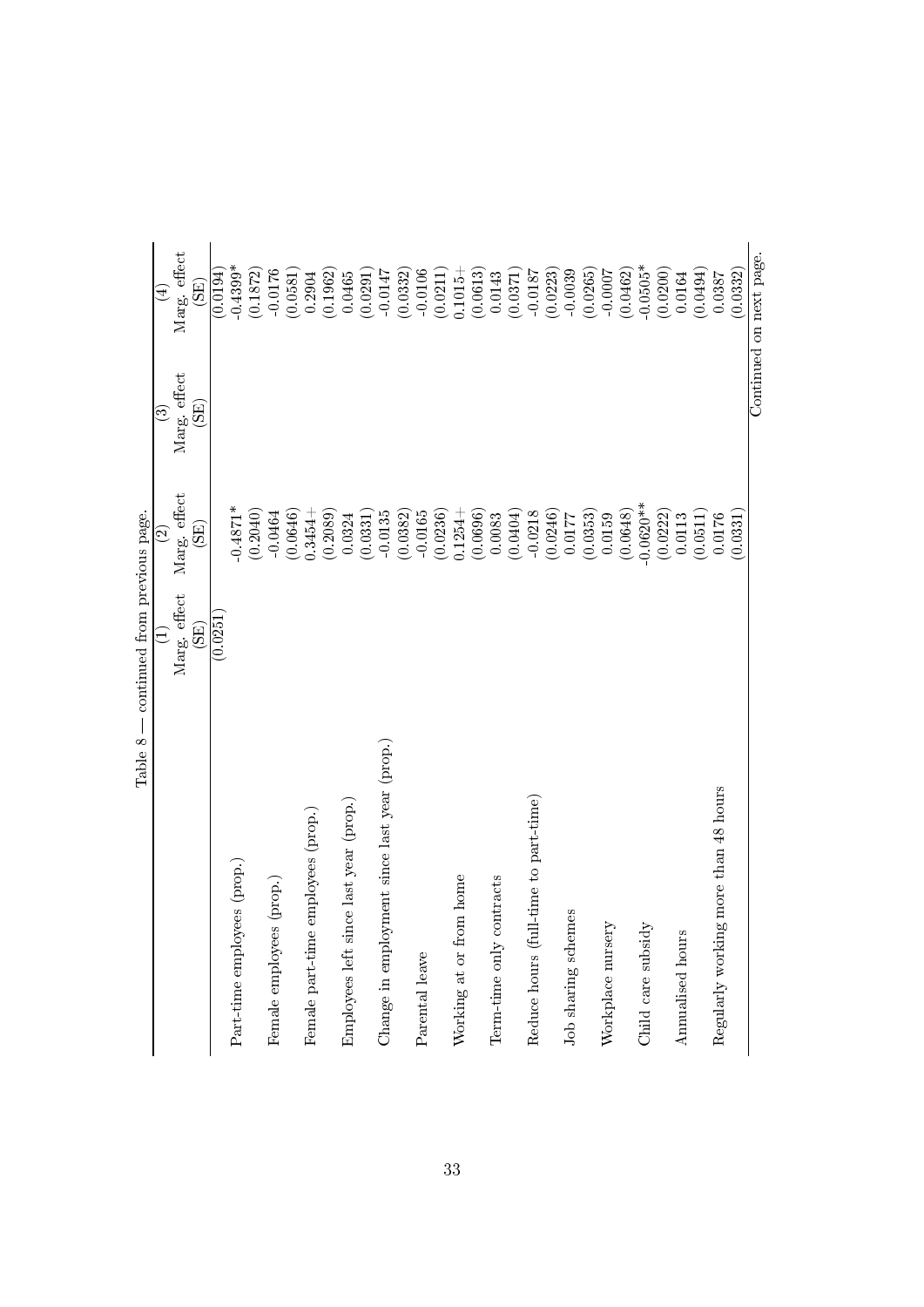| Table 8                                               | continued from previous page.      |                                   |                                   |                                   |
|-------------------------------------------------------|------------------------------------|-----------------------------------|-----------------------------------|-----------------------------------|
|                                                       | $\widehat{\Xi}$                    | $\widehat{\infty}$                | ⊙ි                                | $\bigoplus$                       |
|                                                       | Marg. effect<br>$\left( 5E\right)$ | Marg. effect<br>$\widetilde{\Xi}$ | Marg. effect<br>$\widetilde{\Xi}$ | Marg. effect<br>$\widetilde{\Xi}$ |
| Flexitime                                             |                                    | 0.0148                            |                                   | 0.0196                            |
|                                                       |                                    | (0.0303)                          |                                   | (0.0253)                          |
| Shift working                                         |                                    | $-0.0310$                         |                                   | $-0.0190$                         |
|                                                       |                                    | (0.0229)                          |                                   | (0.0200)                          |
| Zero-hour contracts                                   |                                    | 0.0176                            |                                   | 0.0041                            |
|                                                       |                                    | 0.0770                            |                                   | (0.0586)                          |
| 5 day week<br>$9$ day for<br>tnight/4 $\,$            |                                    | 0.0451                            |                                   | 0.0264                            |
|                                                       |                                    | (0.0765)                          |                                   | (0.0610)                          |
| time arrangements in last 5 years<br>Changed working  |                                    | $0.0777**$                        |                                   | $0.0567*$                         |
|                                                       |                                    | (0.0300)                          |                                   | (0.0256)                          |
| Fixed-term contract employees                         |                                    | $0.0956*$                         |                                   | $0.0769*$                         |
|                                                       |                                    | (0.0404)                          |                                   | (0.0330)                          |
| Freelance workers                                     |                                    | $-0.0333$                         |                                   | $-0.0301$                         |
|                                                       |                                    | (0.0218)                          |                                   | (0.0190)                          |
| Teamworking (members of log)                          |                                    | $-0.0420$                         |                                   | $-0.0519$                         |
|                                                       |                                    | (0.0326)                          |                                   | (0.0325)                          |
| $\text{Training} > 6 \text{ months}$ (members of log) |                                    | $-0.0532*$                        |                                   | $-0.0458*$                        |
|                                                       |                                    | (0.0220)                          |                                   | (0.0188)                          |
| Personality test                                      |                                    | $-0.0428*$                        |                                   | $-0.0426*$                        |
|                                                       |                                    | (0.0203)                          |                                   | (0.0168)                          |
| Performance test                                      |                                    | 0.0243                            |                                   | 0.0295                            |
|                                                       |                                    | (0.0219)                          |                                   | (0.0194)                          |
| ts preferred<br>Internal applicant                    |                                    | $0.0624*$                         |                                   | $0.0580*$                         |
|                                                       |                                    | (0.0295)                          |                                   | (0.0268)                          |
| Policy of guaranteed job security                     |                                    | 0.0819                            |                                   | 0.0662                            |
|                                                       |                                    | (0.0639)                          |                                   | (0.0516)                          |
| Non-trading sector                                    | $-0.0304$                          | $-0.0459*$                        | $-0.0173$                         | $-0.0323$                         |
|                                                       | (0.0234)                           | (0.0208)                          | (0.0296)                          | (0.0188)                          |
| Industry:                                             |                                    |                                   | Manufacturing omitted             |                                   |
|                                                       |                                    |                                   |                                   | Continued on next page.           |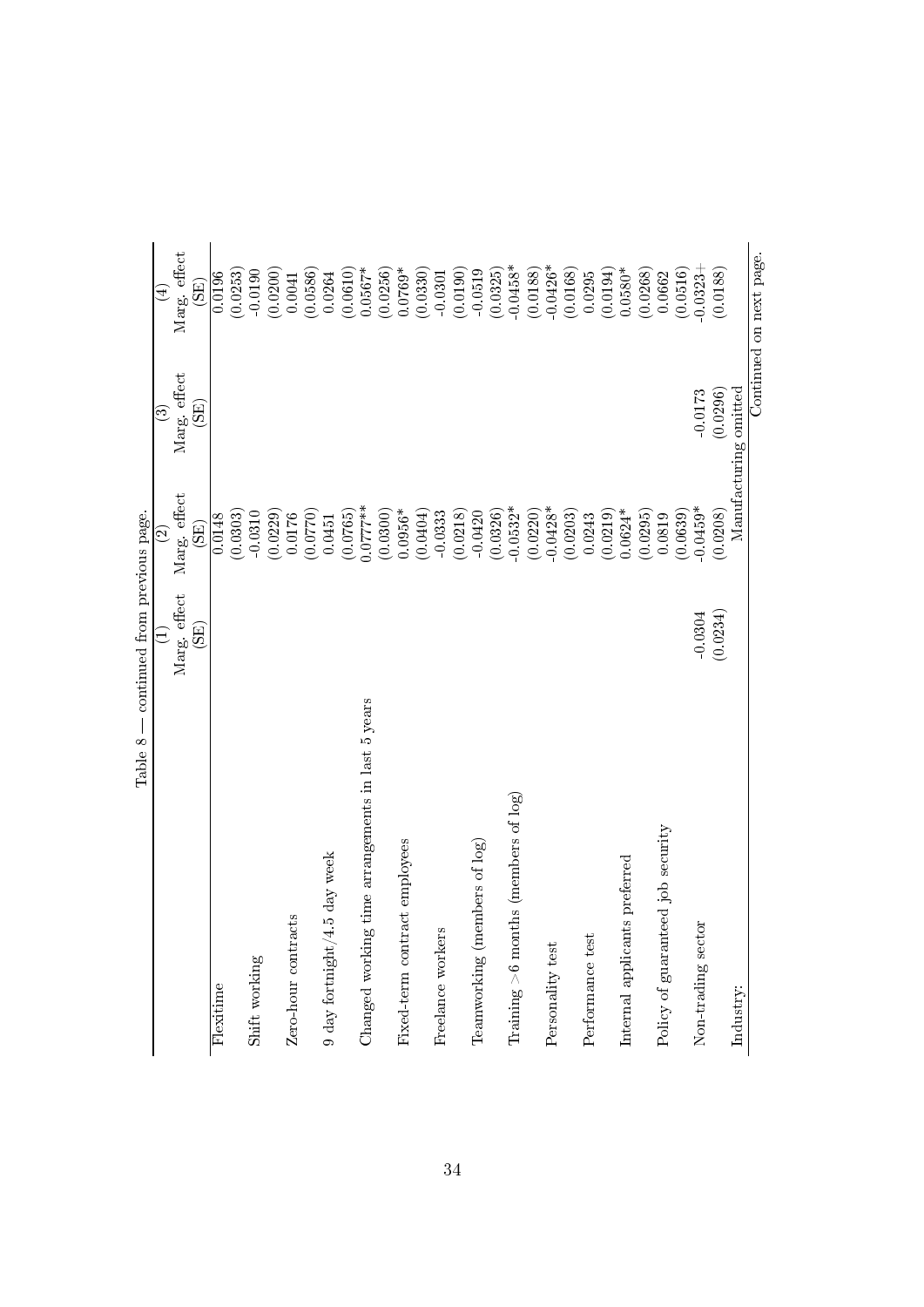|                                           | continued from previous page.   |                                            |                                         |                                   |
|-------------------------------------------|---------------------------------|--------------------------------------------|-----------------------------------------|-----------------------------------|
|                                           |                                 | $\widehat{\infty}$                         | ව                                       | $\widehat{\mathbb{E}}$            |
|                                           | Marg. effect<br>$\widehat{\Xi}$ | Marg. effect<br>$\widetilde{\mathrm{EB}})$ | Marg. effect<br>$\widetilde{\text{EB}}$ | Marg. effect<br>$\widetilde{\Xi}$ |
| Electricity, gas, water                   | $-0.0347$                       | $-0.0023$                                  | $-0.0212$                               | $-0.0034$                         |
|                                           | (0.0352)                        | (0.0521)                                   | (0.0416)                                | (0.0513)                          |
| Construction                              | $-0.0691**$                     | $-0.0580**$                                | $0.0671**$                              | $-0.0302$                         |
|                                           | (0.0160)                        | (0.0198)                                   | (0.0182)                                | (0.0242)                          |
| retail<br>Wholesale and                   | $-0.0690**$                     | $-0.0463$                                  | $-0.0636*$                              | $-0.0382$                         |
|                                           | (0.0254)                        | (0.0291)                                   | (0.0296)                                | (0.0253)                          |
| Hotels and restaurants                    | $-0.0731**$                     | $-0.0023$                                  | $-0.0703**$                             | 0.0065                            |
|                                           | (0.0223)                        | (0.0644)                                   | (0.0261)                                | (0.0609)                          |
| communication<br>Transport and            | 0.0752                          | 0.1124                                     | 0.1273                                  | 0.1031                            |
|                                           | (0.0978)                        | (0.1072)                                   | (0.1248)                                | 0.0924                            |
| ceS<br>Financial servi                    | $0.0620**$                      | $-0.0247$                                  | $-0.0453$                               | $-0.0381$                         |
|                                           | (0.0217)                        | 0.0410                                     | (0.0342)                                | (0.0264)                          |
| services<br>Other business                | $-0.0438$                       | $-0.0221$                                  | $-0.0431$                               | 0.0007                            |
|                                           | (0.0289)                        | (0.0355)                                   | (0.0322)                                | (0.0369)                          |
| Education                                 | $-0.0690**$                     | $-0.0318$                                  | $-0.0696**$                             | $-0.0255$                         |
|                                           | (0.0171)                        | (0.0459)                                   | (0.0209)                                | <b>LOFO:0</b>                     |
| Health                                    | $-0.0332$                       | 0.0447                                     | $-0.0358$                               | 0.1258                            |
|                                           | (0.0361)                        | (0.0761)                                   | (0.0391)                                | (0.0968)                          |
| Other community services                  | $0.0828***$                     | $-0.0740**$                                | $0.0884**$                              | $0.0621**$                        |
|                                           | (0.0181)                        | (0.0230)                                   | (0.0186)                                | (0.0200)                          |
| Occupational distribution:                |                                 | Elementary                                 | occupations omitted                     |                                   |
| Managers, administrators (prop.)          | $0.5954***$                     | $0.5045***$                                | $0.6798**0.3719**$                      |                                   |
|                                           | (0.1384)                        | (0.1494)                                   | $(0.1523)$ $(0.1205)$                   |                                   |
| Professional (prop.)                      | 0.1649                          | 0.0969                                     | $0.1986*0.0396$                         |                                   |
|                                           | (0.1022)                        | (0.0988)                                   | $(0.1002)$ $(0.0828)$                   |                                   |
| Associate professional, technical (prop.) | 0.0760                          | 0.0053                                     | $0.1293 - 0.0550$                       |                                   |
|                                           | (0.0874)                        | (0.1044)                                   | (0.0858)<br>(0.0944)                    |                                   |
| Administrative, secretarial (prop.)       | $0.1459*$                       | $0.1363 +$                                 | $0.1333 +$<br>$0.1790*$                 |                                   |
|                                           | (0.0714)                        | (0.0787)                                   | $(0.0744)$ $(0.0693)$                   |                                   |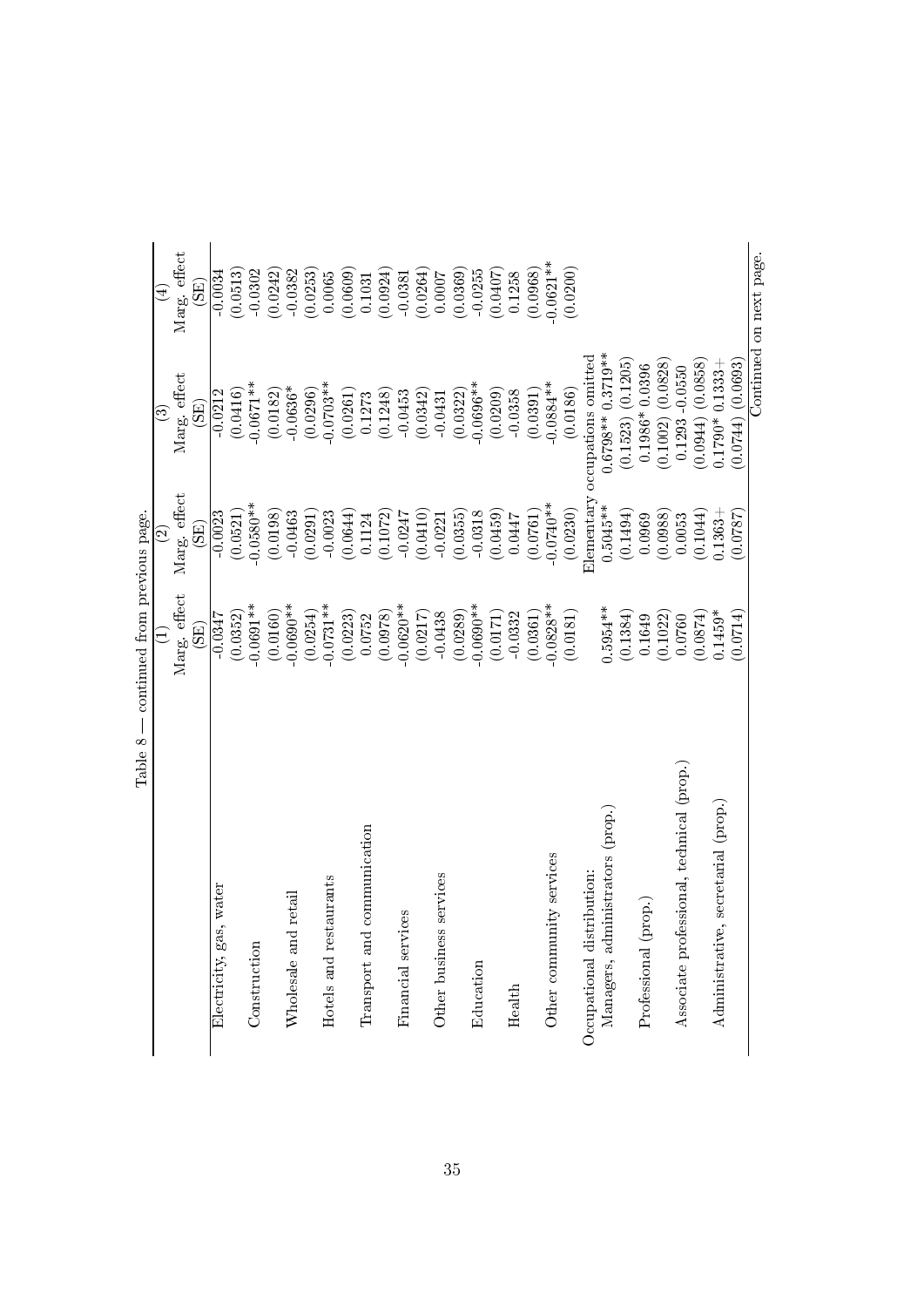|                                            | Table $8$ — continued from previous page. |              |                       |                   |
|--------------------------------------------|-------------------------------------------|--------------|-----------------------|-------------------|
|                                            |                                           | (2)          | (3)                   | $\left( 4\right)$ |
|                                            | Marg. effect                              | Marg. effect | Marg. effect          | Marg. effect      |
|                                            | (SE)                                      | (SE)         | (SE)                  | (SE)              |
| Skilled trades (prop.)                     | 0.0468                                    | $-0.0013$    | $0.0659 - 0.0517$     |                   |
|                                            | (0.0788)                                  | (0.0845)     | $(0.0883)$ $(0.0744)$ |                   |
| Caring, leisure, personal service (prop.)  | 0.1023                                    | 0.1174       | 0.1027 0.0685         |                   |
|                                            | (0.0687)                                  | (0.0734)     | $(0.0700)$ $(0.0642)$ |                   |
| Sales, customer service (prop.)            | $-0.0144$                                 | 0.0276       | $-0.0049$ $0.0198$    |                   |
|                                            | (0.0628)                                  | (0.0729)     | $(0.0665)$ $(0.0631)$ |                   |
| Process, plant, machine operatives (prop.) | $-0.0395$                                 | $-0.0383$    | $-0.0162 - 0.0742$    |                   |
|                                            | (0.0687)                                  | (0.0658)     | $(0.0710)$ $(0.0598)$ |                   |

*Note*: Data from WERS 1998. N=1144. \*\* p<0.01, \* p<0.05, + p<0.10. Weighted estimates using the stratification and workplace weight<br>variables provided by WERS. Marginal effects evaluated at the 2004 cross-section mean of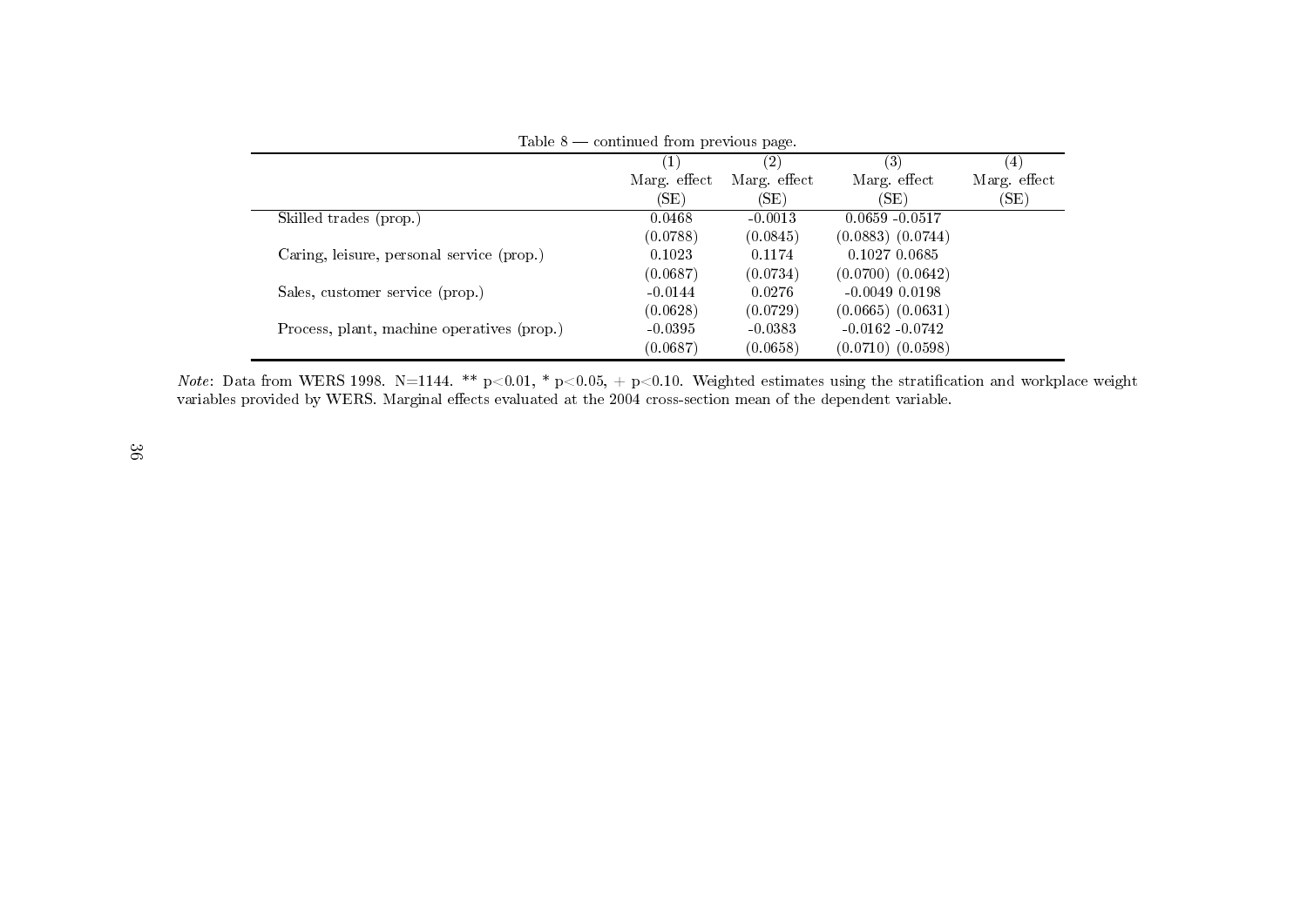|                                                      |                                         | $\widehat{\circ}$                 | ව                                 | $\bigoplus$             |
|------------------------------------------------------|-----------------------------------------|-----------------------------------|-----------------------------------|-------------------------|
|                                                      | Marg. effect<br>$\widetilde{\text{EB}}$ | Marg. effect<br>$\widetilde{\Xi}$ | Marg. effect<br>$\widetilde{\Xi}$ | Marg. effect<br>(SE)    |
| Employment (ln)                                      | $0.0677***$                             | $0.0691**$                        | $0.0768**$                        | $0.0604**$              |
|                                                      | (0.0101)                                | (0.0108)                          | (0.0089)                          | (0.0109)                |
| Single independent establishment                     | 0.0158                                  | 0.0083                            | 0.0039                            | 0.0196                  |
|                                                      | (0.0286)                                | (0.0191)                          | (0.0257)                          | (0.0192)                |
| Foreign owned/controlled                             | $-8610,000$                             | 0.0348                            | $0.0847 +$                        | 0.0392                  |
|                                                      | (0.0444)                                | (0.0307)                          | (0.0468)                          | (0.0300)                |
| Competition:                                         |                                         | Many competitors omitted          |                                   |                         |
| Monopolist (no competitors)                          |                                         |                                   | $0.0541*$                         | 0.0239                  |
|                                                      |                                         |                                   | (0.0222)                          | (0.0194)                |
| $O$ ligopolist (<6 competitors)                      |                                         |                                   | $-0.0215$                         | $-0.0153$               |
|                                                      |                                         |                                   | (0.0238)                          | (0.0154)                |
| in last 2 years<br>New product/service               |                                         |                                   | 0.0443                            | $0.0355 +$              |
|                                                      |                                         |                                   | (0.0274)                          | (0.0212)                |
| Wage distribution:                                   |                                         | Prop. low-wage workers omitted    |                                   |                         |
| (prop.)<br>High-wage workers                         | 0.0477                                  |                                   |                                   | 0.0187                  |
|                                                      | 0.0683                                  |                                   |                                   | (0.0544)                |
| Middle-wage workers (prop.)                          | 0.0349                                  |                                   |                                   | 0.0109                  |
|                                                      | (0.0490)                                |                                   |                                   | (0.0339)                |
| Pension and health benefits (managers or log)        | 0.0180                                  |                                   |                                   | 0.0136                  |
|                                                      | (0.0187)                                |                                   |                                   | (0.0126)                |
| Collective bargaining                                | 0.0067                                  |                                   |                                   | 0.0212                  |
|                                                      | (0.0299)                                |                                   |                                   | (0.0268)                |
| Work council                                         | 0.0529                                  |                                   |                                   | 0.0326                  |
|                                                      | (0.0329)                                |                                   |                                   | (0.0235)                |
| Collective dispute over pay or conditions in last 12 | $0.0441 +$                              |                                   |                                   | $0.0309 +$              |
| months                                               |                                         |                                   |                                   |                         |
|                                                      | (0.0233)                                |                                   |                                   | (0.0158)                |
| Industrial action in last 12 months                  | 0.1559                                  |                                   |                                   | 0.1519                  |
|                                                      |                                         |                                   |                                   | Continued on next page. |

<span id="page-38-0"></span>Table 9: Probit estimations of firm's use of temporary agency workers - 2004 Cross-section. Table 9: Probit estimations of firm's use of temporary agency workers - 2004 Cross-section.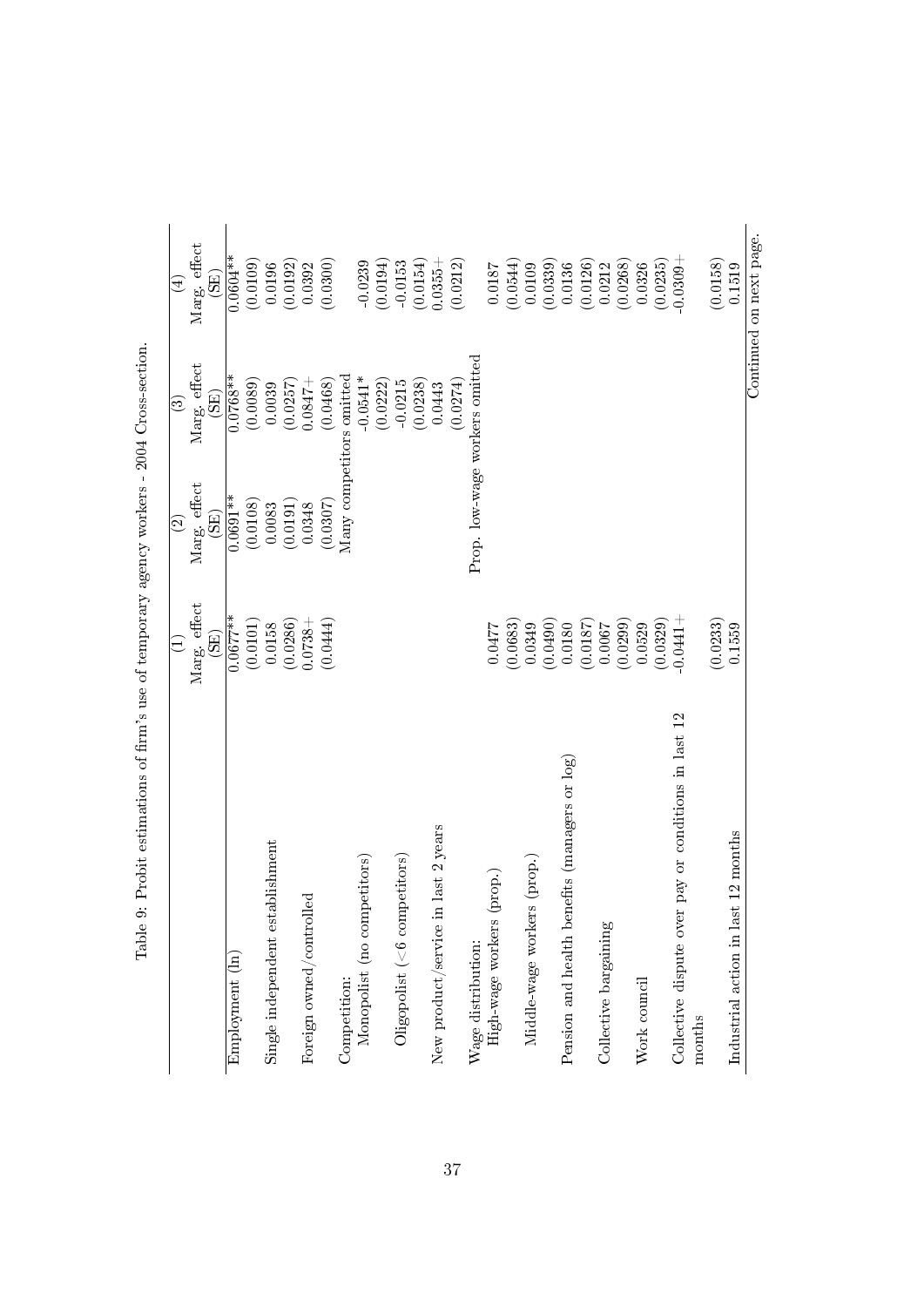| Table 9                                      | continued from previous page.        |                                             |                                      |                                      |
|----------------------------------------------|--------------------------------------|---------------------------------------------|--------------------------------------|--------------------------------------|
|                                              |                                      | $\widehat{\circ}$                           | $\odot$                              | Ā                                    |
|                                              | Marginal effect<br>$\widetilde{\Xi}$ | Marginal effect<br>$\overline{\mathrm{SB}}$ | Marginal effect<br>$\widetilde{\Xi}$ | Marginal effect<br>$\widetilde{\Xi}$ |
|                                              | (0.1507)                             |                                             |                                      | (0.1394)                             |
| Part-time employees (prop.)                  |                                      | $0.5572**$                                  |                                      | $-0.5150***$                         |
|                                              |                                      | (0.1407                                     |                                      | (0.1283)                             |
| ्वे<br>Female employees (pro                 |                                      | $-0.0505$                                   |                                      | $-0.0509$                            |
|                                              |                                      | 7150.0                                      |                                      | (0.0507)                             |
| Female part-time employees (prop.)           |                                      | $0.4920**$                                  |                                      | $0.4642**$                           |
| Employees left since last year (prop.)       |                                      | (0.1750)<br>$0.0803 +$                      |                                      | (0.1572)<br>$0.0744 +$               |
|                                              |                                      | (0.0428)                                    |                                      | (0.0407)                             |
| Change in employment since last year (prop.) |                                      | $-0.0043$                                   |                                      | $-0.0016$                            |
|                                              |                                      | 70.0137                                     |                                      | (0.0130)                             |
| Parental leave                               |                                      | $-0.0113$                                   |                                      | $-0.0088$                            |
|                                              |                                      | 7510.01                                     |                                      | (0.0146)                             |
| Working at or from home                      |                                      | $-0.0296$                                   |                                      | $-0.0333*$                           |
|                                              |                                      | (0.0166)                                    |                                      | (0.0151)                             |
| Term-time only contracts                     |                                      | $-0.0001$                                   |                                      | $-0.0030$                            |
|                                              |                                      | (0.0264)                                    |                                      | (0.0241)                             |
| Reduce hours (full-time to part-time)        |                                      | $0.0384*$                                   |                                      | $0.0344*$                            |
|                                              |                                      | 7910.0                                      |                                      | (0.0159)                             |
| Job sharing schemes                          |                                      | $-0.0296*$                                  |                                      | $-0.0261 +$                          |
|                                              |                                      | (0.0147)                                    |                                      | (0.0138)                             |
| Workplace nursery                            |                                      | $-0.0333*$                                  |                                      | $-0.0327*$                           |
|                                              |                                      | (0.0164)                                    |                                      | (0.0156)                             |
| Child care subsidy                           |                                      | $-0.0235$                                   |                                      | $-0.0153$                            |
|                                              |                                      | (0.0193)                                    |                                      | (0.0210)                             |
| Annualised hours                             |                                      | $-0.0004$                                   |                                      | $-0.0159$                            |
|                                              |                                      | (0.0282)                                    |                                      | (0.0222)                             |
| Regularly working more than 48 hours         |                                      | 0.0155                                      |                                      | 0.0176                               |
|                                              |                                      | 0.0170                                      |                                      | (0.0165)                             |
|                                              |                                      |                                             |                                      | Continued on next page.              |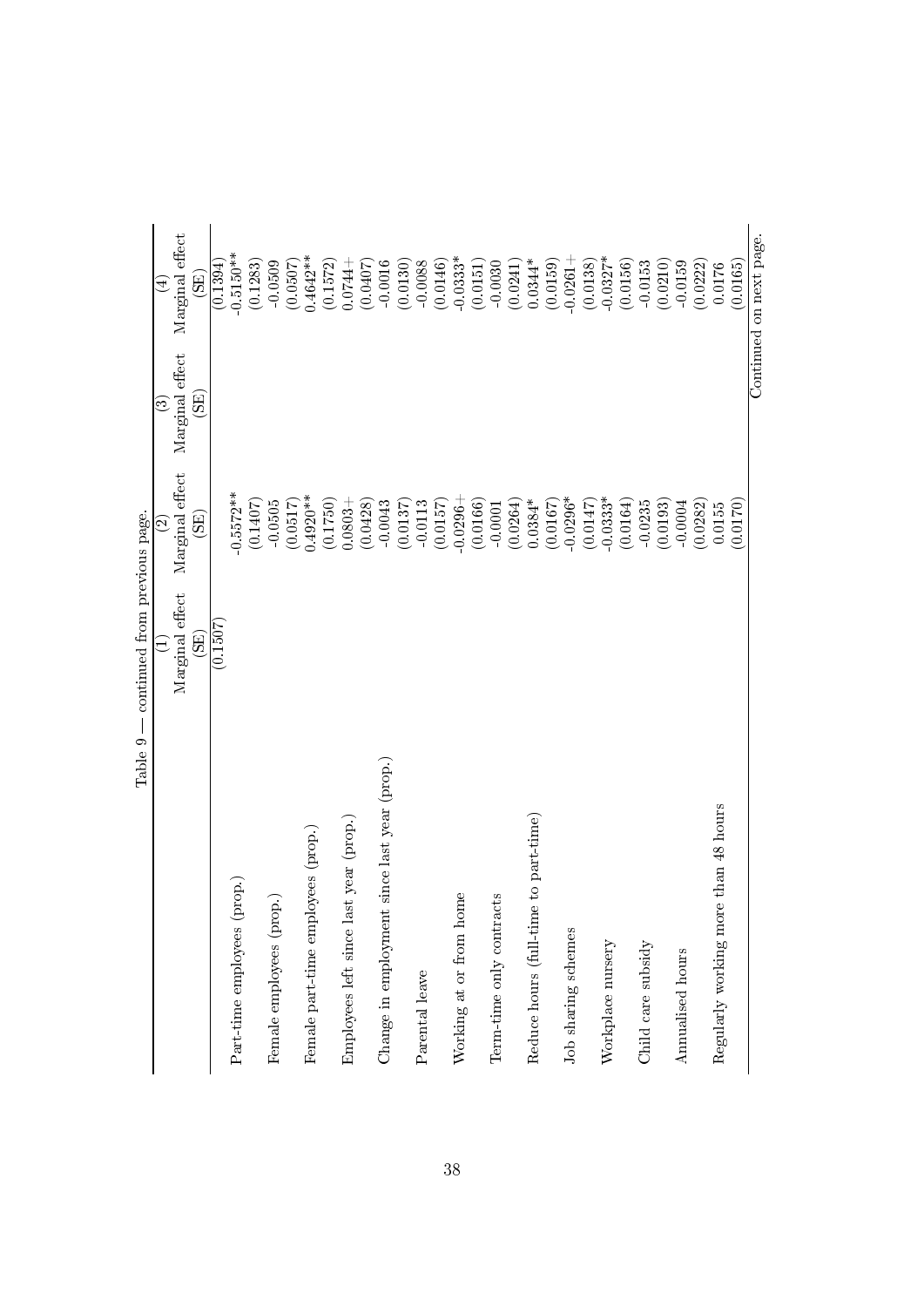| Table 9                                              | continued from previous page. |                                      |                                      |                                      |
|------------------------------------------------------|-------------------------------|--------------------------------------|--------------------------------------|--------------------------------------|
|                                                      |                               | $\widehat{\mathfrak{D}}$             | ಣ                                    | $\widehat{\mathcal{A}}$              |
|                                                      | Marginal effect<br>(GE)       | Marginal effect<br>$\widetilde{\Xi}$ | Marginal effect<br>$\widetilde{\Xi}$ | Marginal effect<br>$\widetilde{\Xi}$ |
| Flexitime                                            |                               | (0.0158)<br>$-0.0095$                |                                      | (0.0142)<br>$-0.0130$                |
| Shift working                                        |                               | $-0.0049$                            |                                      | $-0.0073$                            |
|                                                      |                               | (0.0174)                             |                                      | 0.0168                               |
| Zero-hour contracts                                  |                               | 0.0155                               |                                      | 0.0106                               |
|                                                      |                               | 0.0337                               |                                      | (0.0325)                             |
| $9$ day for<br>tnight/4.5 day week                   |                               | 0.0174                               |                                      | 0.0133                               |
|                                                      |                               | (0.0267)                             |                                      | (0.0243)                             |
| arrangements in last 5 years<br>Changed working time |                               | 0.0172                               |                                      | 0.0121                               |
|                                                      |                               | (0.0199)                             |                                      | (0.0178)                             |
| Fixed-term contract employees                        |                               | 0.0176                               |                                      | 0.0191                               |
|                                                      |                               | (0.0188)                             |                                      | (0.0185)                             |
| Freelance workers                                    |                               | $0.0398**$                           |                                      | $-0.0379**$                          |
|                                                      |                               | (0.0118)                             |                                      | (0.0114)                             |
| Teamworking (members of log)                         |                               | $-0.0532*$                           |                                      | $-0.0573*$                           |
|                                                      |                               | (0.0270)                             |                                      | (0.0260)                             |
| Training $>$ 6 months (members of log)               |                               | $-0.0520**$                          |                                      | $-0.0502**$                          |
|                                                      |                               | (0.0123)                             |                                      | (0.0116)                             |
| Personality test                                     |                               | $-0.0022$                            |                                      | $-0.0051$                            |
|                                                      |                               | (0.0173)                             |                                      | (0.0164)                             |
| Performance test                                     |                               | 0.0133                               |                                      | 0.0105                               |
|                                                      |                               | (0.0181)                             |                                      | (0.0169)                             |
| Internal applicants preferred                        |                               | 0.0058                               |                                      | 0.0001                               |
|                                                      |                               | (0.0206)                             |                                      | (0.0187)                             |
| Policy of guaranteed job security                    |                               | 0.0174                               |                                      | 0.0086                               |
|                                                      |                               | 0.0298                               |                                      | (0.0260)                             |
| Non-trading sector                                   | 0.0664                        | 0.0559                               | 0.0449                               | 0.0472                               |
|                                                      | (0.0647)                      | 0.0511                               | (0.0621)                             | 0.0493                               |
| Industry:                                            |                               | Manufacturing                        | omitted                              |                                      |
|                                                      |                               |                                      |                                      | Continued on next page.              |

39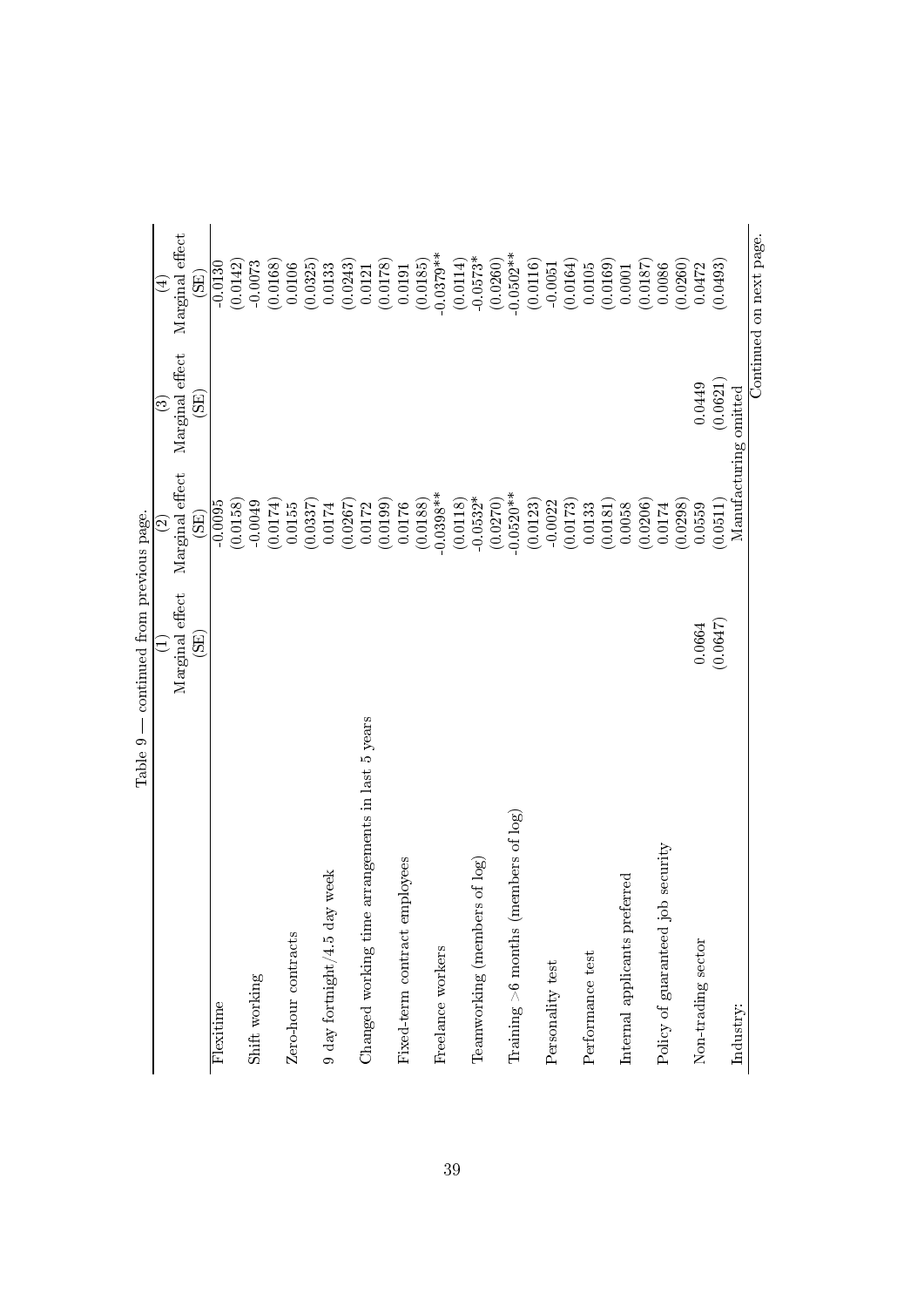| Continued on next page.<br>Marginal effect<br>$0.0570**$<br>$0.0450**$<br>$-0.0530**$<br>$0.0553**$<br>$0.0475**$<br>$0.0496***$<br>$0.1757***$<br>$-0.0419*$<br>$-0.0470*$<br>(0.0146)<br>(0.0619)<br>(0.0546)<br>(0.0200)<br>(0.0459)<br>(0.0103)<br>(0.0126)<br>$0.1098*$<br>(0.0803)<br>(0.0103)<br>(0.0193)<br>(0.1005)<br>(0.0748)<br>(0.0211)<br>(0.0171)<br>$0.1363 +$<br>0.0439<br>0.0392<br>$-0.0001$<br>$\mathbb{E}$<br>l effect<br>Elementary occupations omitted<br>$0.0738***$<br>$0.0761***$<br>$0.0779**$<br>$0.0774**$<br>$0.1960**$<br>$-0.0671*$<br>(0.0169)<br>(0.1328)<br>(0.0970)<br>(0.0362)<br>(0.0315)<br>(0.0183)<br>$-0.0485$<br>(0.0349)<br>$-0.0543 +$<br>(0.0315)<br>(0.0225)<br>(0.0205)<br>(0.0725)<br>(0.0557)<br>(0.0665)<br>$-0.0514$<br>$-0.0480$<br>0.1093<br>(0.0391)<br>0.1584<br>0.0845<br>0.0127<br>Marginal<br>$\mathbb{E}$<br>Marginal effect<br>$0.0610**$<br>$0.0490**$<br>$-0.0465***$<br>$0.0517***$<br>$-0.0575**$<br>$-0.0587***$<br>$0.1900**$<br>$-0.0438*$<br>$-0.0527*$<br>(0.0108)<br>(0.0158)<br>(0.0109)<br>(0.0176)<br>(0.0206)<br>$0.1293*$<br>(0.0429)<br>(0.0198)<br>(0.0574)<br>(0.0202)<br>(0.1017)<br>(0.0975)<br>(0.0137)<br>(0.0762)<br>0.0746<br>(0.0641)<br>0.0552<br>$0.1446 +$<br>$-0.0051$<br>(SE)<br>Marginal effect<br>$-0.0771**$<br>$0.0793**$<br>$-0.0768**$<br>$-0.0714**$<br>$-0.0669*$<br>0.0529<br>(0.0176)<br>$0.1712*$<br>$-0.0154$<br>$-0.0359$<br>(0.0326)<br>(0.0994)<br>(0.0368)<br>(0.0444)<br>(0.0201)<br>(0.1398)<br>(0.0582)<br>(0.0185)<br>(0.0322)<br>(0.0267)<br>$-0.0477$<br>$-0.0401$<br>0.0401<br>0.0699<br>(0.0731)<br>0.0512<br>$-0.0451$<br>0.1357<br>$\widetilde{\mathrm{SB}}$<br>Associate professional, technical (prop.)<br>Administrative, secretarial (prop.)<br>Managers, administrators (prop.)<br>Transport and communication<br>Other community services<br>Occupational distribution:<br>Other business services<br>Hotels and restaurants<br>Electricity, gas, water<br>Wholesale and retail<br>Professional (prop.)<br>Financial services<br>Construction<br>Education<br>Health | Table 9 | - continued from previous page. | $\odot$ | ల | Ā |
|-------------------------------------------------------------------------------------------------------------------------------------------------------------------------------------------------------------------------------------------------------------------------------------------------------------------------------------------------------------------------------------------------------------------------------------------------------------------------------------------------------------------------------------------------------------------------------------------------------------------------------------------------------------------------------------------------------------------------------------------------------------------------------------------------------------------------------------------------------------------------------------------------------------------------------------------------------------------------------------------------------------------------------------------------------------------------------------------------------------------------------------------------------------------------------------------------------------------------------------------------------------------------------------------------------------------------------------------------------------------------------------------------------------------------------------------------------------------------------------------------------------------------------------------------------------------------------------------------------------------------------------------------------------------------------------------------------------------------------------------------------------------------------------------------------------------------------------------------------------------------------------------------------------------------------------------------------------------------------------------------------------------------------------------------------------------------------------------------|---------|---------------------------------|---------|---|---|
|                                                                                                                                                                                                                                                                                                                                                                                                                                                                                                                                                                                                                                                                                                                                                                                                                                                                                                                                                                                                                                                                                                                                                                                                                                                                                                                                                                                                                                                                                                                                                                                                                                                                                                                                                                                                                                                                                                                                                                                                                                                                                                 |         |                                 |         |   |   |
|                                                                                                                                                                                                                                                                                                                                                                                                                                                                                                                                                                                                                                                                                                                                                                                                                                                                                                                                                                                                                                                                                                                                                                                                                                                                                                                                                                                                                                                                                                                                                                                                                                                                                                                                                                                                                                                                                                                                                                                                                                                                                                 |         |                                 |         |   |   |
|                                                                                                                                                                                                                                                                                                                                                                                                                                                                                                                                                                                                                                                                                                                                                                                                                                                                                                                                                                                                                                                                                                                                                                                                                                                                                                                                                                                                                                                                                                                                                                                                                                                                                                                                                                                                                                                                                                                                                                                                                                                                                                 |         |                                 |         |   |   |
|                                                                                                                                                                                                                                                                                                                                                                                                                                                                                                                                                                                                                                                                                                                                                                                                                                                                                                                                                                                                                                                                                                                                                                                                                                                                                                                                                                                                                                                                                                                                                                                                                                                                                                                                                                                                                                                                                                                                                                                                                                                                                                 |         |                                 |         |   |   |
|                                                                                                                                                                                                                                                                                                                                                                                                                                                                                                                                                                                                                                                                                                                                                                                                                                                                                                                                                                                                                                                                                                                                                                                                                                                                                                                                                                                                                                                                                                                                                                                                                                                                                                                                                                                                                                                                                                                                                                                                                                                                                                 |         |                                 |         |   |   |
|                                                                                                                                                                                                                                                                                                                                                                                                                                                                                                                                                                                                                                                                                                                                                                                                                                                                                                                                                                                                                                                                                                                                                                                                                                                                                                                                                                                                                                                                                                                                                                                                                                                                                                                                                                                                                                                                                                                                                                                                                                                                                                 |         |                                 |         |   |   |
|                                                                                                                                                                                                                                                                                                                                                                                                                                                                                                                                                                                                                                                                                                                                                                                                                                                                                                                                                                                                                                                                                                                                                                                                                                                                                                                                                                                                                                                                                                                                                                                                                                                                                                                                                                                                                                                                                                                                                                                                                                                                                                 |         |                                 |         |   |   |
|                                                                                                                                                                                                                                                                                                                                                                                                                                                                                                                                                                                                                                                                                                                                                                                                                                                                                                                                                                                                                                                                                                                                                                                                                                                                                                                                                                                                                                                                                                                                                                                                                                                                                                                                                                                                                                                                                                                                                                                                                                                                                                 |         |                                 |         |   |   |
|                                                                                                                                                                                                                                                                                                                                                                                                                                                                                                                                                                                                                                                                                                                                                                                                                                                                                                                                                                                                                                                                                                                                                                                                                                                                                                                                                                                                                                                                                                                                                                                                                                                                                                                                                                                                                                                                                                                                                                                                                                                                                                 |         |                                 |         |   |   |
|                                                                                                                                                                                                                                                                                                                                                                                                                                                                                                                                                                                                                                                                                                                                                                                                                                                                                                                                                                                                                                                                                                                                                                                                                                                                                                                                                                                                                                                                                                                                                                                                                                                                                                                                                                                                                                                                                                                                                                                                                                                                                                 |         |                                 |         |   |   |
|                                                                                                                                                                                                                                                                                                                                                                                                                                                                                                                                                                                                                                                                                                                                                                                                                                                                                                                                                                                                                                                                                                                                                                                                                                                                                                                                                                                                                                                                                                                                                                                                                                                                                                                                                                                                                                                                                                                                                                                                                                                                                                 |         |                                 |         |   |   |
|                                                                                                                                                                                                                                                                                                                                                                                                                                                                                                                                                                                                                                                                                                                                                                                                                                                                                                                                                                                                                                                                                                                                                                                                                                                                                                                                                                                                                                                                                                                                                                                                                                                                                                                                                                                                                                                                                                                                                                                                                                                                                                 |         |                                 |         |   |   |
|                                                                                                                                                                                                                                                                                                                                                                                                                                                                                                                                                                                                                                                                                                                                                                                                                                                                                                                                                                                                                                                                                                                                                                                                                                                                                                                                                                                                                                                                                                                                                                                                                                                                                                                                                                                                                                                                                                                                                                                                                                                                                                 |         |                                 |         |   |   |
|                                                                                                                                                                                                                                                                                                                                                                                                                                                                                                                                                                                                                                                                                                                                                                                                                                                                                                                                                                                                                                                                                                                                                                                                                                                                                                                                                                                                                                                                                                                                                                                                                                                                                                                                                                                                                                                                                                                                                                                                                                                                                                 |         |                                 |         |   |   |
|                                                                                                                                                                                                                                                                                                                                                                                                                                                                                                                                                                                                                                                                                                                                                                                                                                                                                                                                                                                                                                                                                                                                                                                                                                                                                                                                                                                                                                                                                                                                                                                                                                                                                                                                                                                                                                                                                                                                                                                                                                                                                                 |         |                                 |         |   |   |
|                                                                                                                                                                                                                                                                                                                                                                                                                                                                                                                                                                                                                                                                                                                                                                                                                                                                                                                                                                                                                                                                                                                                                                                                                                                                                                                                                                                                                                                                                                                                                                                                                                                                                                                                                                                                                                                                                                                                                                                                                                                                                                 |         |                                 |         |   |   |
|                                                                                                                                                                                                                                                                                                                                                                                                                                                                                                                                                                                                                                                                                                                                                                                                                                                                                                                                                                                                                                                                                                                                                                                                                                                                                                                                                                                                                                                                                                                                                                                                                                                                                                                                                                                                                                                                                                                                                                                                                                                                                                 |         |                                 |         |   |   |
|                                                                                                                                                                                                                                                                                                                                                                                                                                                                                                                                                                                                                                                                                                                                                                                                                                                                                                                                                                                                                                                                                                                                                                                                                                                                                                                                                                                                                                                                                                                                                                                                                                                                                                                                                                                                                                                                                                                                                                                                                                                                                                 |         |                                 |         |   |   |
|                                                                                                                                                                                                                                                                                                                                                                                                                                                                                                                                                                                                                                                                                                                                                                                                                                                                                                                                                                                                                                                                                                                                                                                                                                                                                                                                                                                                                                                                                                                                                                                                                                                                                                                                                                                                                                                                                                                                                                                                                                                                                                 |         |                                 |         |   |   |
|                                                                                                                                                                                                                                                                                                                                                                                                                                                                                                                                                                                                                                                                                                                                                                                                                                                                                                                                                                                                                                                                                                                                                                                                                                                                                                                                                                                                                                                                                                                                                                                                                                                                                                                                                                                                                                                                                                                                                                                                                                                                                                 |         |                                 |         |   |   |
|                                                                                                                                                                                                                                                                                                                                                                                                                                                                                                                                                                                                                                                                                                                                                                                                                                                                                                                                                                                                                                                                                                                                                                                                                                                                                                                                                                                                                                                                                                                                                                                                                                                                                                                                                                                                                                                                                                                                                                                                                                                                                                 |         |                                 |         |   |   |
|                                                                                                                                                                                                                                                                                                                                                                                                                                                                                                                                                                                                                                                                                                                                                                                                                                                                                                                                                                                                                                                                                                                                                                                                                                                                                                                                                                                                                                                                                                                                                                                                                                                                                                                                                                                                                                                                                                                                                                                                                                                                                                 |         |                                 |         |   |   |
|                                                                                                                                                                                                                                                                                                                                                                                                                                                                                                                                                                                                                                                                                                                                                                                                                                                                                                                                                                                                                                                                                                                                                                                                                                                                                                                                                                                                                                                                                                                                                                                                                                                                                                                                                                                                                                                                                                                                                                                                                                                                                                 |         |                                 |         |   |   |
|                                                                                                                                                                                                                                                                                                                                                                                                                                                                                                                                                                                                                                                                                                                                                                                                                                                                                                                                                                                                                                                                                                                                                                                                                                                                                                                                                                                                                                                                                                                                                                                                                                                                                                                                                                                                                                                                                                                                                                                                                                                                                                 |         |                                 |         |   |   |
|                                                                                                                                                                                                                                                                                                                                                                                                                                                                                                                                                                                                                                                                                                                                                                                                                                                                                                                                                                                                                                                                                                                                                                                                                                                                                                                                                                                                                                                                                                                                                                                                                                                                                                                                                                                                                                                                                                                                                                                                                                                                                                 |         |                                 |         |   |   |
|                                                                                                                                                                                                                                                                                                                                                                                                                                                                                                                                                                                                                                                                                                                                                                                                                                                                                                                                                                                                                                                                                                                                                                                                                                                                                                                                                                                                                                                                                                                                                                                                                                                                                                                                                                                                                                                                                                                                                                                                                                                                                                 |         |                                 |         |   |   |
|                                                                                                                                                                                                                                                                                                                                                                                                                                                                                                                                                                                                                                                                                                                                                                                                                                                                                                                                                                                                                                                                                                                                                                                                                                                                                                                                                                                                                                                                                                                                                                                                                                                                                                                                                                                                                                                                                                                                                                                                                                                                                                 |         |                                 |         |   |   |
|                                                                                                                                                                                                                                                                                                                                                                                                                                                                                                                                                                                                                                                                                                                                                                                                                                                                                                                                                                                                                                                                                                                                                                                                                                                                                                                                                                                                                                                                                                                                                                                                                                                                                                                                                                                                                                                                                                                                                                                                                                                                                                 |         |                                 |         |   |   |

40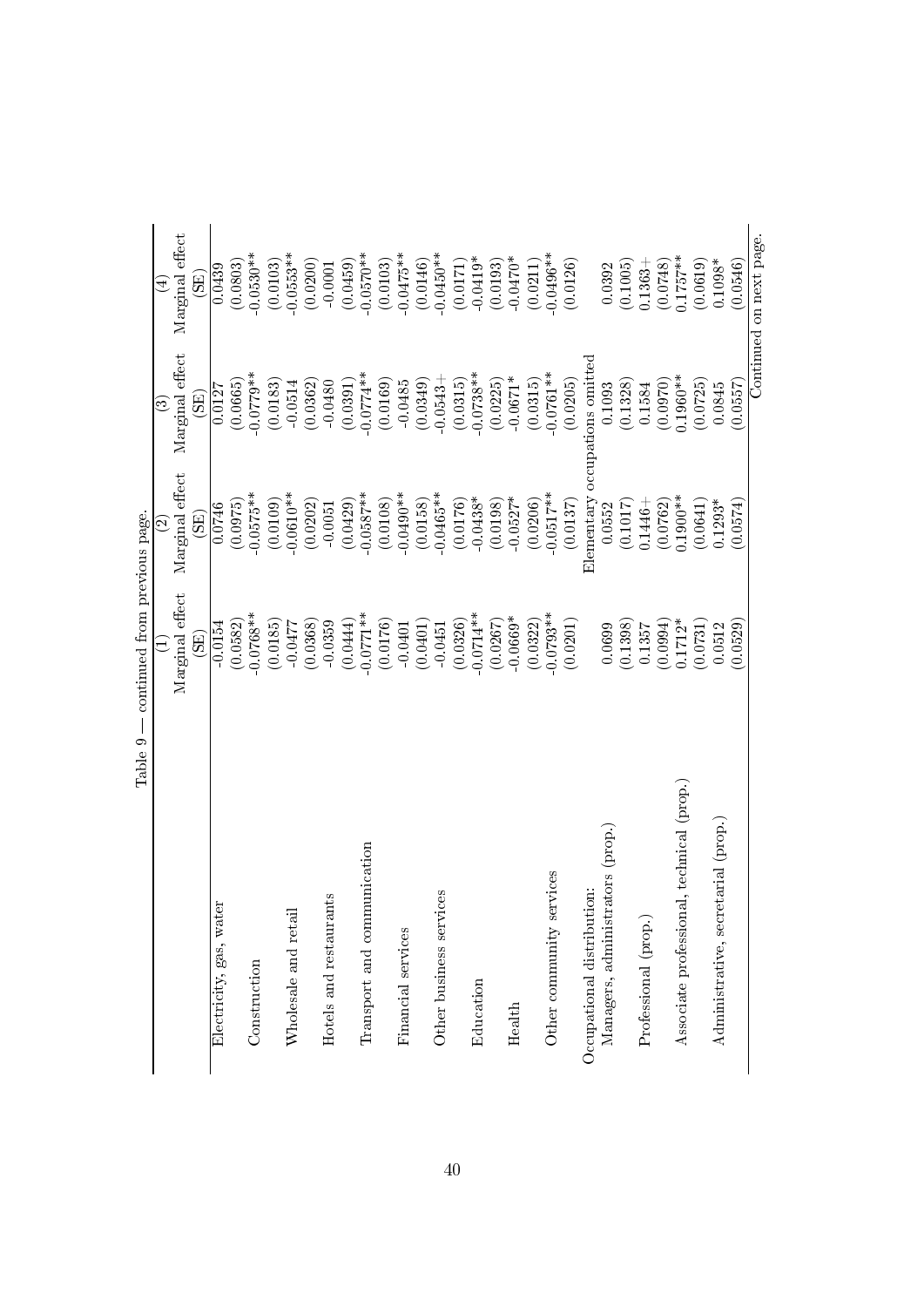|                                            | Table $9$ — continued from previous page. |                 |                 |                 |
|--------------------------------------------|-------------------------------------------|-----------------|-----------------|-----------------|
|                                            |                                           | (2)             | (3)             | 4.              |
|                                            | Marginal effect                           | Marginal effect | Marginal effect | Marginal effect |
|                                            | 'SE)                                      | (SE)            | (SE)            | (SE)            |
| Skilled trades (prop.)                     | $-0.0164$                                 | $-0.0494$       | 0.0090          | $-0.0548$       |
|                                            | (0.0889)                                  | (0.0640)        | (0.0902)        | (0.0576)        |
| Caring, leisure, personal service (prop.)  | $0.1567*$                                 | $0.1547*$       | $0.1501*$       | $0.1533*$       |
|                                            | (0.0733)                                  | (0.0627)        | (0.0709)        | (0.0617)        |
| Sales, customer service (prop.)            | $-0.0685$                                 | 0.0326          | $-0.0708$       | 0.0150          |
|                                            | (0.0533)                                  | (0.0507)        | (0.0540)        | (0.0483)        |
| Process, plant, machine operatives (prop.) | $0.1164+$                                 | 0.0768          | $0.1458*$       | 0.0649          |
|                                            | (0.0663)                                  | (0.0520)        | (0.0669)        | (0.0487)        |

*Note*: Data from WERS 2004. N=1200. \*\* p<0.01, \* p<0.05, + p<0.10. Weighted estimates using the stratification and workplace weight<br>variables provided by WERS. Marginal effects evaluated at the mean of the dependent vari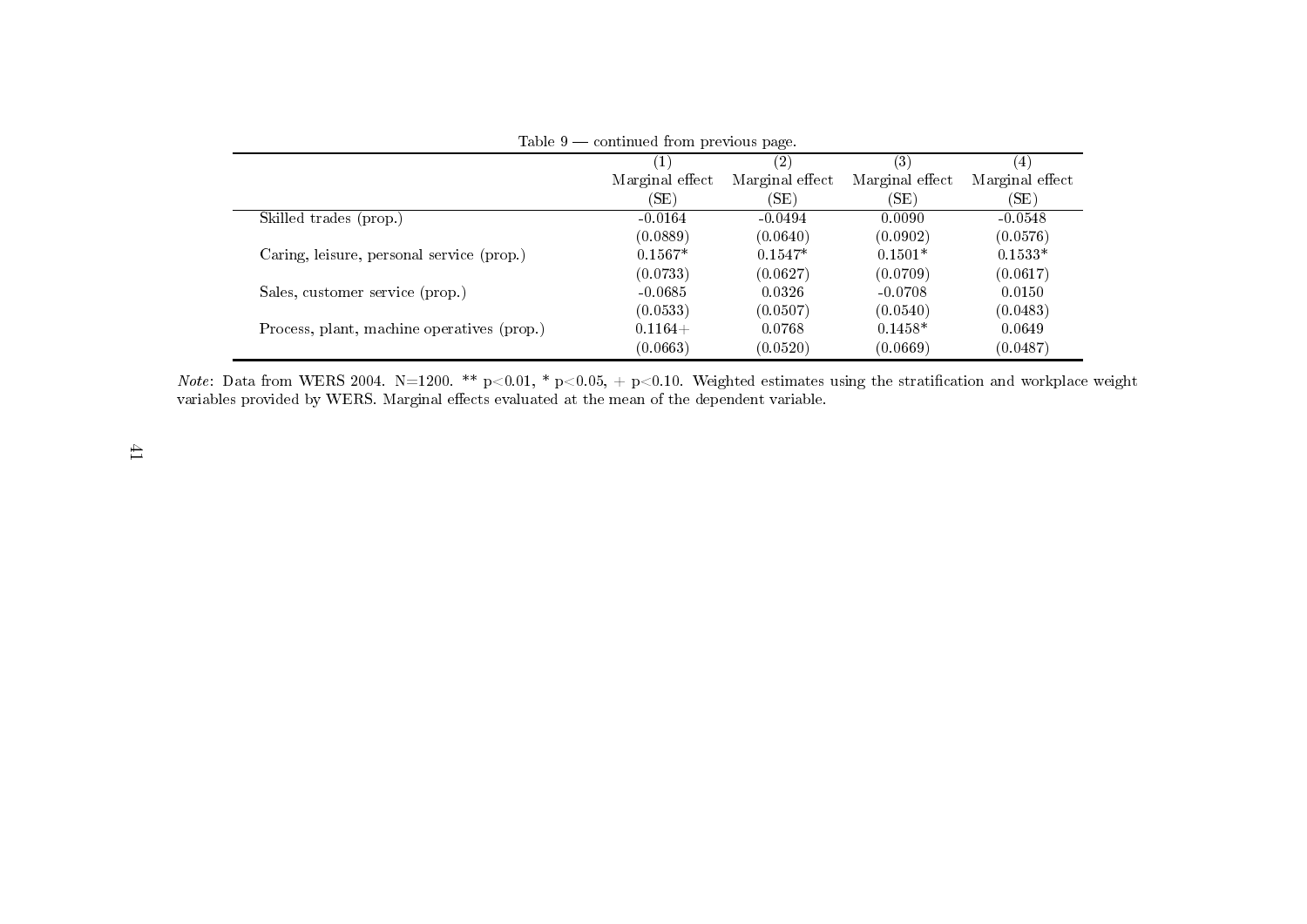<span id="page-43-0"></span>Table 10: Firm's use of temporary agency workers in 1998 and 2004, % of workplaces

|       |      |      | Temporary agency workers in |       |
|-------|------|------|-----------------------------|-------|
| 1998  |      |      | 2004                        |       |
|       |      | Yes  | Nο                          | Total |
| Yes   | ℅    | 41.5 | 58.5                        | 100   |
|       | N    | 160  | 84                          | 244   |
| No    | $\%$ | 13.1 | 86.9                        | 100   |
|       | N    | 86   | 255                         | 341   |
| Total | ℅    | 18.8 | 81.2                        | 100   |
|       | N    | 246  | 339                         | 585   |

Note: Data from WERS 2004 Panel sample. Weighted estimates using the stratification and workplace weight variables provided by WERS.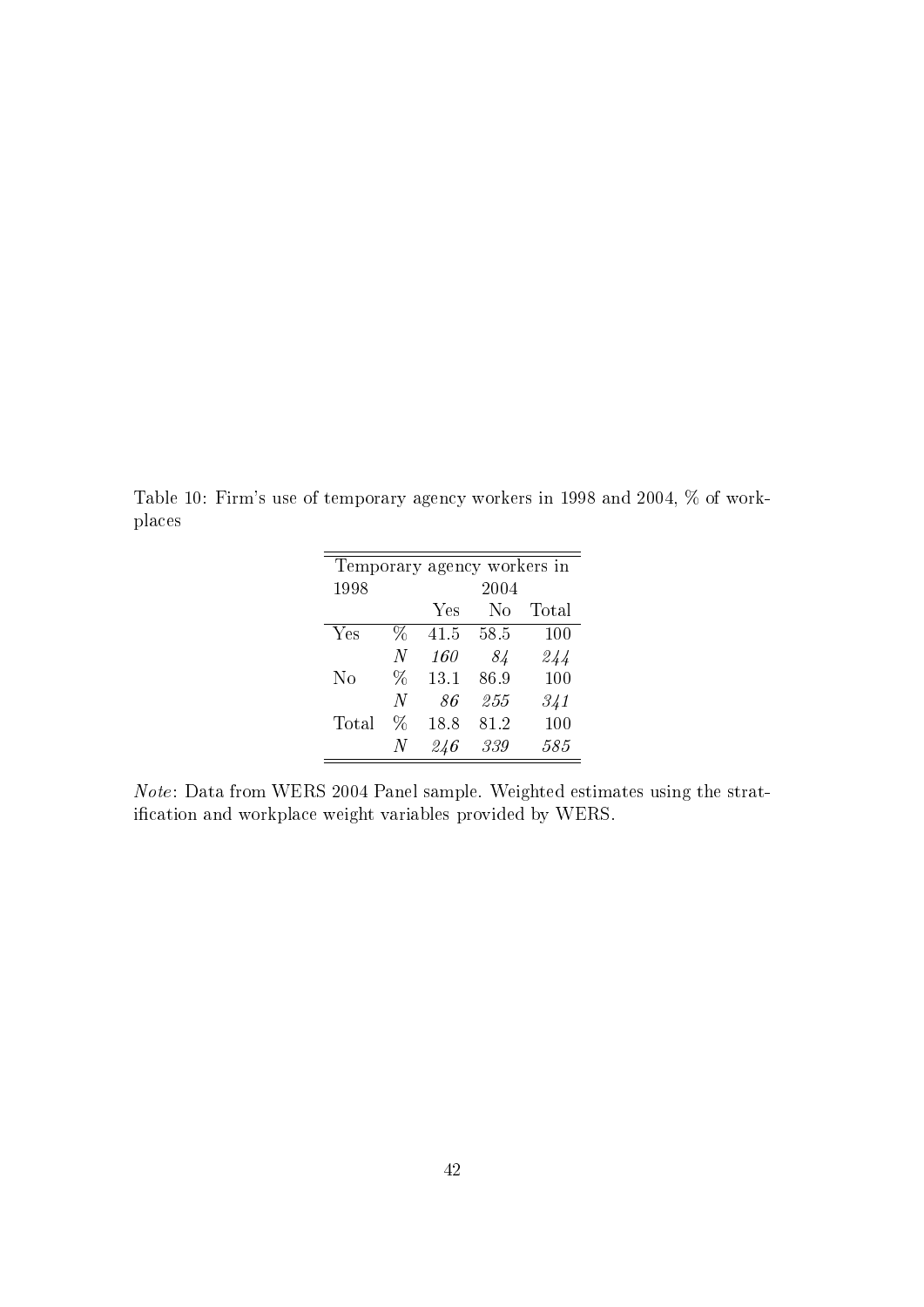|                                       |                      | $\widehat{\mathfrak{O}}$ | ව                    | $\bigoplus$             |
|---------------------------------------|----------------------|--------------------------|----------------------|-------------------------|
|                                       | Marg. effect<br>(SE) | Marg. effect<br>(SE)     | Marg. effect<br>(SE) | Marg. effect<br>(SE)    |
| Employment (ln)                       | $0.1342**$           | $0.1003**$               | $0.1365**$           | $0.0955**$              |
|                                       | (0.0145)             | (0.0145)                 | (0.0133)             | (0.0144)                |
| Single independent establishment      | $0.1081**$           | $-0.0764**$              | $-0.1020**$          | $0.0704**$              |
|                                       | (0.0314)             | (0.0246)                 | (0.0310)             | (0.0239)                |
| Foreign owned/controlled              | 0.0802               | 0.0251                   | 0.0815               | 0.0271                  |
|                                       | (0.0632)             | (0.0417)                 | (0.0641)             | (0.0402)                |
| Competition:                          |                      | Many competitors omitted |                      |                         |
| Monopolist (no competitors)           |                      |                          | 0.1585               | 0.1036                  |
|                                       |                      |                          | (0.1246)             | (0.0890)                |
| $O$ ligopolist (<6 competitors)       |                      |                          | $0.1045*$            | $0.0908*$               |
|                                       |                      |                          | (0.0483)             | (0.0366)                |
| Collective bargaining                 | $-0.0204$            |                          |                      | 0.0192                  |
|                                       | (0.0312)             |                          |                      | (0.0296)                |
| Work council                          | 0.0246               |                          |                      | 0.0068                  |
|                                       | (0.0332)             |                          |                      | (0.0254)                |
| Part-time employees (prop.)           |                      | $-0.3137$                |                      | $-0.3522 +$             |
|                                       |                      | (0.2049)                 |                      | (0.1949)                |
| Female employees (prop.)              |                      | 0.0540                   |                      | 0.0442                  |
|                                       |                      | (0.0924)                 |                      | (0.0881)                |
| Female part-time employees (prop.)    |                      | $-0.0258$                |                      | 0.0235                  |
|                                       |                      | (0.2687)                 |                      | (0.2529)                |
| Parental leave                        |                      | $-0.0282$                |                      | $-0.0264$               |
|                                       |                      | (0.0287)                 |                      | (0.0263)                |
| Working at or from home               |                      | 0.0462                   |                      | 0.0593                  |
|                                       |                      | (0.0425)                 |                      | (0.0443)                |
| Term-time only contracts              |                      | $-0.0080$                |                      | $-0.0102$               |
|                                       |                      | (0.0367)                 |                      | (0.0341)                |
| Reduce hours (full-time to part-time) |                      | 0.0078                   |                      | 0.0081                  |
|                                       |                      |                          |                      | Continued on next page. |

<span id="page-44-0"></span>Table 11: Pooled probit estimations of firm's use of temporary agency workers - 2004 Panel. Table 11: Pooled probit estimations of firm's use of temporary agency workers - 2004 Panel.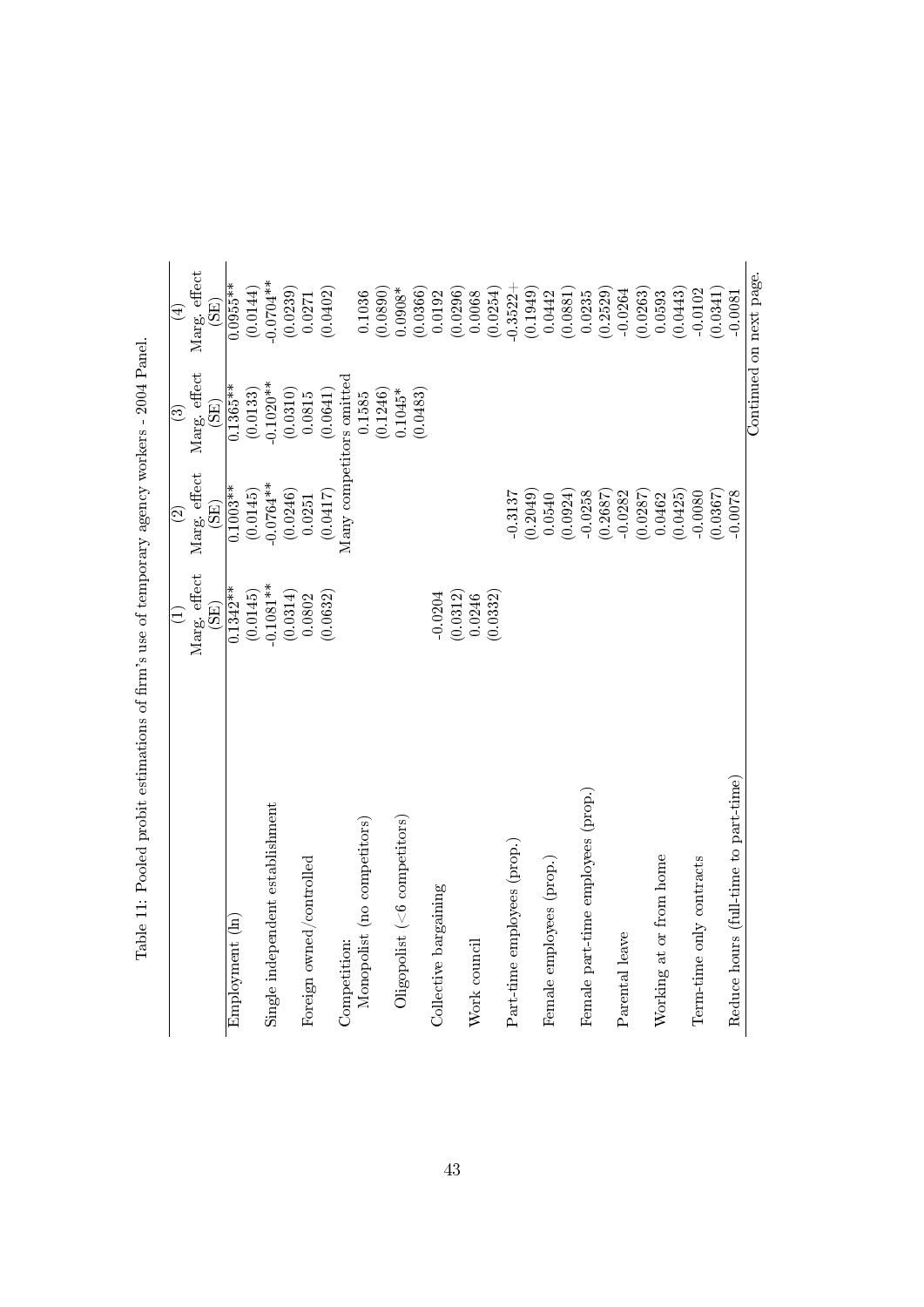| TT Anne T                            | Contentrare in our previous page. |                    |              |                              |
|--------------------------------------|-----------------------------------|--------------------|--------------|------------------------------|
|                                      |                                   | $\widehat{\infty}$ | $\odot$      | $\left( \frac{1}{2} \right)$ |
|                                      | Marg. effect                      | Marg. effect       | Marg. effect | Marg. effect                 |
|                                      | $\widetilde{\mathrm{(3E)}}$       | (SE)               | (SE)         | $\widetilde{\mathrm{GB}}$    |
|                                      |                                   | (0.0295)           |              | (0.0274)                     |
| Job sharing schemes                  |                                   | $-0.0353$          |              | $-0.0257$                    |
|                                      |                                   | (0.0264)           |              | (0.0265)                     |
| Workplace nursery                    |                                   | 0.1604             |              | 0.1224                       |
|                                      |                                   | (0.1187)           |              | (0.1092)                     |
| Child care subsidy                   |                                   | $-0.0600*$         |              | $-0.0577**$                  |
|                                      |                                   | (0.0234)           |              | (0.0216)                     |
| Annualised hours                     |                                   | $0.1493 +$         |              | $0.1199 +$                   |
|                                      |                                   | (0.0773)           |              | (0.0645)                     |
| Regularly working more than 48 hours |                                   | 0.0009             |              | 0.0041                       |
|                                      |                                   | (0.0307)           |              | (0.0293)                     |
| Flexitime                            |                                   | $-0.0055$          |              | $-0.0041$                    |
|                                      |                                   | (0.0299)           |              | (0.0281)                     |
| Shift working                        |                                   | 0.0068             |              | $-0.0008$                    |
|                                      |                                   | (0.0282)           |              | (0.0264)                     |
| Zero-hour contracts                  |                                   | $0.3727*$          |              | $0.3584*$                    |
|                                      |                                   | (0.1472)           |              | (0.1511)                     |
| $9$ day fortnight/4.5 day week       |                                   | $-0.0168$          |              | $-0.0154$                    |
|                                      |                                   | (0.0383)           |              | (0.0350)                     |
| Fixed-term contract employees        |                                   | $0.1277***$        |              | $0.1220**$                   |
|                                      |                                   | (0.0433)           |              | (0.0407)                     |
| Freelance workers                    |                                   | 0.0073             |              | $-0.0077$                    |
|                                      |                                   | (0.0283)           |              | (0.0250)                     |
| Teamworking (members of log)         |                                   | $-0.0380$          |              | $-0.0364$                    |
|                                      |                                   | (0.0352)           |              | (0.0332)                     |
| Performance test                     |                                   | 0.0330             |              | 0.0345                       |
|                                      |                                   | (0.0268)           |              | (0.0247)                     |
| Internal applicants preferred        |                                   | 0.0163             |              | 0.0185                       |
|                                      |                                   | (0.0257)           |              | (0.0251)                     |
|                                      |                                   |                    |              | Continued on next page.      |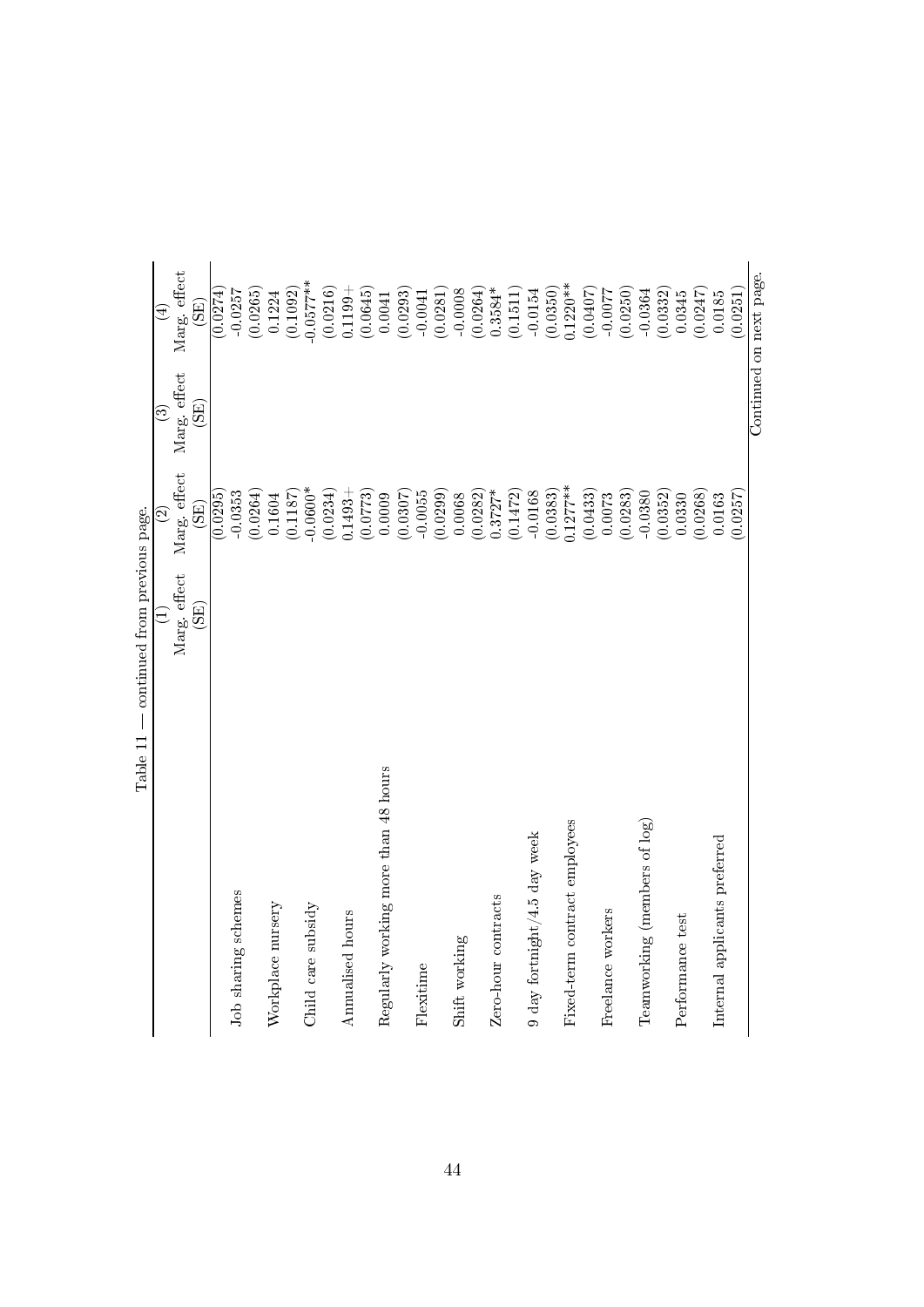|                                   |                             | $\widehat{\infty}$          | ව                              | $\bigoplus$                 |
|-----------------------------------|-----------------------------|-----------------------------|--------------------------------|-----------------------------|
|                                   | Marg. effect                | Marg. effect                | Marg. effect                   | Marg. effect                |
|                                   | $\widetilde{\mathrm{(SB)}}$ | $\widetilde{\mathrm{(SB)}}$ | $\widetilde{\mathrm{GB}}$      | $\widetilde{\mathrm{(SB)}}$ |
| Policy of guaranteed job security |                             | $-0.0299$                   |                                | $-0.0274$                   |
|                                   |                             | (0.0326)                    |                                | (0.0313)                    |
| Non-trading sector                | $-0.0265$                   | $-0.0181$                   | $-0.0209$                      | $-0.0137$                   |
|                                   | (0.0386)                    | (0.0296)                    | (0.0364)                       | (0.0291)                    |
| Industry:                         |                             |                             | Manufacturing omitted          |                             |
| Electricity, gas, water           | 0.0634                      | 0.1019                      | $-0.0096$                      | 0.0271                      |
|                                   | (0.1081)                    | (0.1164)                    | (0.0841)                       | (0.0852)                    |
| Construction                      | 0.0054                      | 0.0396                      | 0.0403                         | 0.0737                      |
|                                   | (0.0513)                    | (0.0568)                    | (0.0600)                       | (0.0642)                    |
| Wholesale and retail              | $0.1337***$                 | $0.0968**$                  | $0.1163***$                    | $0.0814**$                  |
|                                   | (0.0339)                    | (0.0292)                    | (0.0350)                       | (0.0287)                    |
| Hotels and restaurants            | $-0.1751**$                 | $0.1178**$                  | $0.1655***$                    | $-0.1042**$                 |
|                                   | (0.0289)                    | (0.0235)                    | (0.0268)                       | (0.0216)                    |
| Transport and communication       | $-0.0732$                   | $-0.0654*$                  | $-0.0676$                      | $-0.0548 +$                 |
|                                   | (0.0569)                    | (0.0282)                    | (0.0528)                       | (0.0296)                    |
| Financial services                | $-0.1185**$                 | $-0.0625 +$                 | $0.1043**$                     | $-0.0439$                   |
|                                   | (0.0278)                    | (0.0351)                    | (0.0303)                       | (0.0416)                    |
| Other business services           | $0.1322**$                  | $0.0962**$                  | $0.1152***$                    | $0.0791**$                  |
|                                   | (0.0334)                    | (0.0247)                    | (0.0329)                       | (0.0245)                    |
| Education                         | $-0.1215**$                 | $-0.0917**$                 | $0.1137***$                    | $0.0831**$                  |
|                                   | (0.0242)                    | (0.0160)                    | (0.0241)                       | (0.0162)                    |
| Health                            | $-0.0893*$                  | $-0.0471$                   | $-0.0874*$                     | $-0.0418$                   |
|                                   | (0.0414)                    | (0.0450)                    | (0.0400)                       | (0.0427)                    |
| Other community services          | $-0.1252***$                | $0.0897***$                 | $0.1240**$                     | $0.0859**$                  |
|                                   | (0.0214)                    | (0.0167)                    | (0.0197)                       | (0.0146)                    |
| Occupational distribution:        |                             |                             | Elementary occupations omitted |                             |
| Managers, administrators (prop.)  | $0.8585***$                 | 1.5980**                    | $0.9080**$                     | 1.5678**                    |
|                                   | (0.2065)                    | (0.1770)                    | (0.2128)                       | (0.1649)                    |
| Professional (prop.)              | $-0.0179$                   | $-0.0959$                   | $-0.0595$                      | $-0.1453$                   |
|                                   |                             |                             |                                | Continued on next page.     |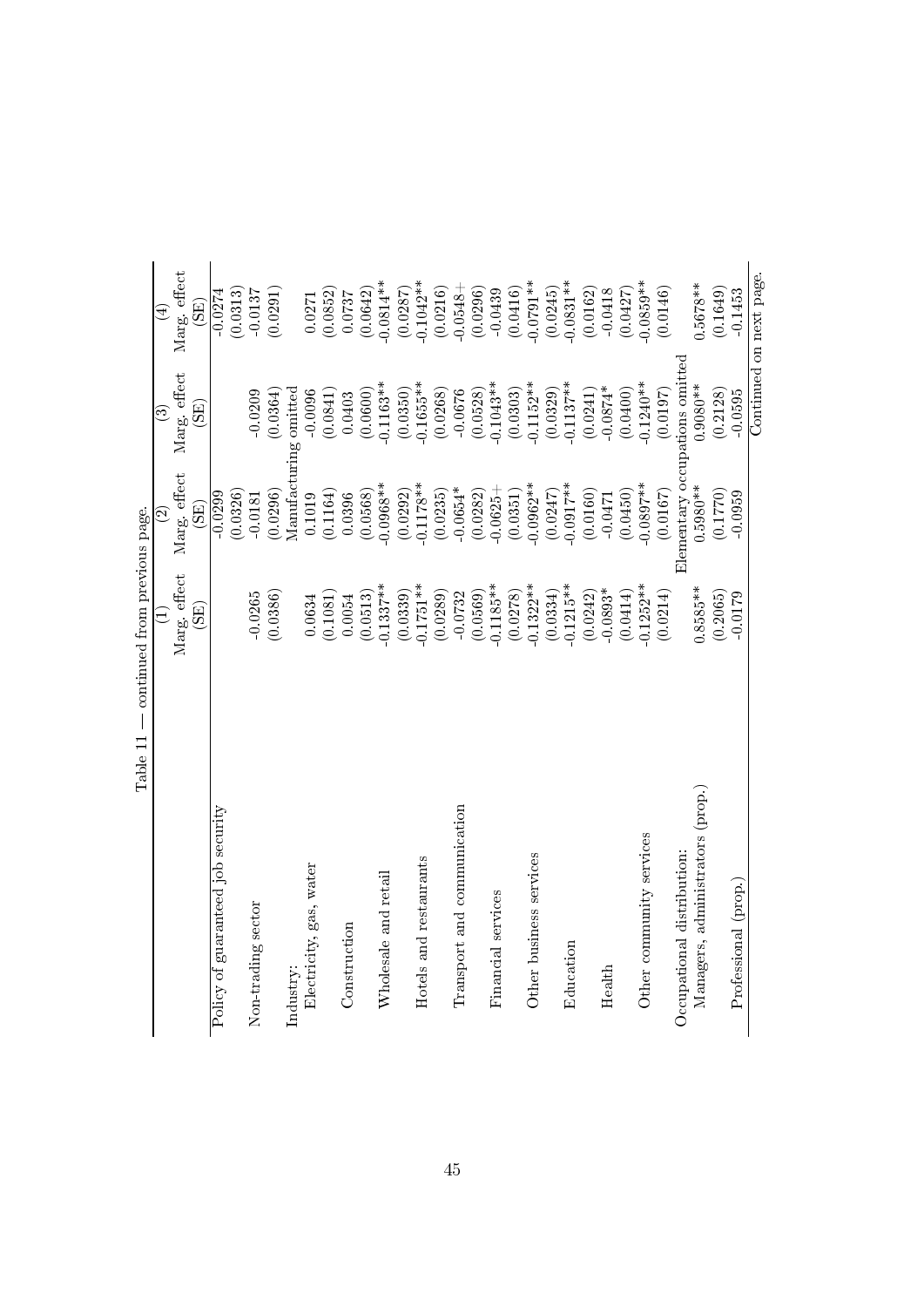| 1001 C 11                                  | continuou from provisus page. |              |              |                   |
|--------------------------------------------|-------------------------------|--------------|--------------|-------------------|
|                                            | $\left( 1\right)$             | (2)          | (3)          | $\left( 4\right)$ |
|                                            | Marg effect                   | Marg. effect | Marg. effect | Marg. effect      |
|                                            | (SE)                          | (SE)         | (SE)         | (SE)              |
|                                            | (0.1138)                      | (0.0928)     | (0.1085)     | (0.0886)          |
| Associate professional, technical (prop.)  | $-0.0296$                     | $-0.1909 +$  | $-0.0427$    | $-0.2013*$        |
|                                            | (0.1163)                      | (0.1038)     | (0.1137)     | (0.0986)          |
| Administrative, secretarial (prop.)        | $0.2639*$                     | $0.1647+$    | $0.2432*$    | 0.1307            |
|                                            | (0.1191)                      | (0.0955)     | (0.1196)     | (0.0888)          |
| Skilled trades (prop.)                     | $-0.1875+$                    | $-0.2059*$   | $-0.1936+$   | $-0.2131*$        |
|                                            | (0.1108)                      | (0.0905)     | (0.1140)     | (0.0859)          |
| Caring, leisure, personal service (prop.)  | 0.1491                        | 0.0967       | 0.1415       | 0.0984            |
|                                            | (0.1050)                      | (0.0943)     | (0.1019)     | (0.0895)          |
| Sales, customer service (prop.)            | 0.0183                        | 0.0408       | $-0.0097$    | 0.0167            |
|                                            | (0.1182)                      | (0.1073)     | (0.1109)     | (0.0983)          |
| Process, plant, machine operatives (prop.) | $-0.0795$                     | $-0.0994$    | $-0.0942$    | $-0.1151$         |
|                                            | (0.0992)                      | (0.0807)     | (0.1000)     | (0.0759)          |
| 1998                                       | 0.0313                        | 0.0068       | 0.0355       | 0.0126            |
|                                            | (0.0318)                      | (0.0277)     | (0.0302)     | (0.0244)          |

Table  $11$  — continued from previous page.

Note: Data from WERS 2004. N=1052. \*\* p<0.01, \* p<0.05, + p<0.10. Weighted estimates using the stratification and workplace weight variables provided by WERS. Marginal effects evaluated at the mean of the dependent variable.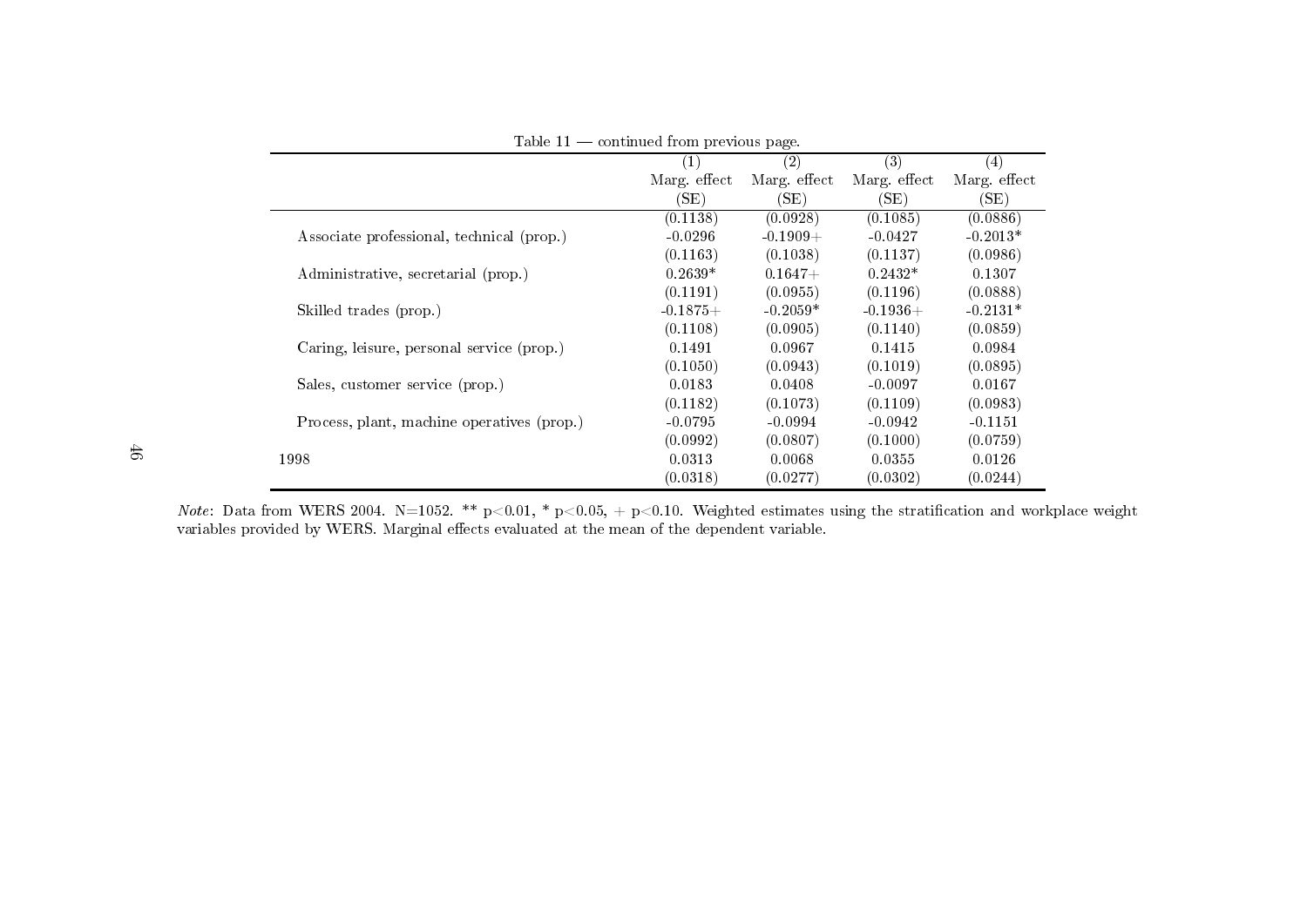## References

- <span id="page-48-3"></span>Abraham, Katharine G and Susan K Taylor (1996), 'Firms' use of outside contractors: Theory and evidence', *Journal of Labor Economics*  $14(3)$ ,  $394-424$ .
- <span id="page-48-1"></span>Addison, John T. and Christopher J. Surfield (2006), 'Does atypical work help the jobless? Evidence from a CAEAS/CPS cohort analysis', IZA discussion papers No. 2325 . IZA, Bonn, [ftp.iza.org/dp2325.pdf.](ftp.iza.org/dp2325.pdf)
- <span id="page-48-4"></span>Autor, David H (2003), `Outsourcing at will: Unjust dismissal doctrine and the growth of temporary help employment', Journal of Labor Economics 21, 1-42.
- <span id="page-48-0"></span>Bardasi, Elena and Marco Francesconi (2004), 'The impact of atypical employment on individual wellbeing: Evidence from a panel of British workers', Social Science and Medicine  $58(9)$ , 1671-88.
- <span id="page-48-13"></span>Bentolila, Samuel and Gilles Saint-Paul (1992), 'The macroeconomic impact of flexible labor contracts, with an application to spain', European Economic Review  $36(5)$ , 1013-53.
- <span id="page-48-14"></span>Bentolila, Samuel and Gilles Saint-Paul (1994), `A model of labor demand with linear adjustment costs', Labour Economics  $1(3-4)$ ,  $303-26$ .
- <span id="page-48-9"></span>Blank, Rebecca (1998), Contingent work in a changing labour market, in R. B.Freeman and P.Gottschalk, eds, `Generating Jobs: How to Increase Demand for Less-Skilled Workers', Russell Sage Foundation, New York.
- <span id="page-48-2"></span>Booth, Alison, Marco Francesconi and Jeff Frank (2002), 'Temporary jobs: stepping stones or dead ends', The Economic Journal 112, F189-F213.
- <span id="page-48-11"></span>Card, David and John DiNardo (2002), 'Skill-biased technological change and rising wage inequality: Some problems and puzzles', Journal of Labor Economics  $20(4)$ , 733-83.
- <span id="page-48-6"></span>Cully, Mark, Stephen Woodland, Andrew O'Reilly and Gill Dix (1999), Britain at Work, as depicted by the 1998 Workplace Employee Relations Survey, Routledge.
- <span id="page-48-12"></span>DTI (1999), 'Workplace employee relations survey, 1998: Cross-section 1998 [computer file]. 4th ed.'. Department of Trade and Industry. Colchester: The Data Archive [distributor], 22 December 1999. SN:3955.
- <span id="page-48-5"></span>DTI (2005), 'Workplace employment relations survey, 2004: Panel survey 1998-2004 [computer file]'. Department of Trade and Industry. Colchester: The Data Archive [distributor], 21 December 2005. SN:5294.
- <span id="page-48-8"></span>ETUI (2000), Survey of legislation on temporary agency work, ETUI report 65, European Trade Union Institute, Bruxelles.
- <span id="page-48-7"></span>European Commission (2002), 'Proposal for a directive of the European Parliament and the Council on working conditions for temporary workers'.  $COM/2002/0149$  final -COD 2002/0072, [http://europa.eu.int/smartapi/cgi/sga\\_doc?smartapi!celexapi!](http://europa.eu.int/smartapi/cgi/sga_doc?smartapi!celexapi!prod!CELEXnumdoc&lg=en&numdoc=52002PC0149&model=guichett) [prod!CELEXnumdoc&lg=en&numdoc=52002PC0149&model=guichett.](http://europa.eu.int/smartapi/cgi/sga_doc?smartapi!celexapi!prod!CELEXnumdoc&lg=en&numdoc=52002PC0149&model=guichett)
- <span id="page-48-10"></span>Forde, Chris and Gary Slater (2005), `Agency working in Britain: Character, consequences and regulation', British Journal of Industrial Relations 43, 249-71.